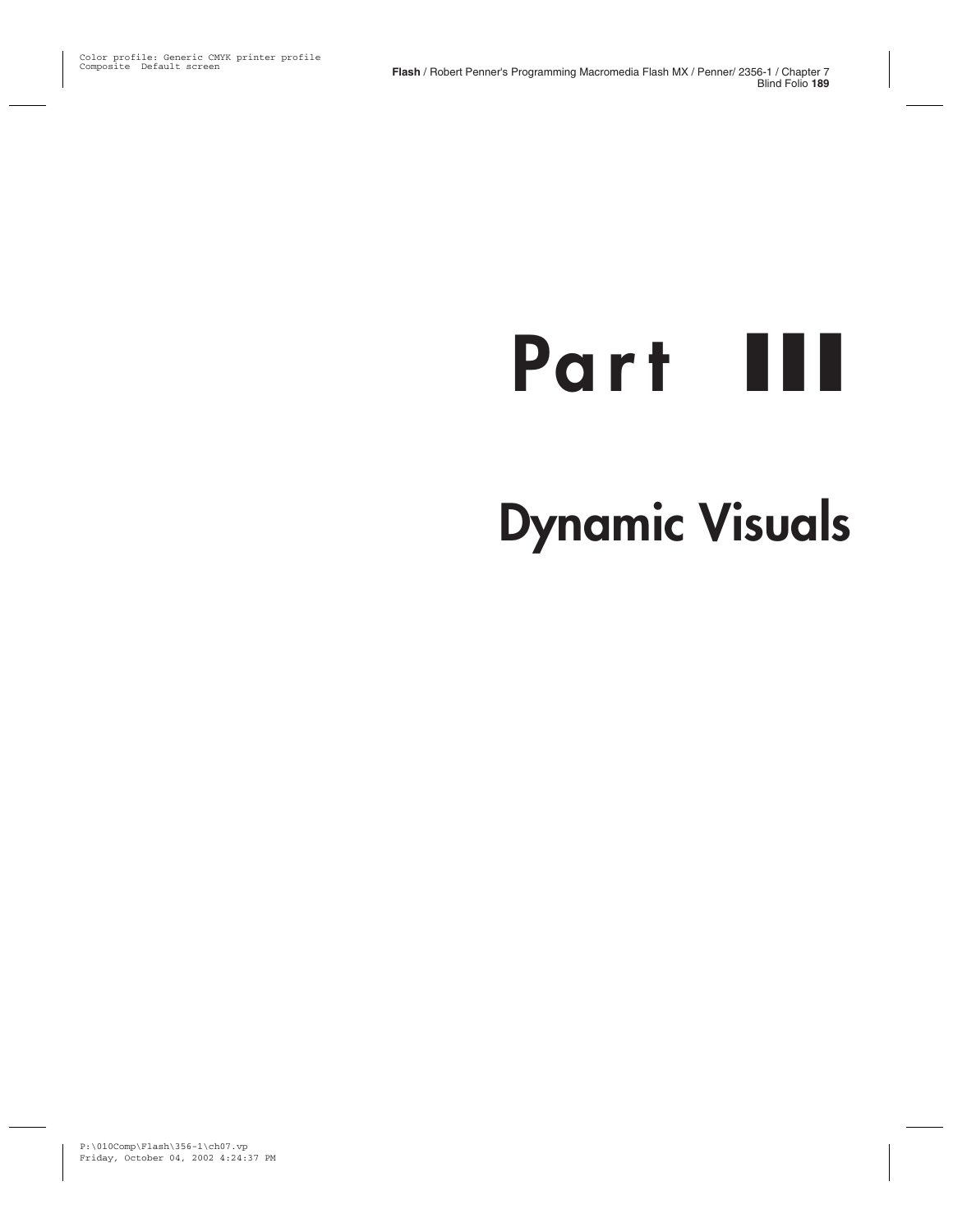# **Chapter** 7 **Motion, Tweening, and Easing**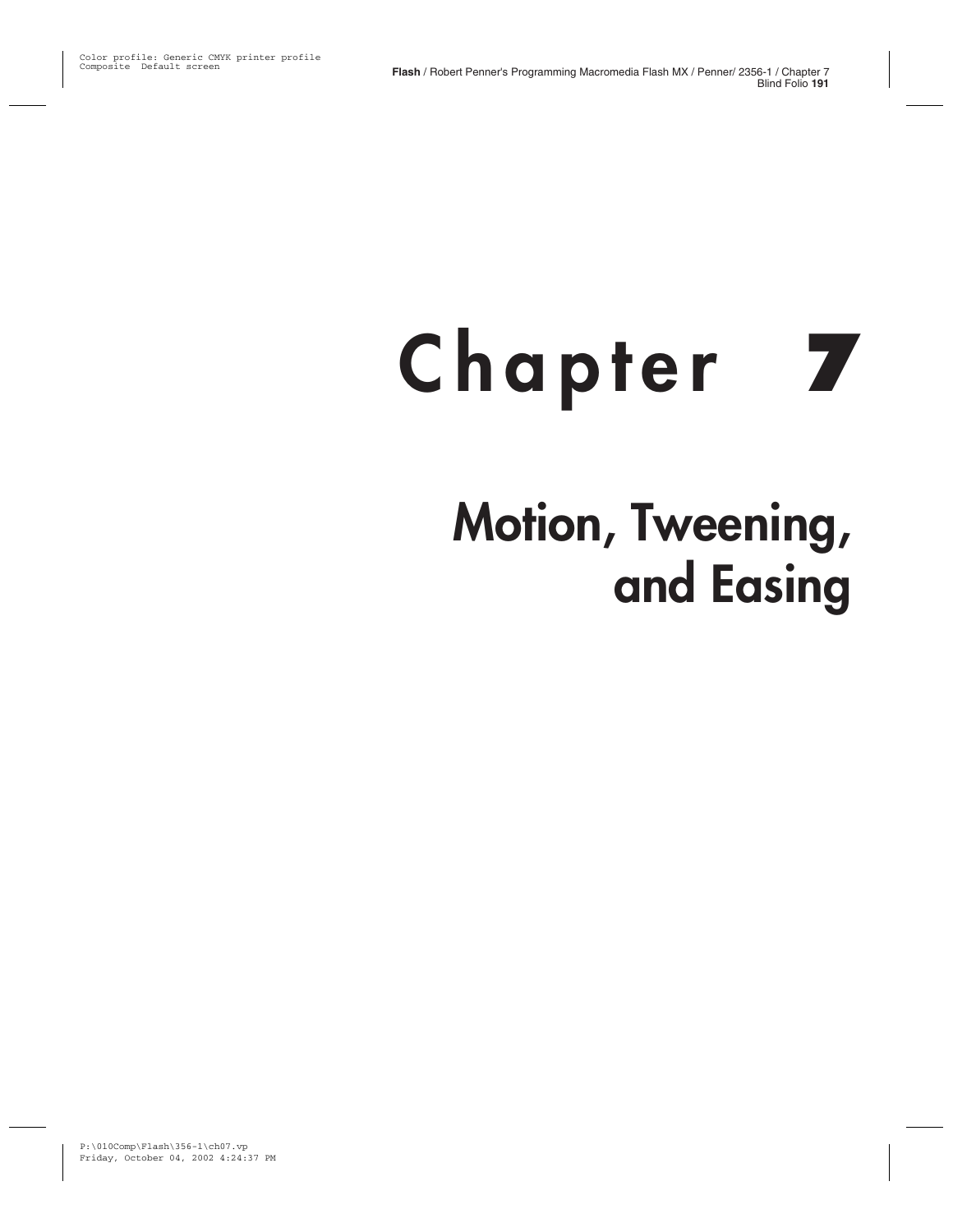hings moving. Isn't that what drew most of us to Flash? Motion is deep in Flash's genetic code. The Timeline animation tools haven't changed much over the various versions of Flash. But in Flash 4 and 5, and now MX, the growing capabilities of ActionScript have provided powerful and creative new ways of making things move. In this chapter, we'll explore the concepts of motion, tweening, and easing. We'll develop a thorough understanding of these ideas, and then look at how to realize them in ActionScript. That said, it's time to get in touch with our motions.

## **Concepts of Motion**

I have spent quite some time thinking about motion as it applies to programmatic animation. This is something that comes from my philosophy training—analyzing a concept to break it into definitive components. More specifically, the issue is this: what constitutes *a motion*—an identifiable instance of motion—from a programmer's point of view? To keep it simple, I decided to restrict my consideration to *one-dimensional* motion, at least initially. I came up with this definition: a motion is *a numerical change in position over time*. Breaking this down even further, we see that there are three key components of a motion: position, time, and beginning position.

- **Position** A motion has a unique numerical value—its *position* at any point in time. When the value of the position changes, there is movement.
- **Time** A motion occurs over *time*. Typically, time is measured in positive numbers. In my mind, it makes sense to standardize motion time by starting it at zero, like a shuttle launch. After that, a motion's time property ticks away like its own personal stopwatch.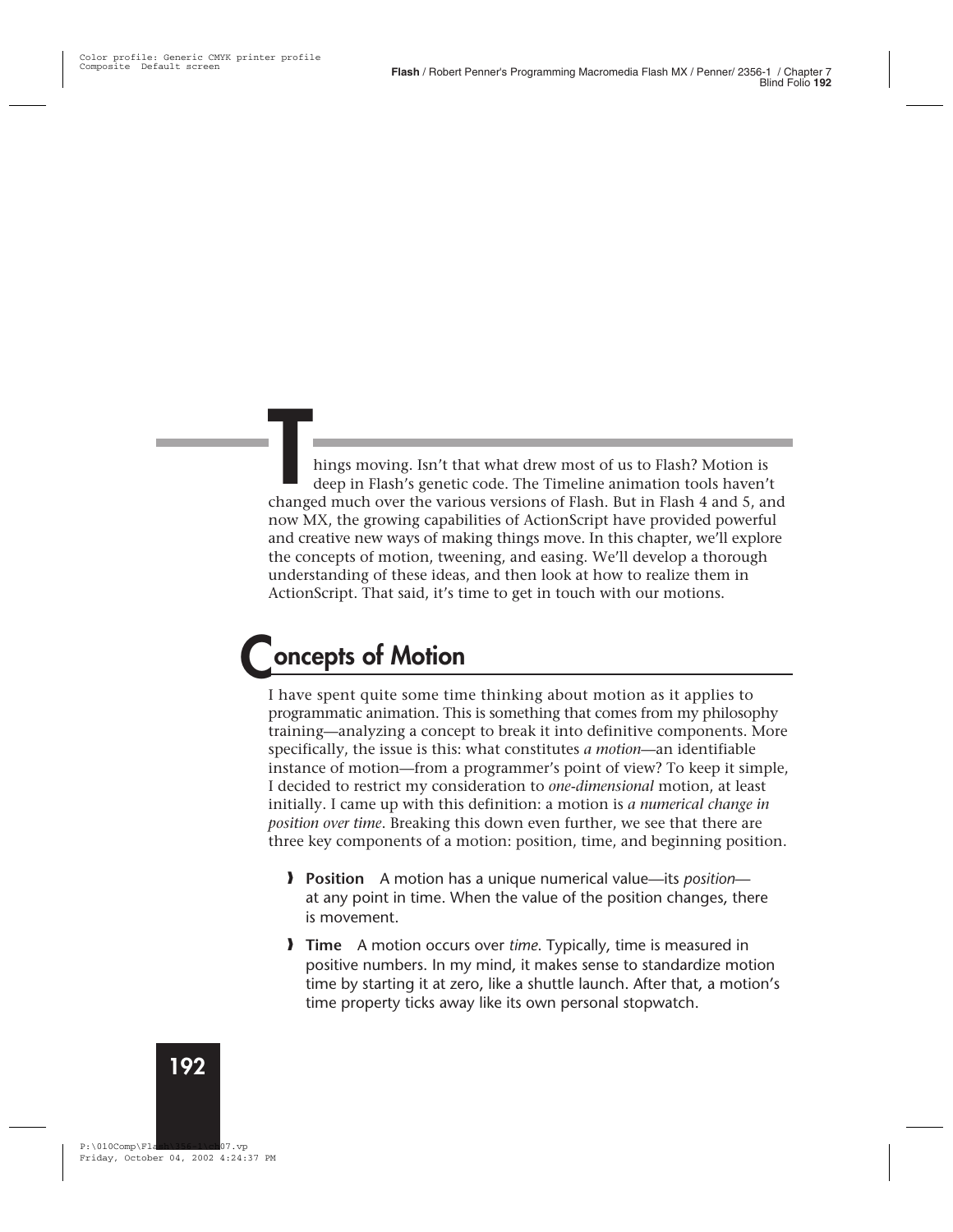**Beginning Position** A motion has to start somewhere. From our perspective, the motion starts at the moment in time we start observing it—in other words, when time is zero. Thus, we define *beginning position* as the motion's position when time is zero.

#### **More on Position**

By *position*, I don't mean merely *physical* position. For our purposes, *position* can be any numerical quantity. It could be something visual like the movie clip properties \_x, \_xscale, or \_alpha. It could also be a variable representing money, temperature, music volume, or population density.

To be more specific, the *position* quantity should be a real number that is *one-dimensional*. In other words, position has a *scalar,* not a *vector* value, as discussed in Chapter 4. The number can be positive, negative, or zero, a decimal or an integer. In visual terms, we should be able to locate the quantity on a number line, either to the left or right of zero, or at zero itself. Figure 7-1 shows two positions on a number line, at –2 and 1.



**NOTE:** In contrast to real numbers, there are imaginary numbers, which essentially consist of a real number multiplied by i, the square root of -1. There are also *complex numbers*, which are two-dimensional. Each complex number is the sum of a real and an imaginary number.

Of course, we find motions in higher dimensions. We are most familiar with two- and three-dimensional movement in our world. However, a multi-dimensional position can usually be broken down into several one-dimensional positions. The Flash stage is a two-dimensional space, through which movie clips travel. A simple diagonal tween may look like one motion, but really it's a combination of changes in  $\bar{x}$  and  $\bar{y}$ , which are independent from each other. By contrast, \_width and \_xscale are not independent—changing one affects the other. Thus, they are not separate dimensions, but different aspects of the same dimension.



**NOTE:** Consider the fact that a movie clip has many numerical visual properties: \_x, \_y, \_xscale,  $y<sub>scale</sub>$  rotation, and alpha. Consequently, you could say that an animated movie clip is moving through six-dimensional space. If you're interested in learning more about higher dimensions, I recommend the books Flatland and The Mathematical Tourist.

$$
-p \leftarrow \xrightarrow{\quad p1\quad \quad p2\quad \quad p2\quad \quad \rightarrow +p}
$$

**FIGURE 7-1**

Positions p1 and p2 on a number line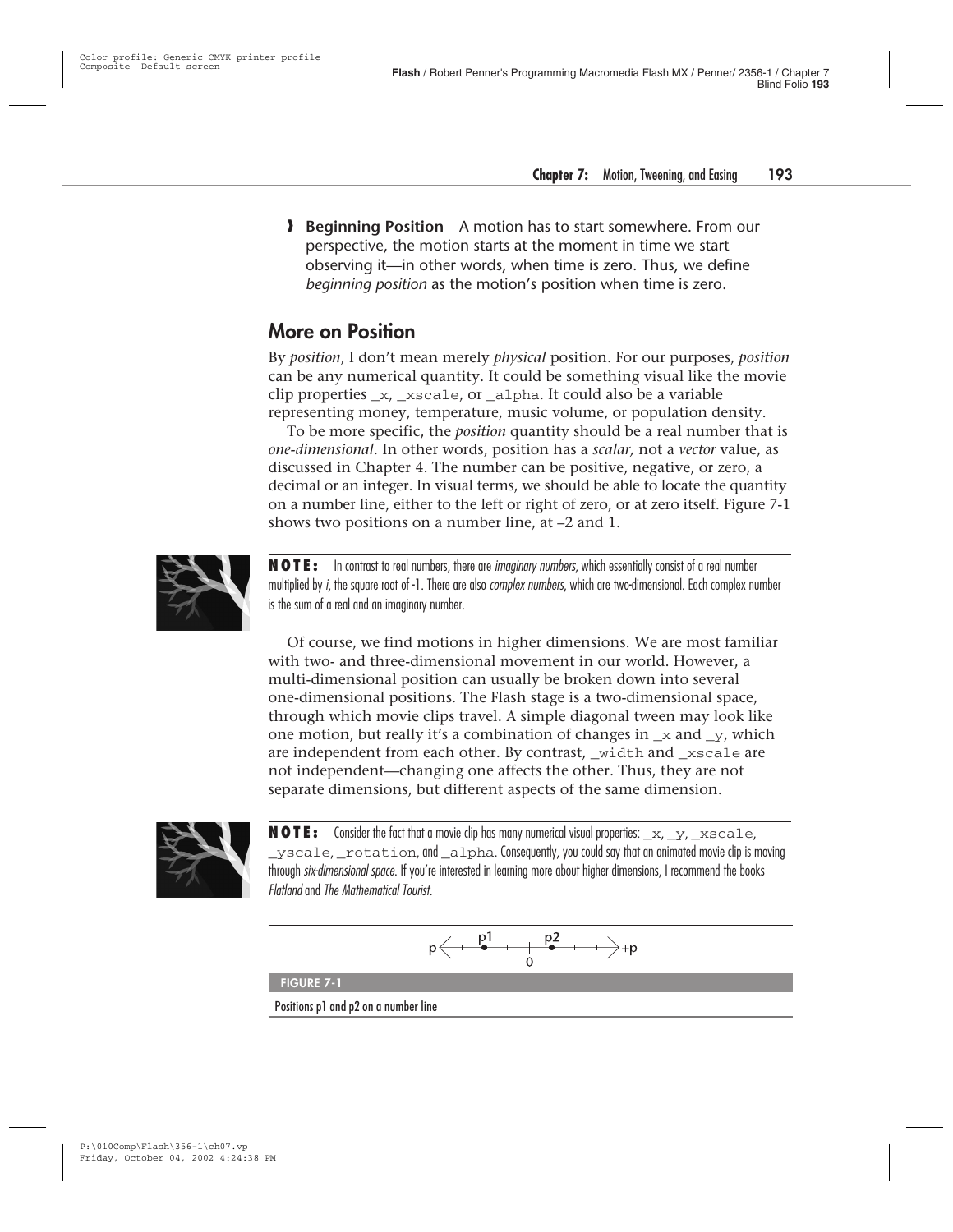It's important to realize that, from a programming perspective, the position of a motion is numerical *by necessity*. Any quantity that can be said to be *moving*, you should be able to represent with a number. For instance, suppose a string variable contains a single letter, and is "moving" through the letters of the alphabet—first it's "A," a second later it's "B," and so on. The quantity in question, letters, is not natively numeric. However, we know that there is a specific order to the symbols: B follows A as surely as 2 follows 1. It is possible to place the letters in order on a number line. We can easily correlate the letters of the alphabet with numbers; in fact, the ASCII codes have already done this. Thus, we can treat the changing letters as a numerical motion.

#### **Position as a Function of Time**

The aspect of time is crucial to motion—things change *over time*. Nothing can move in "zero time," or be in two places at once (although quantum theory may have some strange exceptions to this rule). In other words, a position needs time to change, and it can have only one value at a specific point in time.

Because position and time have this one-to-one relationship, we can say that *position is a function of time*. This means that, given a specific point in time, we can find one, and only one, corresponding position. In mathematical terms:

```
where p = position, t = time:
p = f(t)
```
In ActionScript, we can implement mathematical functions literally with—you guessed it—functions. Notice the similarity between the following code and the preceding math notation:

```
f = function (time)return 2 * time;
};
// test f()
t = 12;
p = f(t);trace (p); // output: 24
```
In comes the time, out goes the position. Since an ActionScript function can only return one value, we can see the importance of the one-to-one relationship between time and position. Later in the chapter, we'll look at my tweening functions, which provide meaningful and predictable relationships between position and time.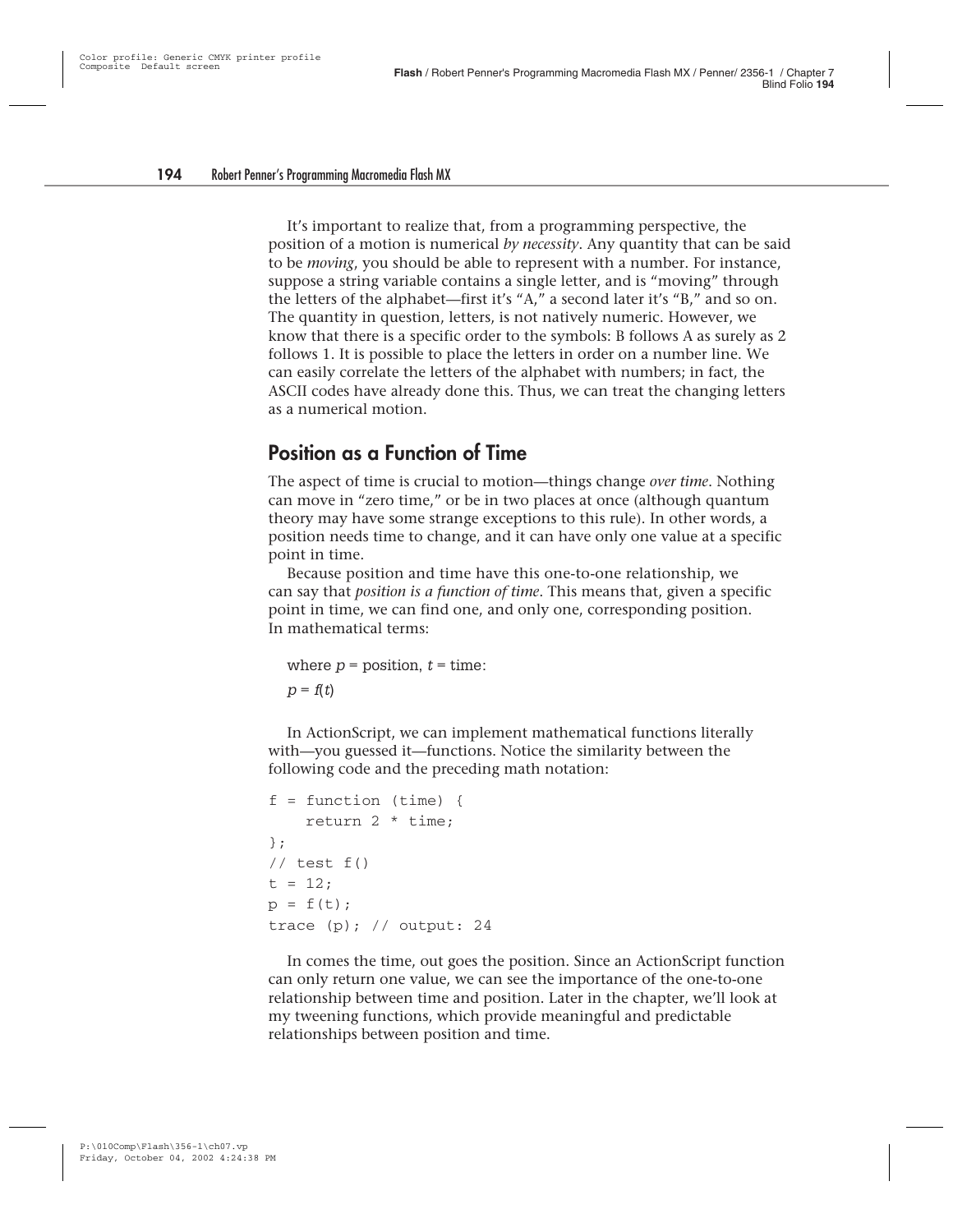



**NOTE:** In a sense, a function can have many values at once if you pack an object with properties and return the object. However, what is returned from the function is still one value—an object reference.

#### **Motion as a Graph**

Time is one-dimensional, and for this discussion, we are keeping position one-dimensional as well. Position can be represented on a number line, and time can be displayed on another number line. If we put these two number lines at right angles to each other, we have a Cartesian graph (discussed in Chapter 3). The standard practice is to put *time* along the x-axis, and the *function of time* (*position* in our case) on the y-axis.

With this setup, we can visually represent a motion by plotting points on the graph. Instead of (*x*, *y*), we have (*p*, *t*) coordinates. Figure 7-2 shows a graph of a possible motion.

## **Static Tweens in Flash**

The word "tween" is derived from "between." The term comes from traditional animation, where the work is split between keyframes and tween frames. Some of the animators would draw the keyframes, and others, perhaps those with less talent or seniority, would do the grunt work of filling in the gaps with tween frames.

The concept transfers well to Flash. On the Timeline, a designer can define keyframes, and tell Flash to do the mundane work of tweening between them. I call these *Timeline* tweens. You define them at author-time, on the Timeline, and Flash "hard-codes" that motion into the SWF. You can't change these tweens at run-time, so I also call them *static* or *author-time* tweens. The converse would be *dynamic*, *run-time*, *ActionScript* tweens, which we'll explore later in the chapter.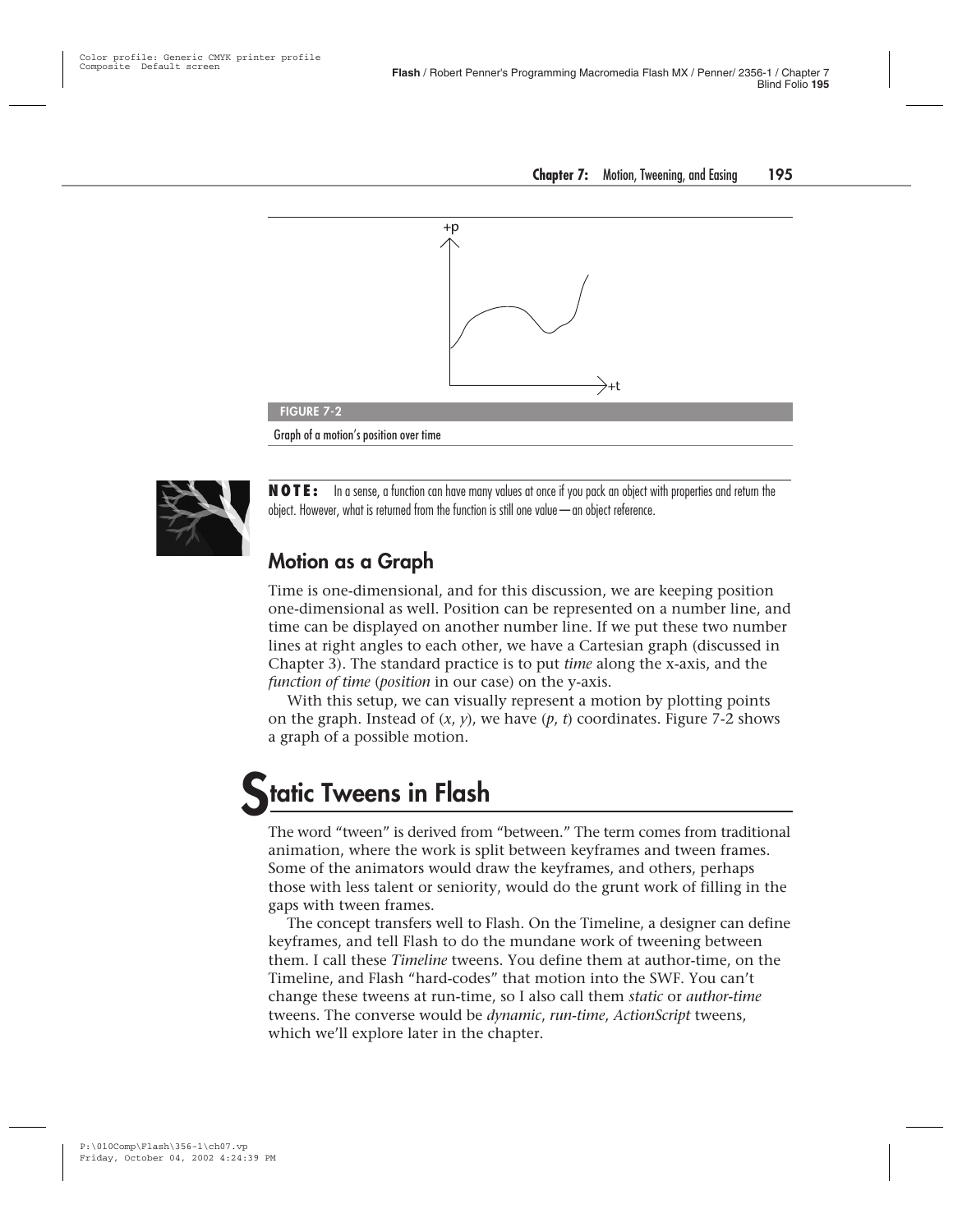You may be interested to know that author-time tweens actually don't exist in a SWF file. I once thought that Flash stores the keyframes in the SWF and then calculates the tween on the fly. I discovered, however, that this is not the case. When you publish your movie, Flash simply keyframes the entire tween. You can verify this by comparing the file sizes of SWFs with the same movement, one with a tween, the other with keyframes. Try an experiment by following these steps:

- 1. Start with a new movie.
- 2. Create an empty movie clip symbol.
- 3. Drag the movie clip from the library to the stage to create a keyframe on frame 1.
- 4. Insert a keyframe on frame 5.
- 5. Move the movie clip to a new position on frame 5.
- 6. Create a Timeline tween between frames 1 and 5.
- 7. Turn SWF compression off in the Publish Settings.
- 8. Test the movie (CTRL-ENTER). The SWF should be about 104 bytes.
- 9. Now keyframe the entire tween by selecting all of the frames and pressing F6.
- 10. Test the movie. The SWF has the same file size.

As you can see, author-time tweens have no advantage, in terms of file size, over keyframes. There is also no difference in processor usage between timeline tweens and keyframes.

Shape tweens are a different story. Through testing, I found that the transition frames in a shape tween *are* calculated on-the-fly—not pre-rendered in the SWF. As a result, you can increase the length (in frames) of a shape tween without seeing much increase in file size. If you convert a shape tween to keyframes, however, you will likely see an increase in file size if the shapes are sufficiently complex. I ran a test on a shape tween between two dense scribble shapes. With ten frames in the tween, the SWF file size was 38 KB. However, after keyframing the ten frames and clearing the shape tween setting, the same animation became 258 KB! The other end of the stick is that shape tweens are more demanding on the CPU than are motion tweens, as the intermediary curves must first be calculated and then rendered.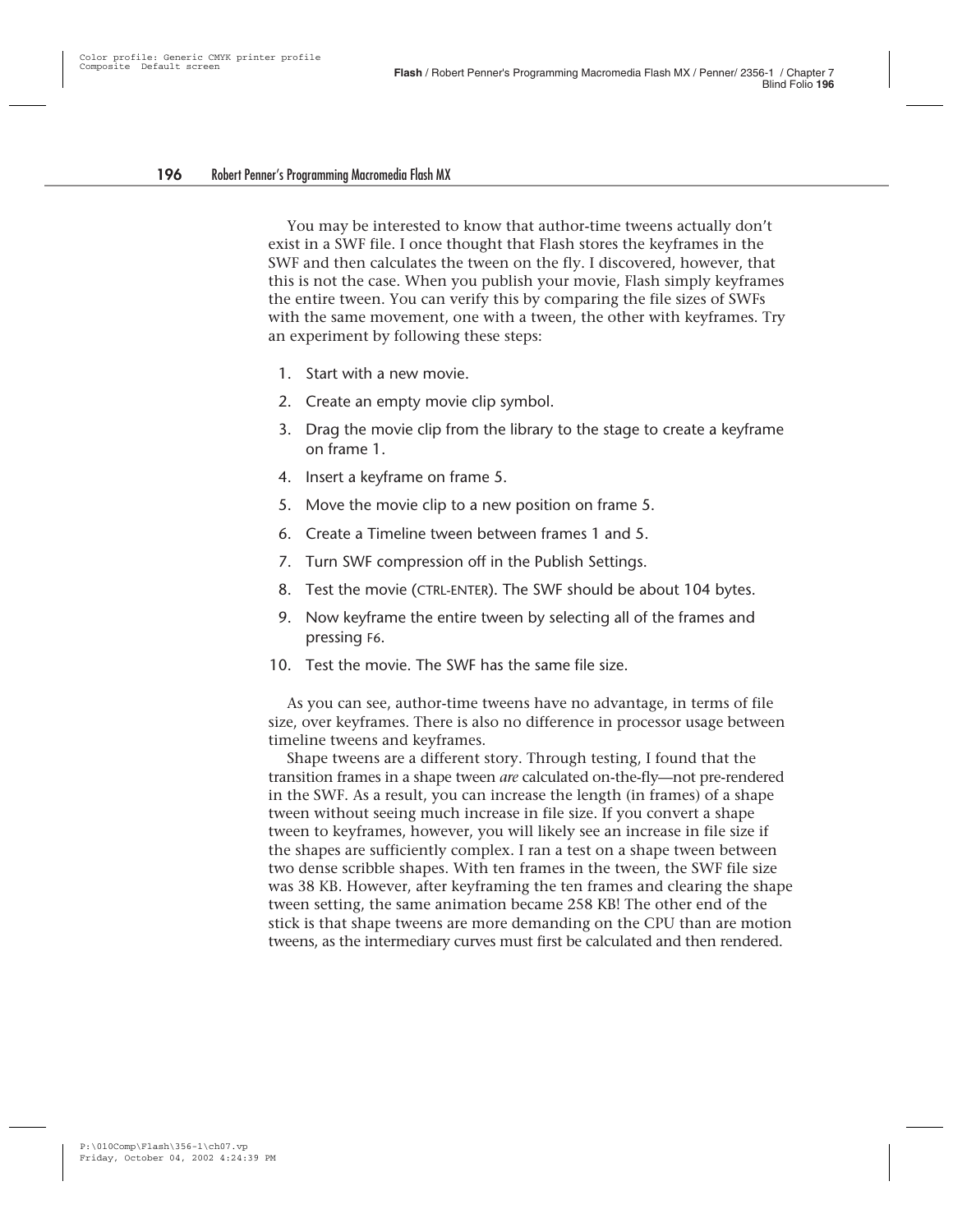### **Dynamic Tweening in ActionScript**

I have often heard ActionScript programmers express their desire to "break free of the Timeline," especially when it comes to animation. Timeline tweens are static and stolid. You're stuck with whatever endpoints and easing you define in the authoring tool.

Once you begin working with ActionScripted motion, however, a whole world of possibilities opens up. You can produce interactive, dynamic motion that seems smoother and more alive than Timeline tweens. Often, this involves using principles of physics to create bounce and acceleration, which we'll discuss in Chapter 8. In the remainder of this chapter, though, we'll explore a variety of ways to dynamically tween in ActionScript.

#### **The Standard Exponential Slide**

The most well-known technique of ActionScripted tweening is what I call the *standard exponential slide*. (It's tempting to coin a tacky acronym like *SES*, but I'll abstain.) The slide is a movement towards a destination that gradually slows to a stop—an ease-out. The slide is exponential because the speed can be represented with an equation that depends on a changing exponent. Later in the chapter, we will look at this equation. You may recognize the slide technique in the following code:

```
// a standard exponential slide
this.onEnterFrame = function () {
   var distance = this.destinationX - this. x;
    this. x == distance / 2;
};
```
At my first FlashForward conference, I remember hearing the concept of this slide explained by three different speakers. The idea is simply that you move a fraction of the distance—say one-half—to your destination in each unit of time. For instance, if you need to move a total of ten feet, you could move five feet, then 2.5 feet, then 1.25, then .625, and so on.

The ancient Greek philosopher Zeno explored this idea in one of his famous paradoxes: if you have to move halfway each time, you never actually reach your destination. (Zeno had a decent point, at least until quantum theory showed that space is not infinitely divisible.) In Flash,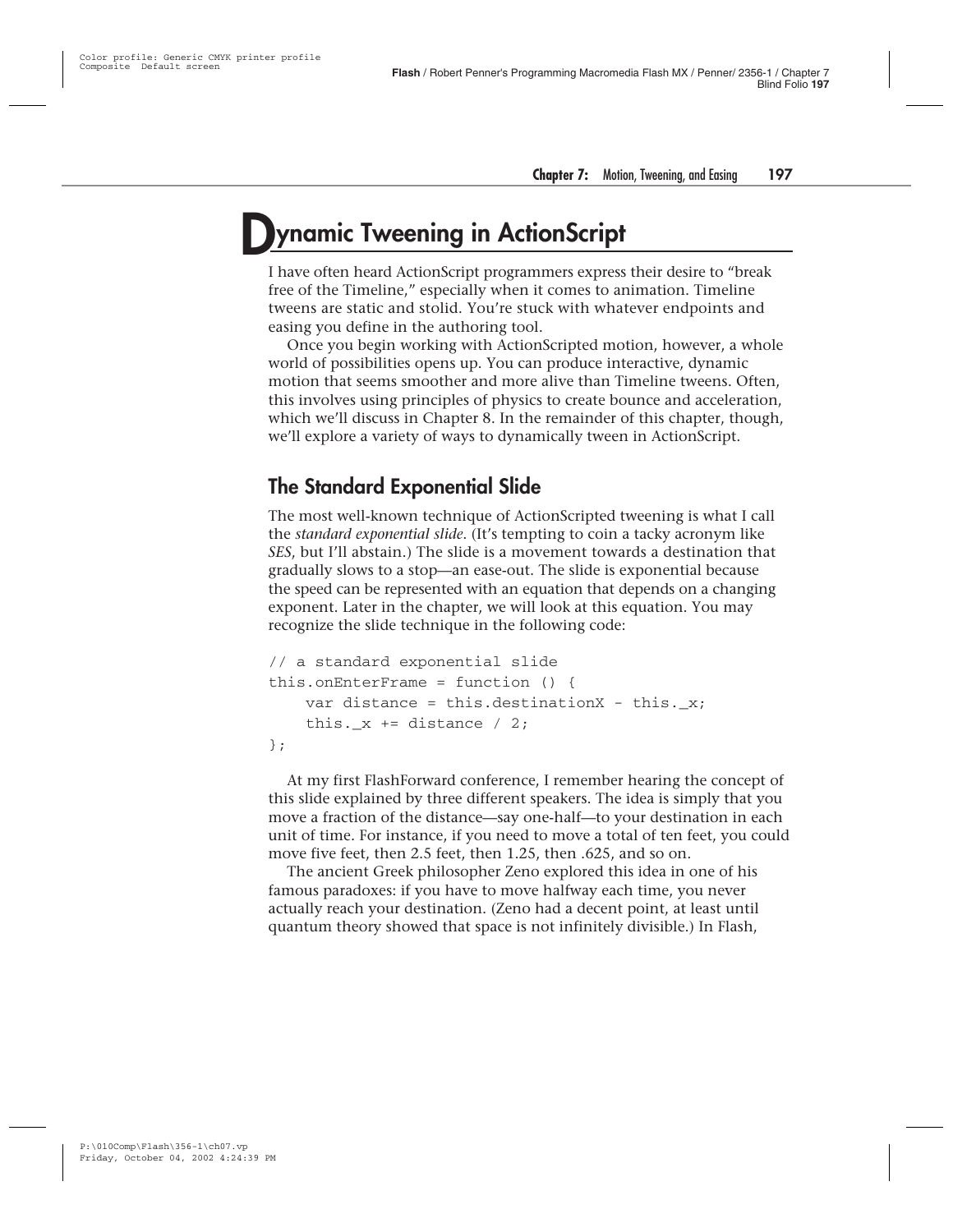though, you soon get "close enough," that is, within a pixel of your destination, or until you've exceeded the available decimal places of floating-point numbers (at which point 9.9999… turns into 10).

All in all, the standard exponential slide is a dynamic ease-out motion easily generated with a tiny amount of ActionScript. This, of course, is why you see it everywhere. However, I grew dissatisfied with this technique, for several reasons. First of all, you can only do ease-out, not ease-in. Also, the motion is aesthetically different from Flash's own eased tweens. Compared to a Timeline tween with ease-out, the slide moves "too fast" in the beginning, then "too slow" towards the end.

Furthermore, you can't directly find the tween's position for a given time. For instance, you have no way of knowing exactly where the moving object will be when ten frames have elapsed. Each frame's position is dependent on the previous frame. Consequently, you have to run the whole process from the beginning to get to a specific point in time. There's no easy way to jump to an arbitrary frame in the tween.

Lastly, you can't directly specify the duration of the tween. The formula doesn't let you make the tween, say, 20 frames in length. Basically, "it gets there when it gets there." You can change the acceleration factor to speed up the process or slow it down, but it takes trial and error to get a tween of the desired duration.

Noticing these shortcomings, I made it my mission to find an alternative to the standard exponential slide. I wanted tweens and easing that would give more control to the ActionScript developer. But first, more analysis was needed.

#### **Key Components of a Tween**

A tween can be defined as *an interpolation from one position to another*. Thus, a tween fits our earlier definition of a motion—a change in position over time. Tweens are a subset of motions, just as diamonds are a subset of gems. As such, tweens and motions share the three essentials of *position*, *time*, and *beginning position*. In addition, tweens have two other essential characteristics: *duration* and *final position*.

#### **Duration**

A tween has to end. It has to take "less than an eternity" to reach its destination. In other words, a tween must have a *duration* that is less than infinity, but greater than zero.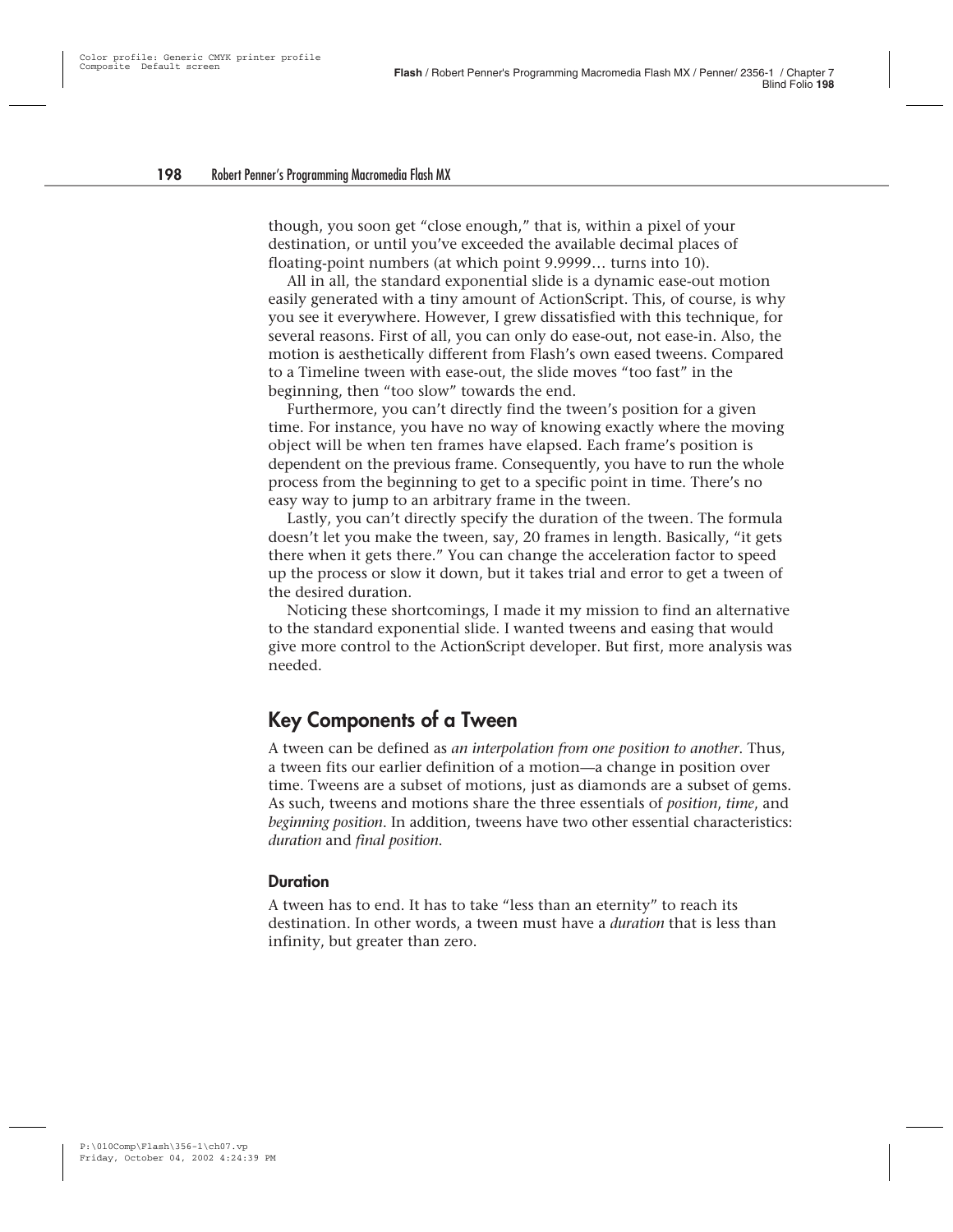

**NOTE:** By contrast, a generic motion doesn't necessarily have a finite duration. For instance, a circular orbit is a motion that never ends. A motion without a duration is definitely not a tween.

#### **Final Position**

A tween fills in the gap between two keyframe positions, getting you "from Point A to Point B." Point A is the *beginning position*—something all motions have. Point B, meanwhile, is the *final position*, an essential component of a tween.



**NOTE:** It's also possible to replace final position with change in position, which is simply the difference between Point A and Point B. For example, you can either say, "start at 10 and go to 15," or you can say, "start at 10 and go forward by 5." Final position is an *absolute* coordinate, whereas change in position is a *relative* coordinate.

#### **Tweening Functions**

Naturally, there are different ways to implement tweening in ActionScript. However, having boiled tweens down to their essence, I believe that my code captures the key elements—no more, no less.

The purpose of a tweening function is to *deliver a position for a specific time, given the tween's essential characteristics.* These characteristics are beginning position, final position, and duration.

In terms of structure, we have five quantities to incorporate into the function. Position is the one that is spit out the back end. The other four items are fed to the function as parameters. A tweening function should have this approximate structure, then:

```
getTweenPosition = function (time, begin, final,
duration) {
    // calculate position here
    return position;
};
```
Alternatively, *change in position* could be used instead of *final position*, in which case, the function would look like this:

```
getTweenPosition = function (time, begin, change,
duration) {
    // calculate position here
    return position;
};
```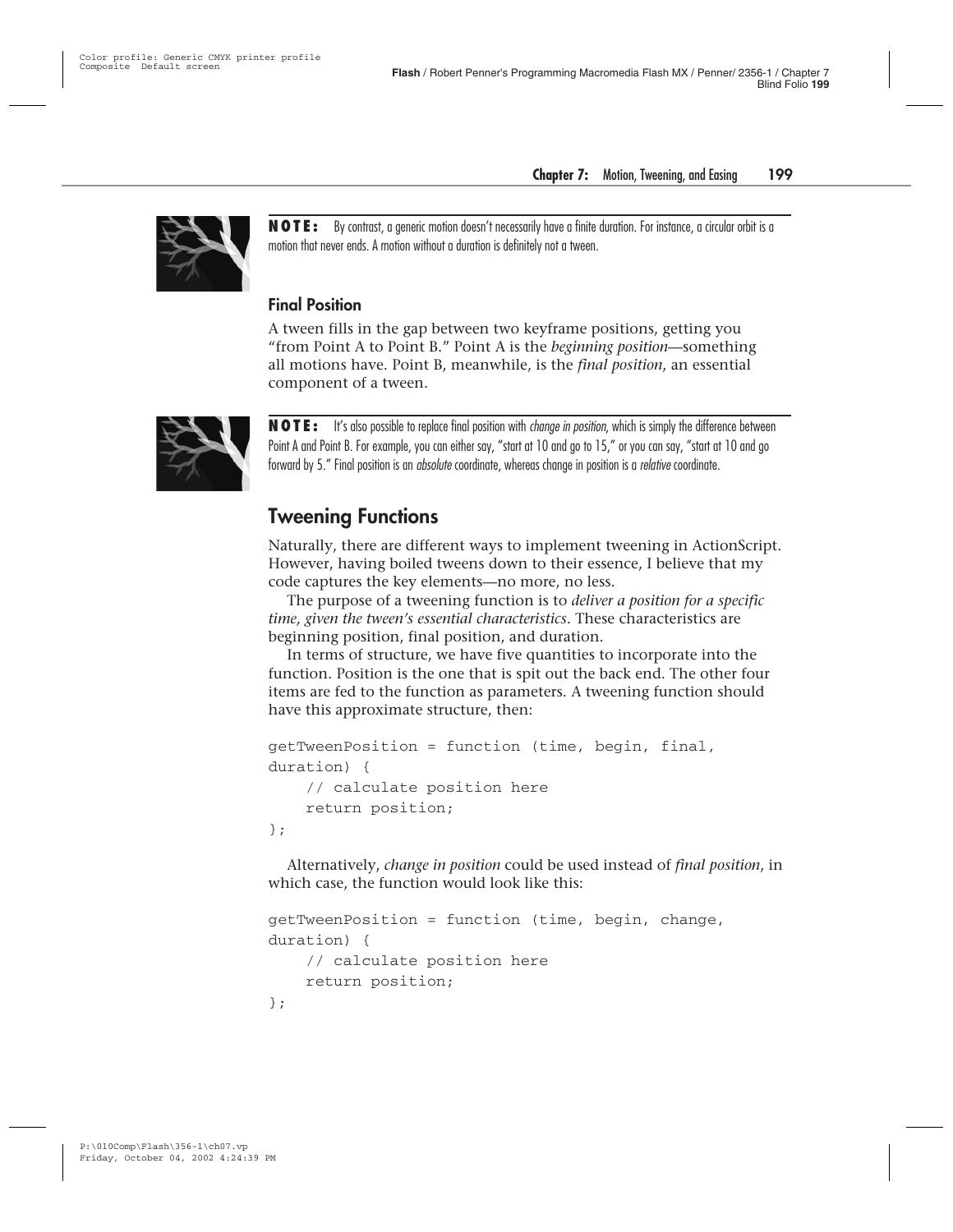With my tweening functions, I found that I could optimize the code a bit more if I used *change*. I also decided to store the functions in the *Math* object, to make them globally accessible. My tweening functions have this format:

```
Math.tweenFunc = function (t, b, c, d) {
    // calculate and return position
};
```


**NOTE:** I shortened the parameter names to one letter for speed. Variables with longer names take longer to look up than variables with short names, because of the interpreter's internal hashing procedure. I heard this from Gary Grossman, the creator of ActionScript. Timing tests run by members of the Flashcoders list have also confirmed the difference in speed.

As for the actual calculation of the tween's position—that's where things get interesting. We are now ready to explore specific equations that interpolate between two points in diverse ways.

## **Linear Tweening**

"The shortest path between two points is a straight line"—so goes the saying. When you want to move from Point A to Point B, a linear tween is the simplest path, mathematically speaking. This tween has constant velocity throughout; there is no acceleration. In Flash, a Timeline tween with an easing of zero is a linear tween.

#### **Graph**

When you graph a linear tween over time, it comes out as a straight line. That's why I call it a "linear" tween. Figure 7-3 shows the graph of a linear tween's position over time.

In this chapter, the tweening graphs I use are all "normalized" in a particular way. Both axes—*position* and *time*—are plotted between standard values of 0 and 1. Of course, in real-world situations, position and time range between many different values. For instance, a tween may move a total of 120 pixels in 30 frames. If we graphed this motion, the position axis would be displayed between 0 and 120, and time would range from 0 to 30. However, we can easily stretch our original normalized (0 to 1) graph to match this new graph. All it takes is simple multiplication: 30 horizontally by 120 vertically.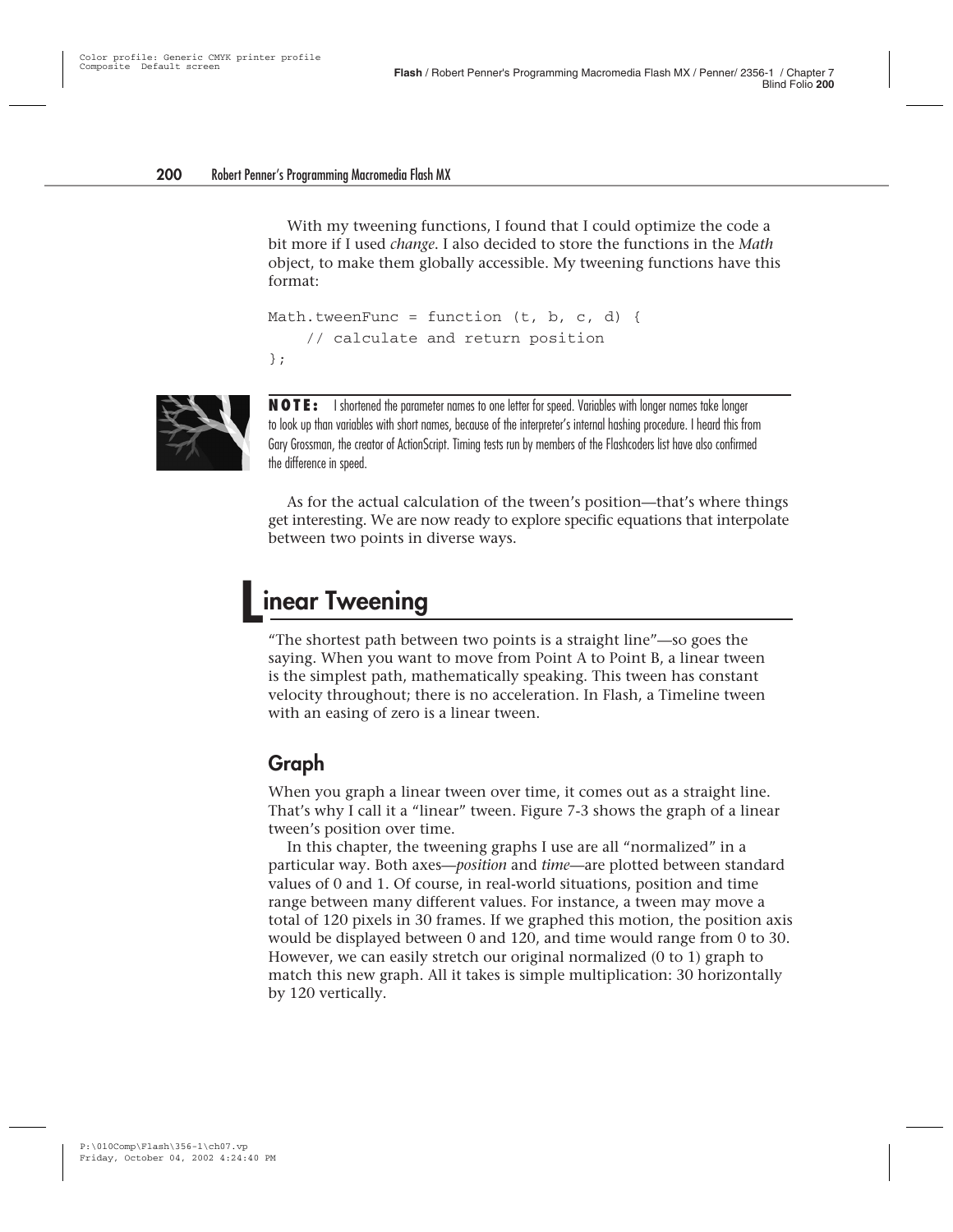

The equation for the graph in Figure 7-3 is quite simple:

 $p(t) = t$ 

This is the basic  $y = x$  equation for a diagonal line that most of us learned in high school math. If the time is 0.6, the position is also 0.6.

As the graph stands, the slope of the line (rise over run) is 1: position (the rise) changes by 1 over the course of the tween, and so does time (the run). This is the normalized form of the equation, though, with values ranging from 0 to 1. If we take the example tween mentioned earlier, where position changes by 120, and the duration is 30, the slope is different:

```
slope = rise / run
slope = change in position / duration
slope = 120 pixels / 30 frames
slope = 4 pixels / frame
```
In this case, the slope is 4 pixels per frame. The slope of the line is also the velocity of the motion. A different tween covering 240 pixels in 30 frames would have a velocity of 8 pixels per frame. It moves faster than the first tween and its graph has a steeper slope.

We can generalize these results to come up with a standard equation for a linear tween, given the change in position and duration. We know that that velocity is constant during a linear tween, just as the slope is constant. Thus, we can find the tween's position at a particular time by simply multiplying velocity by time:

 $p(t) = t \times v$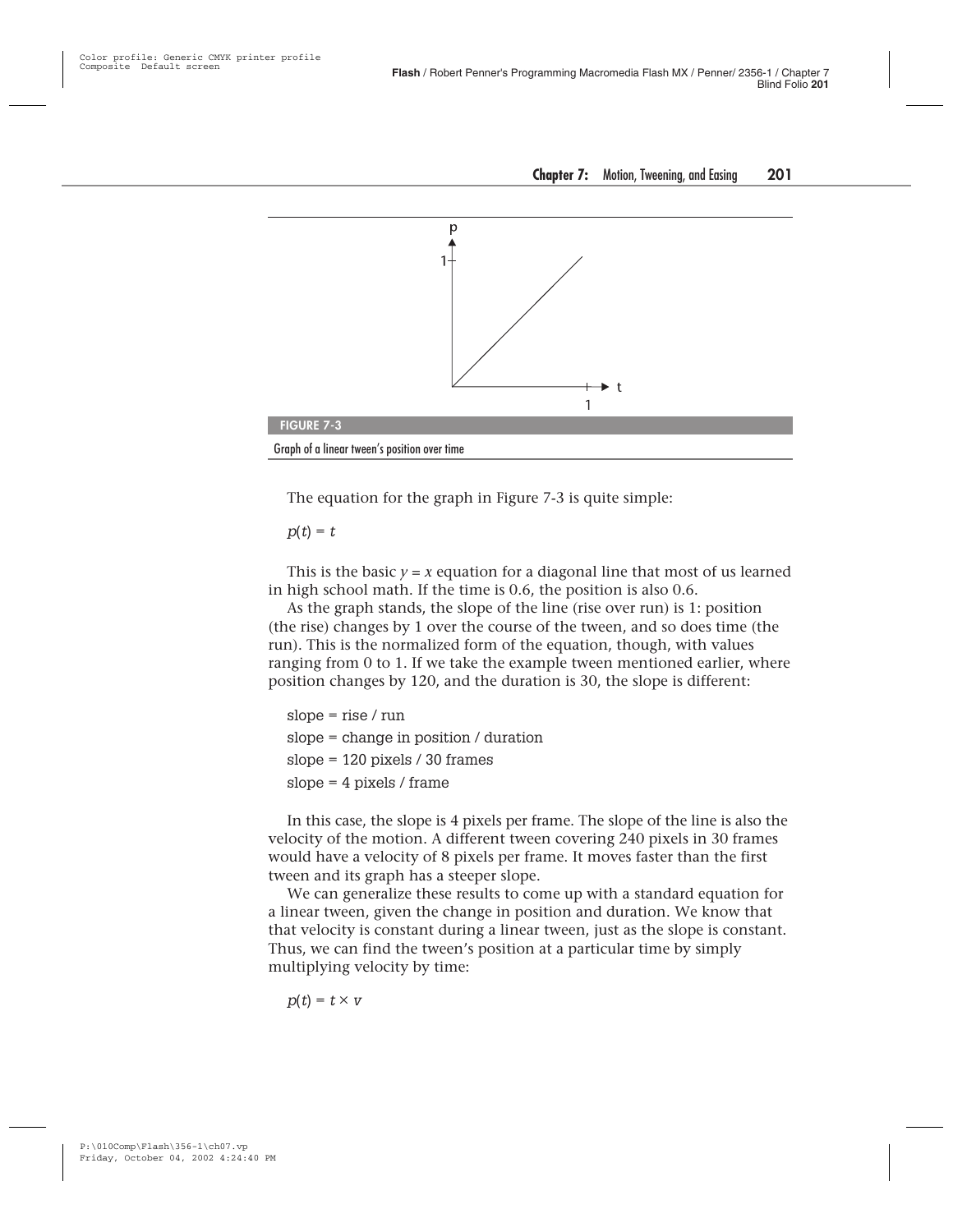To take a real-life example, suppose your car's velocity is 60 miles per hour:

 $v = 60$ 

If you've been driving two hours, how many miles have you covered? This is easy to work out in your head, but let's do the math explicitly:

 $t = 2$ .  $p(t) = t \times v$  $p(2) = 2 \times 60$  $p(2) = 120$ 

We know that velocity equals change over duration, so we can replace *v* with *c* divided by *d*:

let  $c =$  change in position and  $d =$  duration  $v = c / d$  $p(t) = t \times v$  $p(t) = t \times (c/d)$ 

One last thing: remember that a tween has a beginning position. So far, we've assumed that the beginning position is zero. However, this often isn't the case. In terms of the car example, suppose you start 10 miles out of town, then drive at 60 mph for 2 hours. You'll end up 130 miles from the town  $(120 + 10)$ .

We can incorporate the beginning position into our equation, simply by adding it at the end:

let b = beginning position  $p(t) = t \times (c/d) + b$ 



**NOTE:** The preceding equation is a form of the "slope-y-intercept" equation for a line:  $y = mx + b$ . Here, the variable  $m$  is the slope, and  $b$  is the y-intercept, the point where the line crosses the y-axis.

#### **ActionScript Function**

The code for our linear tween function follows the earlier equation closely:

```
Math.linearTween = function (t, b, c, d) {
    return c*t/d + b;
};
```
Four parameters enter the function—time, beginning position, change in position, and duration—and the corresponding position is returned.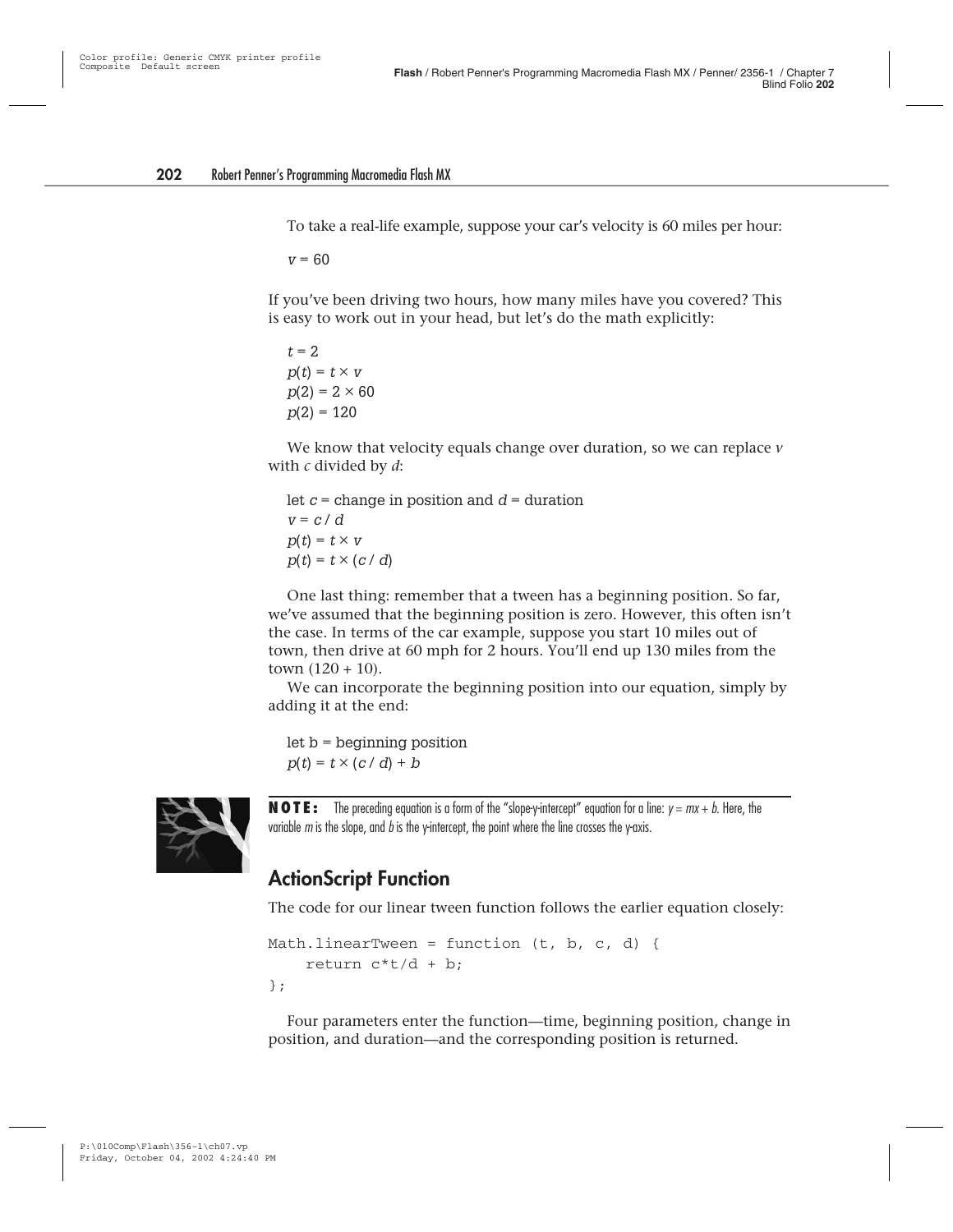#### **Implementing a Tween with a Function**

How do we actually use a tweening function? It's a matter of setting up the key properties of a tween, and feeding them into the function. First, we decide which property we want to set in motion. The  $\bar{x}$  property of a movie clip will do nicely to start. Tweening \_x will produce a horizontal motion.

Then we need to choose the parameters of the tween. Where will it start, where will it finish, and how long will it take? We then establish these quantities in begin, finish, and duration properties inside the movie clip:

```
this.begin = 100;
this.finish = 220;
this.duration = 30:
```
This tween will start at 100 pixels and end up at 220, over the course of 30 frames. Looking ahead, we know that the tweening function requires the *change* in position, rather than the *final* position itself. So we might as well add a change property:

```
this.change = this.finish - this.begin;
```
A tween's time starts at zero, so let's initialize it as another property:

```
this.time = 0;
```
To produce animation, we need a frame loop. This calls for an *onEnterFrame( )* handler for the movie clip:

```
this.onEnterFrame = function () {
    // do tweening stuff
};
```
Now we have to figure out what code to put in the frame loop. What properties change over the course of the tween? Our first three properties, begin, change, and duration, don't vary. It is time and position that change during the tween. We'll have time track the number of frames that have elapsed. Thus, it should be incremented every frame:

```
this.onEnterFrame = function () {
    this.time++;
};
```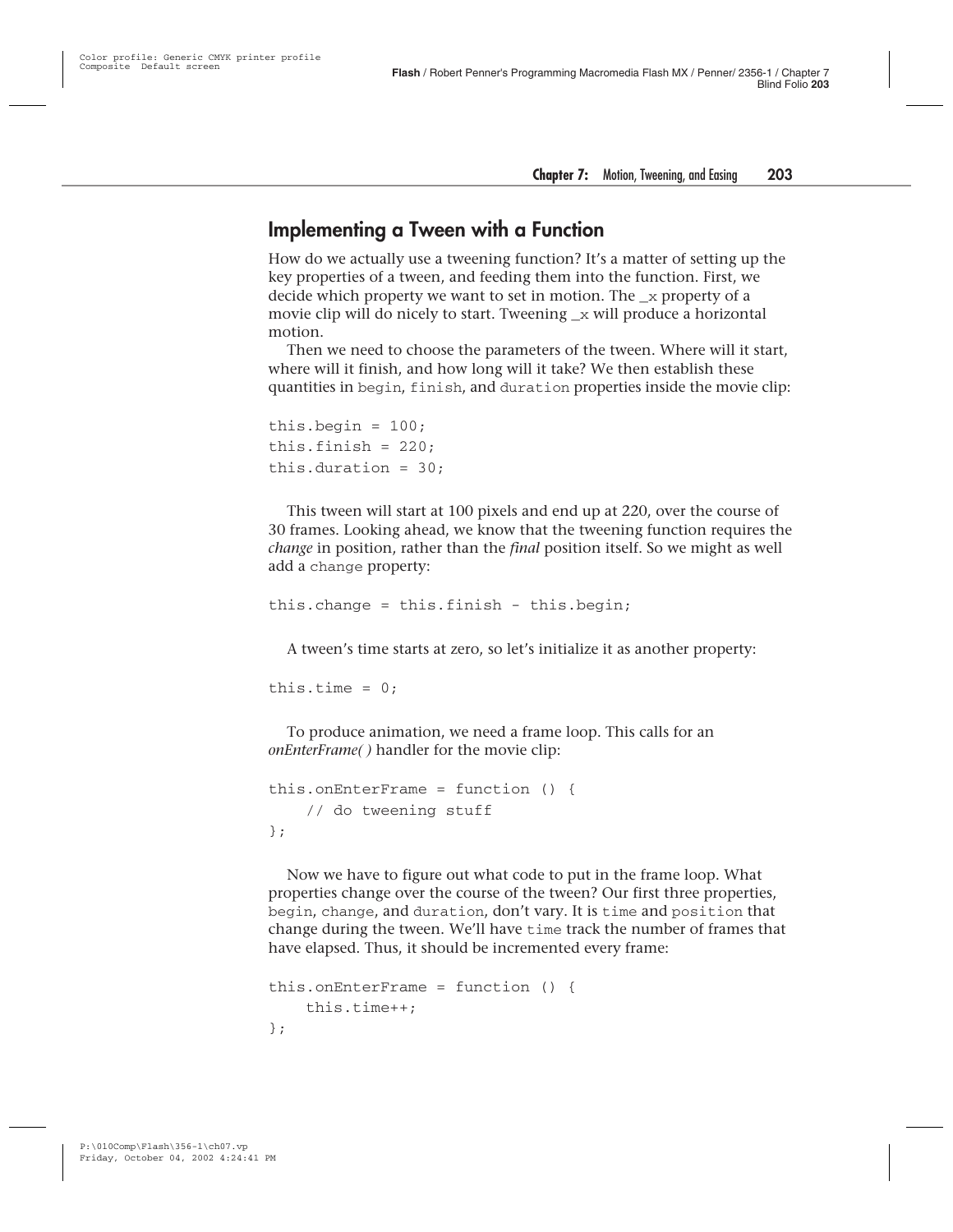The other changing property is position. How do we get the position as time flies by? We call upon our tweening function, which takes four tween parameters and returns the position. So we could call it like this:

```
this.position = Math.linearTween (this.time, this.begin,
    this.change, this.duration);
this. x = this.position;
```
We can make this more straightforward by assigning the position value directly to the  $\mathbf x$  property:

```
this. x = Mathu.linearTween (this.time, this.begin,
    this.change, this.duration);
```
We can shorten this even further by using the with statement:

```
with (this) {
    x = Mathu.linearTween (time, begin, change,
duration);
}
```
Setting the scope to this eliminates the need to reference each of the properties with the "this" prefix.

Now we can put the tweening function inside the *onEnterFrame( )* handler to produce animation, with the following code:

```
this.onEnterFrame = function () {
    with (this) {
        x = Mathu.linearTween (time, begin, change, duration);
    }
    this.time++;
};
```
The position is calculated, then time is incremented by one. We can simplify a bit by incremented time in the same step as passing it to the function:

```
this.onEnterFrame = function () {
   with (this) {
       x = MathuinearTwoen (time++, begin, change, duration);
   }
};
```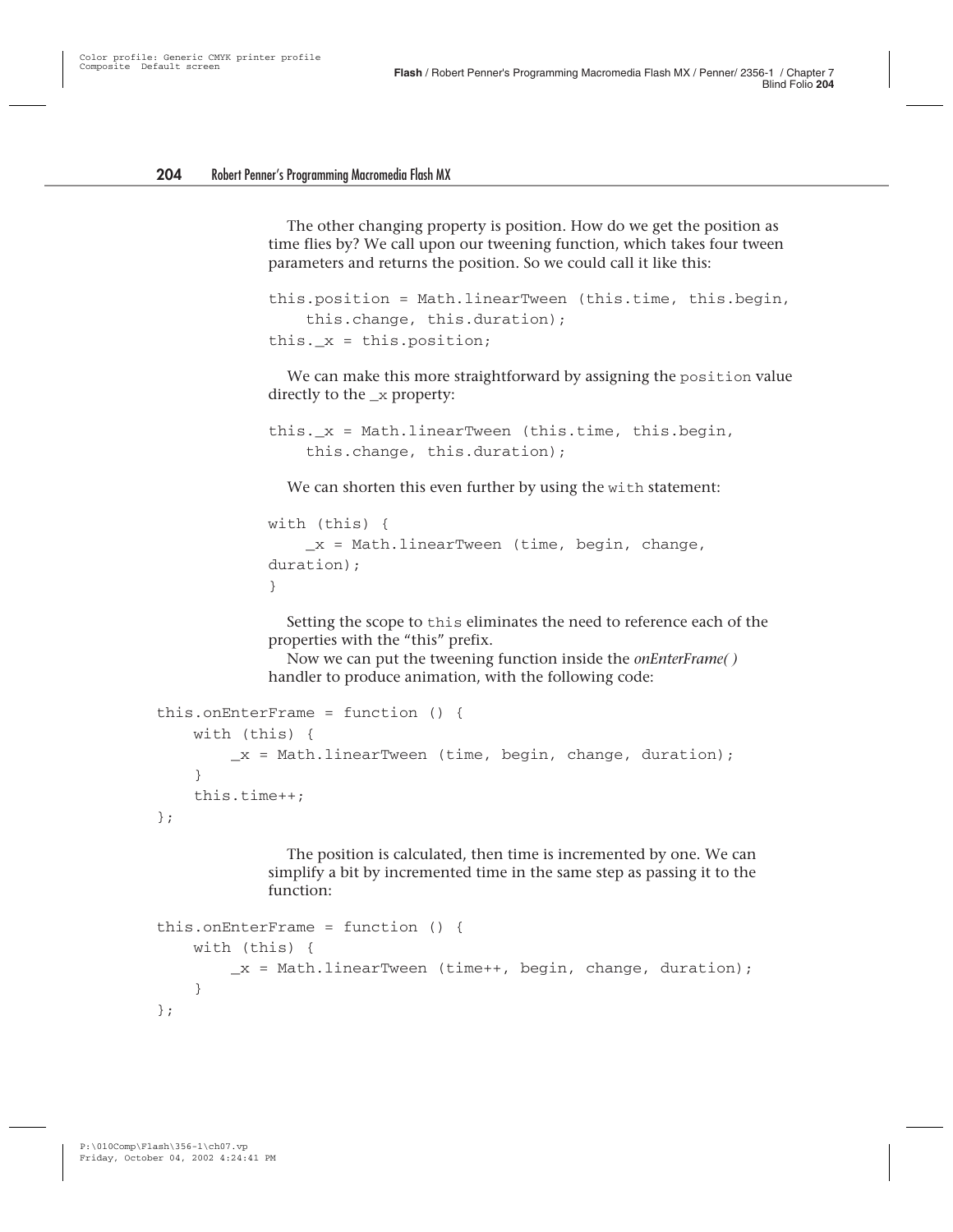Putting all of our code together, we have this:

```
this.begin = 100;
this.finish = 220;
this.change = this.finish - this.begin;
this.duration = 30;
this.time = 0:
this.onEnterFrame = function () {
    with (this) {
        x = Mathu.linearTween (time++, begin, change, duration);
    }
};
```
At this point, you can stick this code into a movie clip and try it out. It should work—for the most part. There will be one small problem, however: the tween won't end. For the animation to work, we need to stop when the tween's time is up. If the time is greater than the duration, we should stop the frame loop by deleting the *onEnterFrame( )* handler. By adding one line of code to perform this check, our tween is finished:

```
// a linear tween in _x
this. begin = 100:this.finish = 220;
this.change = this.finish - this.begin;
this.duration = 30;
this.time = 0;
this.onEnterFrame = function () {
    with (this) {
        x = Mathu.linearTween (time++, begin, change, duration);
        if (time > duration) delete this.onEnterFrame;
    }
};
```
In this code, you can replace Math.linearTween with another tweening function to produce a different style of tween. Thankfully, all my tweening functions have the same structure, making them easily interchangeable. We'll look at the different flavors of tweening and easing later in the chapter. But first, let's return to our discussion of linear motion.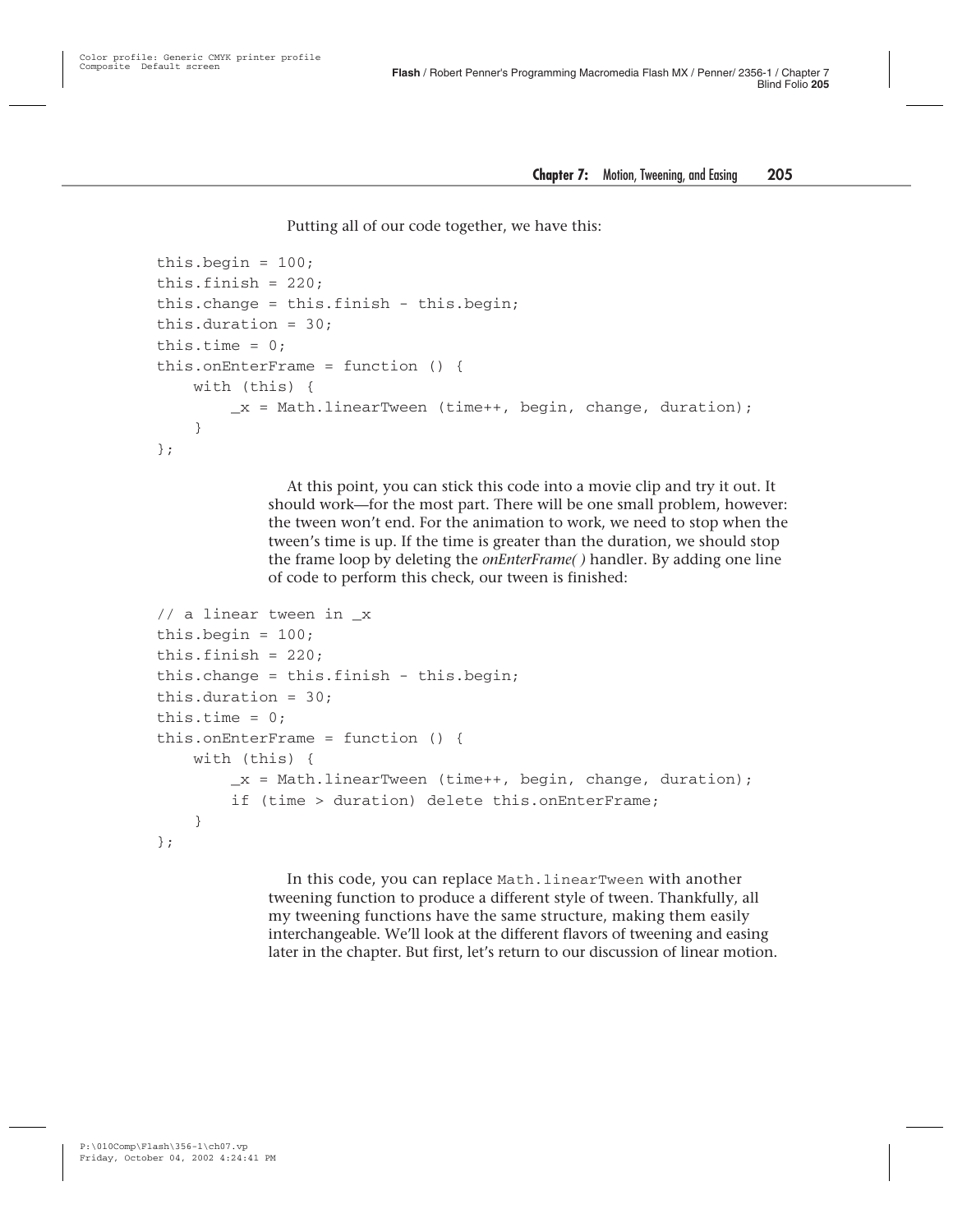#### **Aesthetics of Linear Motion**

I'll be honest—I don't care much for linear tweens. They look stiff, artificial, mechanical. You mostly see unaccelerated motion in machinery. An automated factory is chock-full of linear tweens—robotic arms, conveyor belts, assembly lines. It is extremely difficult for humans to move in a linear fashion. Breakdancers who do "robot"-style moves have achieved their linearity with much practice. In this sense, you could say Michael Jackson is the master of the linear tween.

So, there are some legitimate uses of linear tweens. If you're animating robots or breakdancers, they're perfect. For most other things, though, linear motion can look downright ugly. I have often come across animations where the author obviously threw down some keyframes and tweened between them without applying any easing. It drives me nuts.

I don't know how much the average person picks up on the naturalness or falsity of motion in Flash movies, but in 3-D animation, people certainly are quick to say when the movement "looks totally fake," even when the object texture is photorealistic. For example, in *Star Wars Episode II: Attack of the Clones*, there is some excruciatingly bad animation in the scene where Anakin is trying to ride one of the "Naboo cows." It's something most adults would notice, I think.

I have a theory that the mind is constantly interpreting an object's motion in order to *infer the forces* acting on it. When an object accelerates in an unnatural way, the brain picks up on it and says, "that's not possible with real-world forces." In real life, suppose you saw a ball roll to the right at a constant speed, then abruptly roll to the left at a faster speed. You would think to yourself, "Something must have hit it"—*even if you didn't see a collision*. Similarly, when an object switches from one linear tween to another, there is an instantaneous change in velocity, like the ball changing direction suddenly. When I see this, I *feel* like the object has been jerked by an invisible chain, or bounced off an unseen wall. But when I can't see a chain or a wall, the "cognitive dissonance" drives me crazy. "It's not supposed to move that way!" I protest. It takes some easing to calm me down.

## **Easing**

Easing is acceleration, a change in speed. In this chapter, I focus on easing as the transition between the states of *moving* and *not-moving*. When an object is moving, it has a velocity of some magnitude. When the object is not moving, its velocity is zero. How does the velocity change—what does the acceleration look like?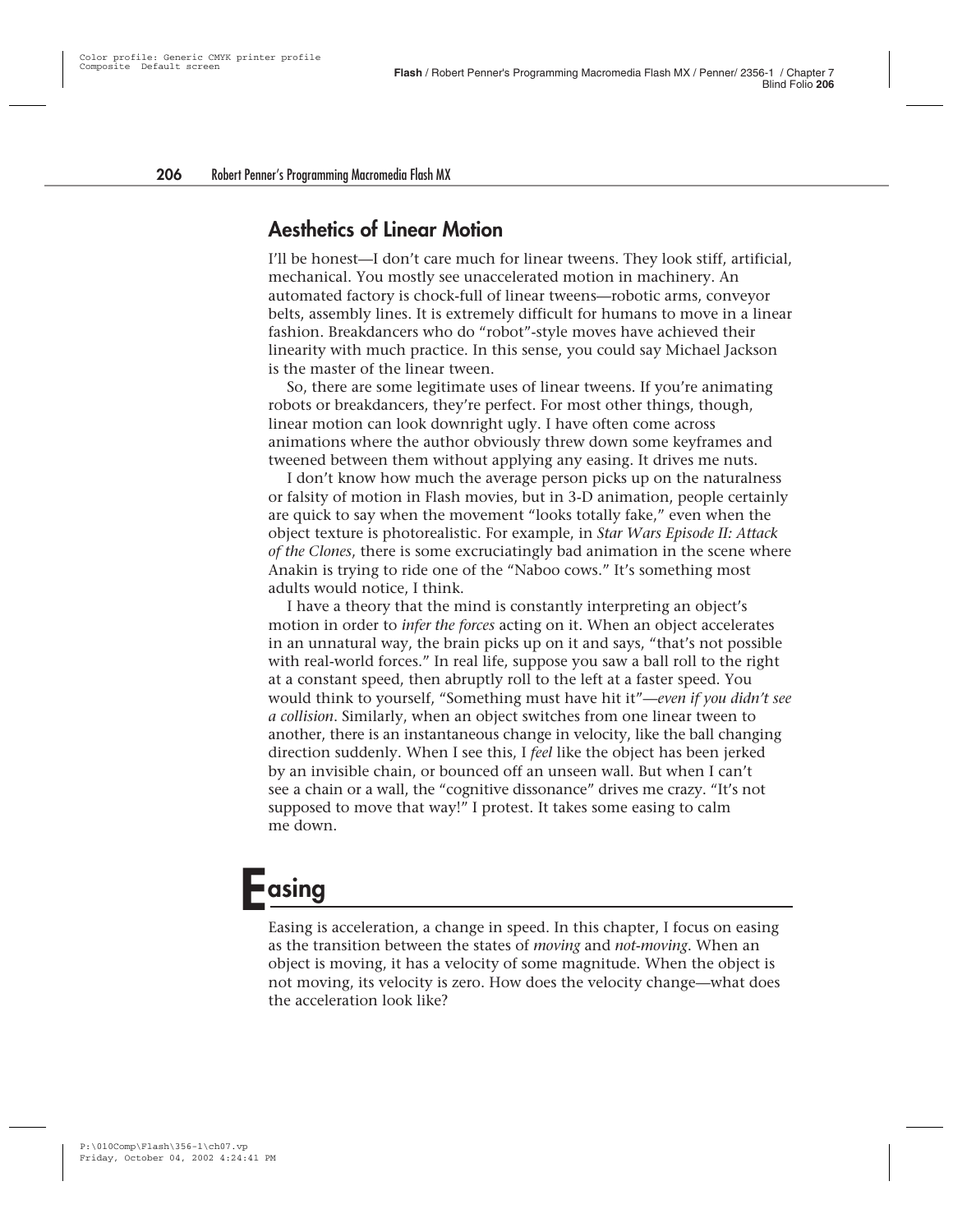In the real world, velocity doesn't suddenly jump from one value to another. Sometimes it looks that way, for instance, when you hit a baseball with a bat. Even here, though, the change isn't instantaneous. If you watch the collision in super-slow motion, you can see the ball gradually slowing to a stop, and actually deforming around the bat. Then, the ball accelerates in the direction of the bat's swing and flies off. There is a deceleration to a speed of zero, then an acceleration in the other direction—two instances of easing.

#### **Aesthetics of Eased Motion**

Most movements in nature have some kind of easing. Organic processes typically involve forces (which we'll discuss in detail in Chapter 8). If the forces aren't in balance, acceleration is produced. Our minds make this connection between acceleration and force intuitively. When we see the velocity of an object gradually changing, we infer that some force is steadily pushing or pulling it. As a result, animation usually looks more natural and fluid when it follows similar rules.

Elevators are great examples of the importance of easing. Imagine riding in an elevator that didn't start or stop moving with any easing. You press the button to go to the twentieth floor. The elevator doors close, then the whole thing suddenly jerks upwards, throwing you to the floor. Getting back to your feet, you watch the numbers: eighteen… nineteen… *ding!* Your body flies straight upwards. As the doors open, you frantically try to pull your head out of the ceiling. Too late! The elevator flies back down to the first floor, and suddenly you're weightless.

This is a facetious example, to be sure. But I literally feel "jerked around" in a similar way when I watch animation without proper easing. Let's look at three general categories of easing: ease-in, ease-out, and ease-in-out.

#### **Ease-In**

Start slow and speed up—that's an *ease-in*. With author-time tweens, an easing value of -100 produces an ease-in. In my Flash 4 days, when I majored in Timeline tweens, I nearly always used easing values of either 100 or -100. In general, I don't find less-than-100 percent easing very useful. Therefore, from this point on, I will use "easing" to mean 100 percent easing.

If we graph the position of an ease-in tween over time, we arrive at a curve like the one in Figure 7-4. With easing, we get a curve. Without easing, we get a line as in Figure 7-3.

Remember that the slope of a graph corresponds to velocity. The tween curve starts out horizontal—a slope of zero. Thus, at *t*=0, the velocity is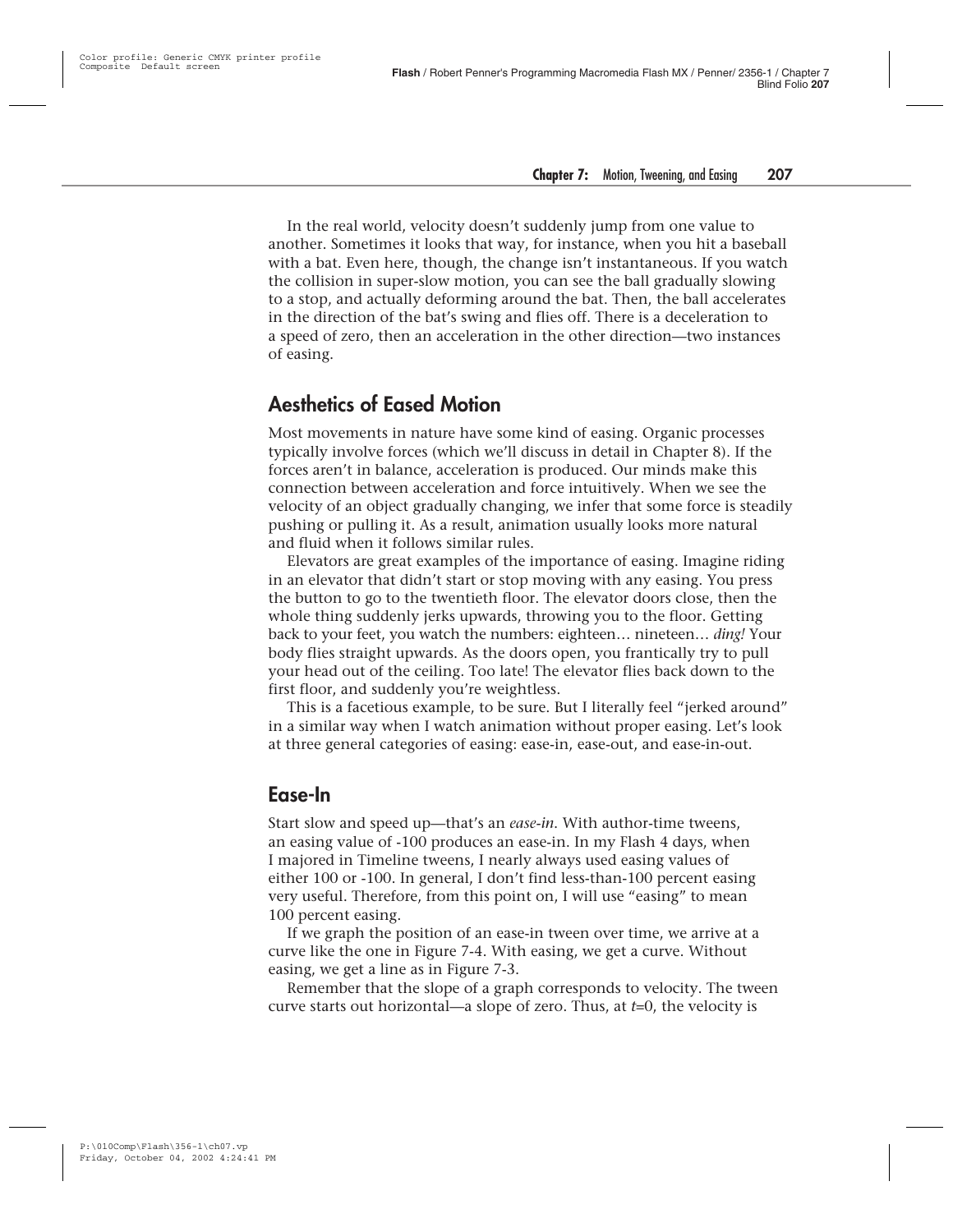

zero—a dead stop. Over time, the graph gradually becomes steeper and the velocity increases.



**NOTE:** Ease-in and ease-out are reversed in Flash from what they are in many other animation programs. In 3-D animation software, for instance, an ease-in slows down at the end of the tween, not the beginning.

#### **Ease-Out**

The inverse of an ease-in is an *ease-out*, where the motion starts fast and slows to a stop. A Timeline ease-out tween has an easing value of 100. Take a look at the ease-out curve in Figure 7-5.

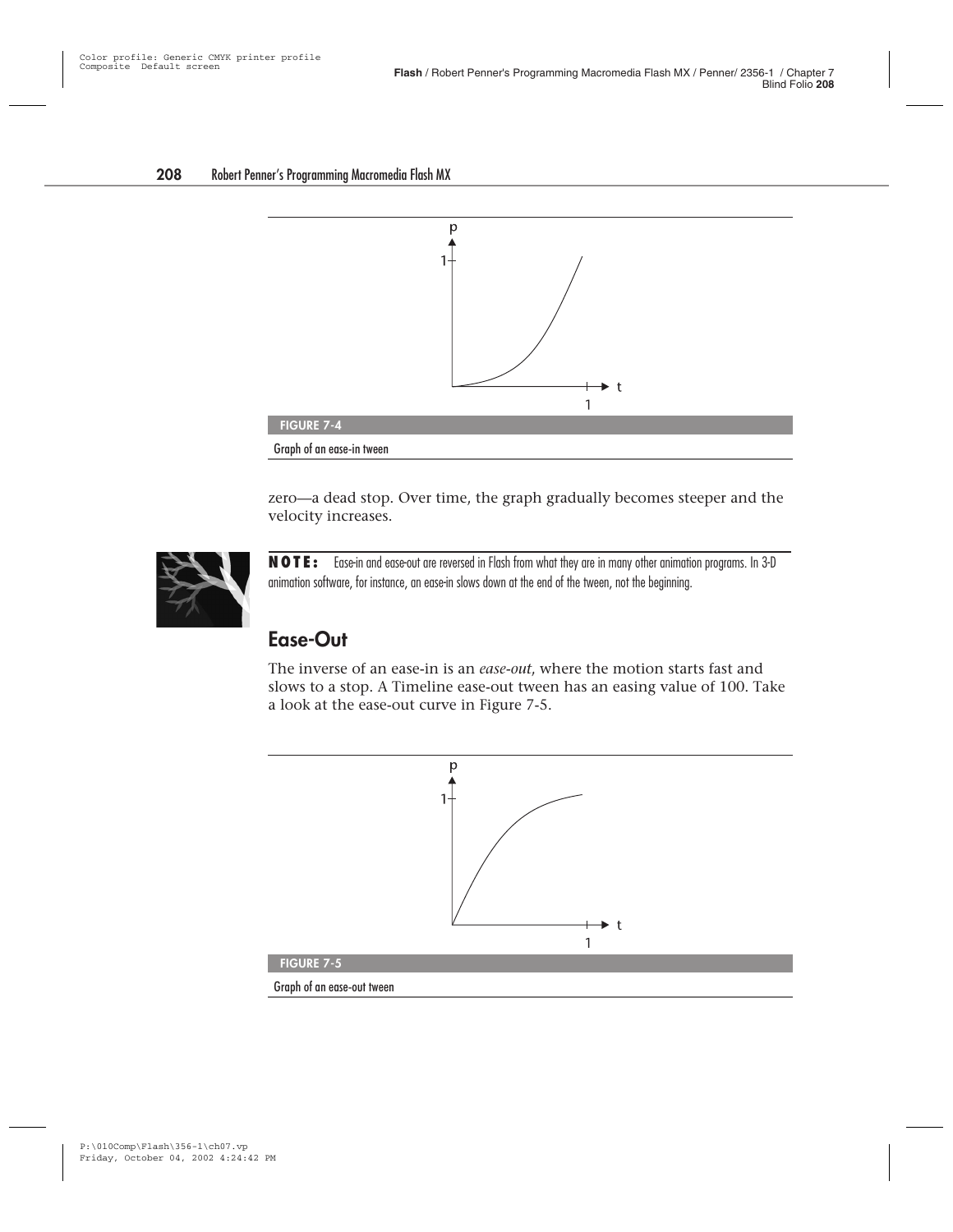

The graph starts out steep but levels off, becoming horizontal at the end of the tween. The velocity starts out at some positive value and steadily decreases to zero.

#### **Ease-In-Out**

The third category of easing is my favorite. An ease-in-out is a delicious half-and-half combination, like a vanilla-chocolate swirl ice cream cone. The first half of the tween is an ease-in; the second half, an ease-out. The curve of the ease-in-out, shown in Figure 7-6, is quite lovely (and bears more than a passing resemblance to a certain product logo).

I use in-out easing pervasively because it produces the most naturallooking motion. Think about how a real-world object might move from one point of rest to another. The object accelerates from a standstill, then slows down and comes to a stop at its destination. Elevators, for example, use in-out easing.

Unfortunately, Flash doesn't have in-out easing for author-time tweens. When I do Timeline animation, I am forced to create each ease-in-out with two tweens. As you can imagine, this is a real pain to maintain when I have to modify the animation. Every time I change an endpoint of the overall tween, I have to redo the two half-tweens. I had hoped to find an ease-in-out option in Flash MX, but alas, it was not to be.

## **Varieties of Eased Tweens**

Thankfully, with ActionScripted motion, the possibilities are endless. With the right mathematics and code, we can define all manner of tweens with ease (pun intended).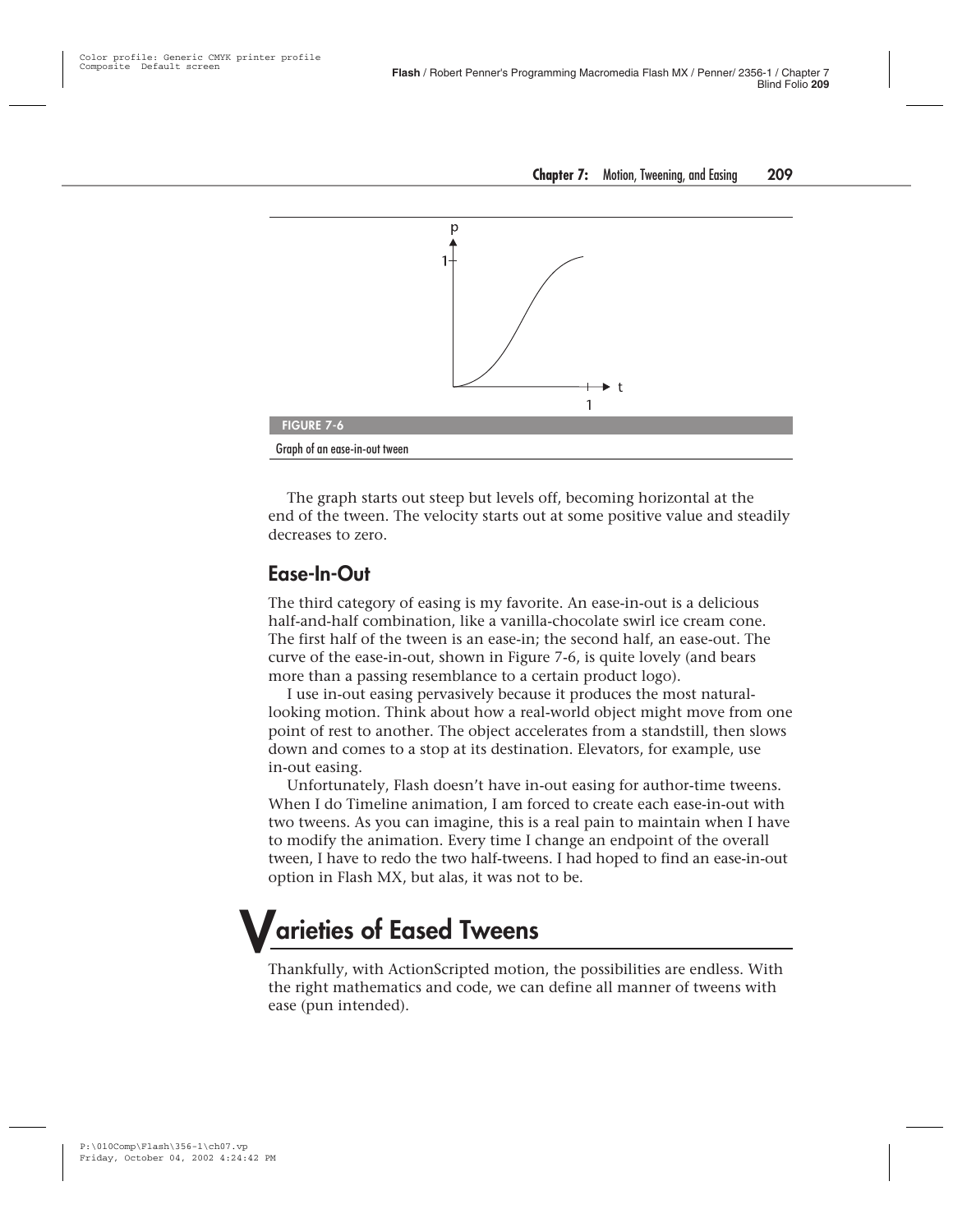#### **Quadratic Easing**

Flash's Timeline tweens use something called *quadratic easing*—which could actually be termed "normal" easing. The word *quadratic* refers to the fact that the equation for this motion is based on a squared variable, in this case, *t* 2 :

 $p(t) = t^2$ 



**NOTE:** I always wondered why the term quad-ratic (the prefix means "four") is used to describe equations with a degree of two (x<sup>2</sup>). While writing this chapter, I finally looked it up in the dictionary (RTFD, you might say). I discovered that quad originally referred to the four sides of a square. Thus, a squared variable is quadratic.

I used the quadratic easing curve earlier in Figure 7-4. It's actually half a parabola. Here it is again, for reference purposes, in Figure 7-7. Here's the quadratic ease-in ActionScript function:

```
Math.easeInQuad = function (t, b, c, d) {
    return c^*(t)=d)*t + b;
};
```
Recall that  $t$  is time,  $b$  is beginning position,  $c$  is the total change in position, and d is the duration of the tween.

This equation is more complex than the linear tween, but it's the simplest of the equations that implement easing. Basically, I normalize t by dividing it by  $d$ . This forces  $t$  to fall between 0 and 1. I multiply  $t$  by itself to produce quadratic curvature in the values. Then I scale the value from a

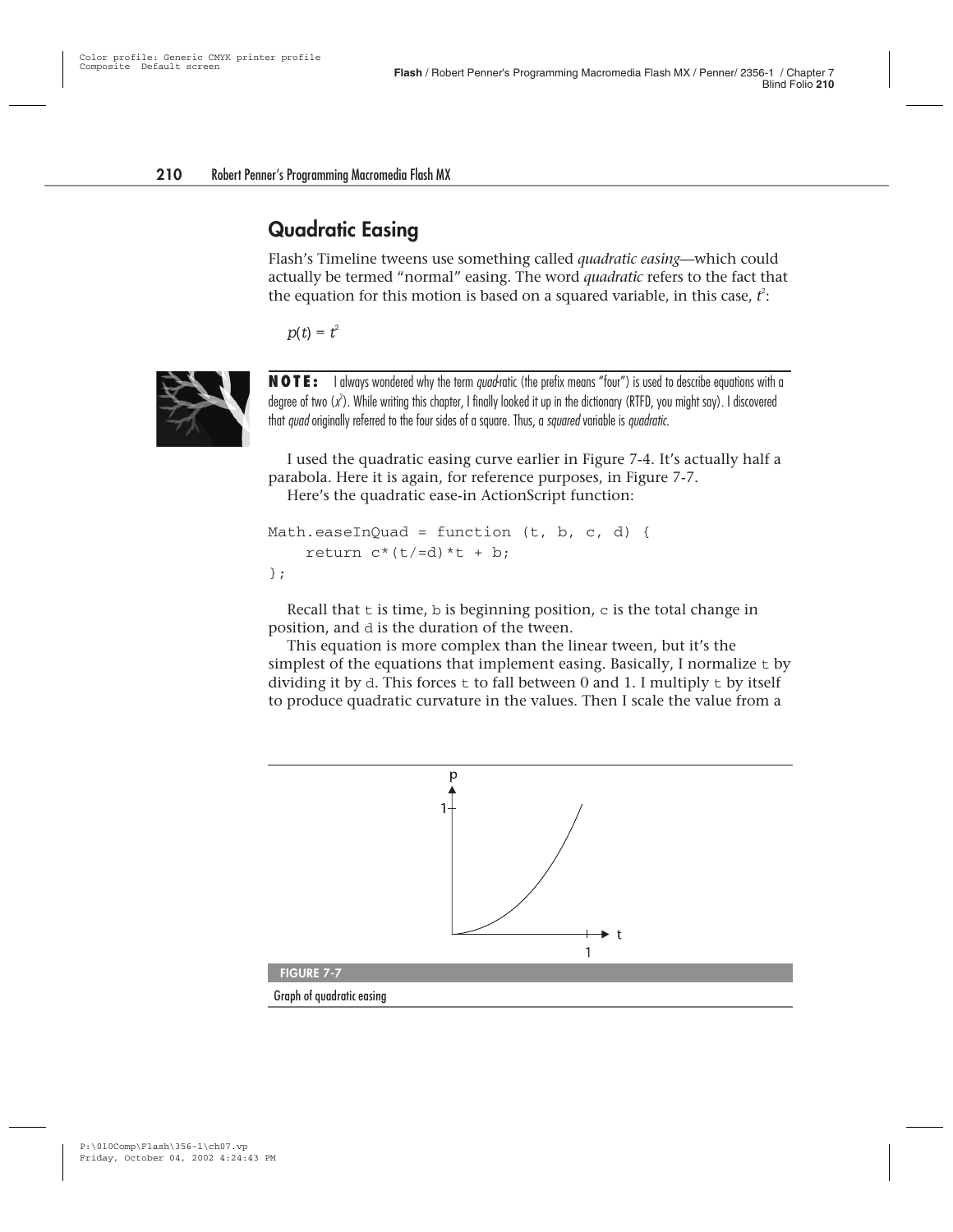normalized one to the desired output, by multiplying by c. I finish off the position calculation by adding the initial offset b, then returning the value.



**NOTE:** The  $t$  /=d bit in the preceding code is an optimization technique. This compound operator lets you divide and reassign  $t$ , and use its value in further operations, all in one step. The Flash Player uses a stack-based virtual machine that has four "registers" or memory locations reserved for holding data temporarily. Information can be stored and retrieved much faster from a register than from a variable, but registers are rarely used in Flash-generated bytecode. However, in-line syntax like  $p = (t/-d) * t$  is compiled to bytecodes that use one of the registers to temporarily store a value during the calculation, speeding up the process. (A special thanks goes to Tatsuo Kato for first applying this technique to my code.)

The following code is the quadratic ease-out function:

```
Math.easeOutOuad = function (t, b, c, d) {
    return -c * (t/=d) * (t-2) + b;
};
```
The original quadratic curve needed to be massaged a bit to get it where I wanted it. I multiplied *c* by -1 to flip the curve vertically. I also had to play with the value of *t* to shift the curve into place.

Now, here's the quadratic ease-in-out function:

```
Math.easeInOutQuad = function (t, b, c, d) {
    if ((t/=d/2) < 1) return c/2*t*t + b;
    return -c/2 * ((- -t) * (t-2) - 1) + b;
};
```
I've combined the in and out code into one function—two half-tweens fused together. You may notice several divisions by 2 in the code. I did this to scale the equations to half their normal size, since each equation covers half of the time span. The ease-in equation governs the tween until half the time has elapsed, after which the ease-out equation takes over. Between the equation-switching and some additional curve-shifting, the code became increasingly cryptic—but beautifully so.

#### **Cubic Easing**

A cubic equation is based on the power of three.

$$
p(t)=t^3
$$

A cubic ease is a bit more curved than a quadratic one. Figure 7-8 shows the graph of a tween with a cubic ease-in.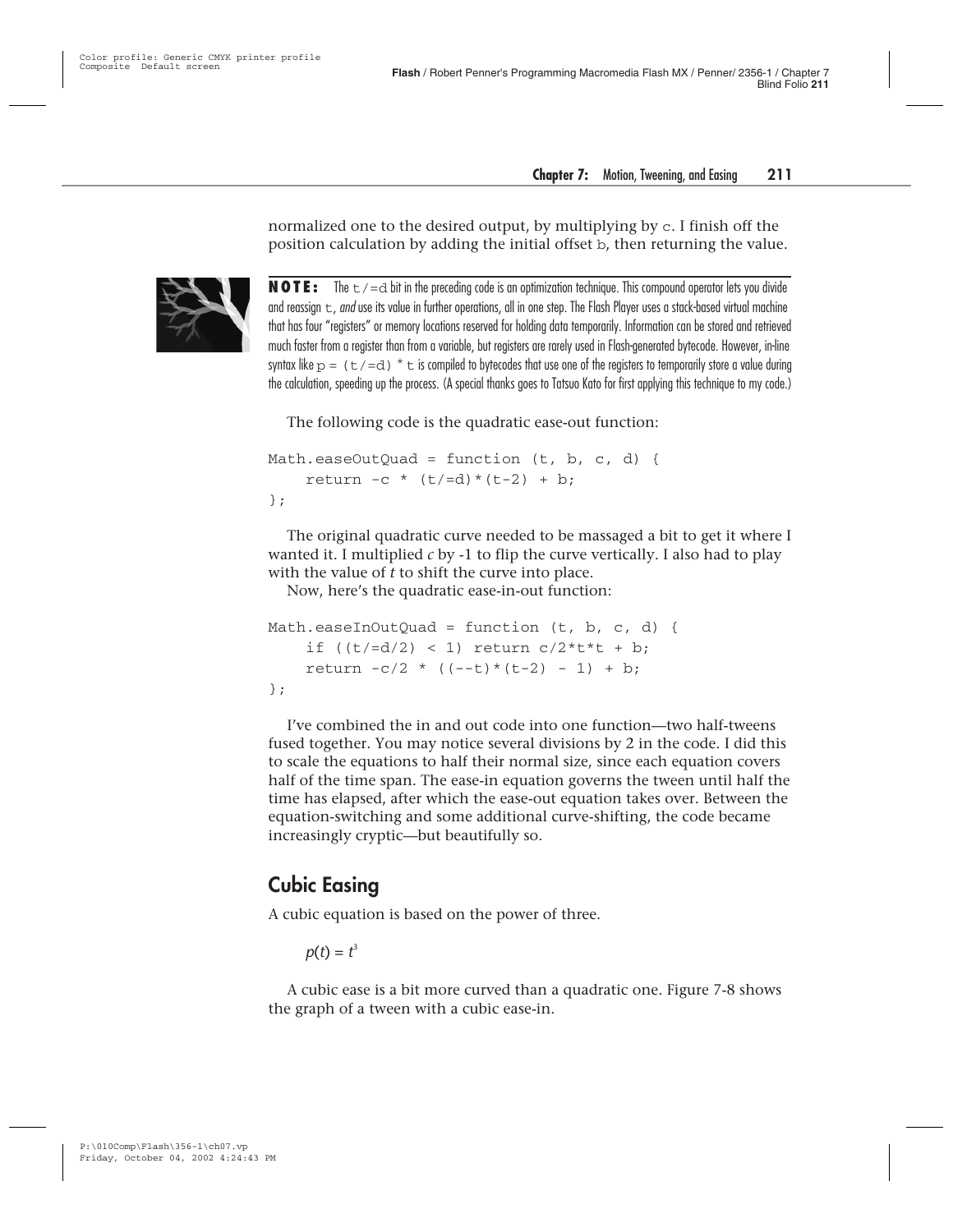

The following displays the cubic easing functions:

```
Math.easeInCubic = function (t, b, c, d) {
    return c * Math.pow (t/d, 3) + b;};
Math.easeOutCubic = function (t, b, c, d) {
    return c * (Math.pow (t/d-1, 3) + 1) + b;};
Math.easeInOutCubic = function (t, b, c, d) {
    if ((t/=d/2) < 1)return c/2 * Math.pow (t, 3) + b;
    return c/2 * (Math.pow (t-2, 3) + 2) + b;
};
```
You'll notice I used the *Math.pow( )* function here to raise numbers to the third power. In the first cubic easing function, for instance, I calculated  $(t/d)^3$  like this:

```
Math.pow (t/d, 3)
```
Alternatively, I could cube this quantity by multiplying it by itself:

 $(t/-d)*t*t$ 

However, once you get into higher exponents, it's faster to just call *Math.pow( )* to perform the multiplication.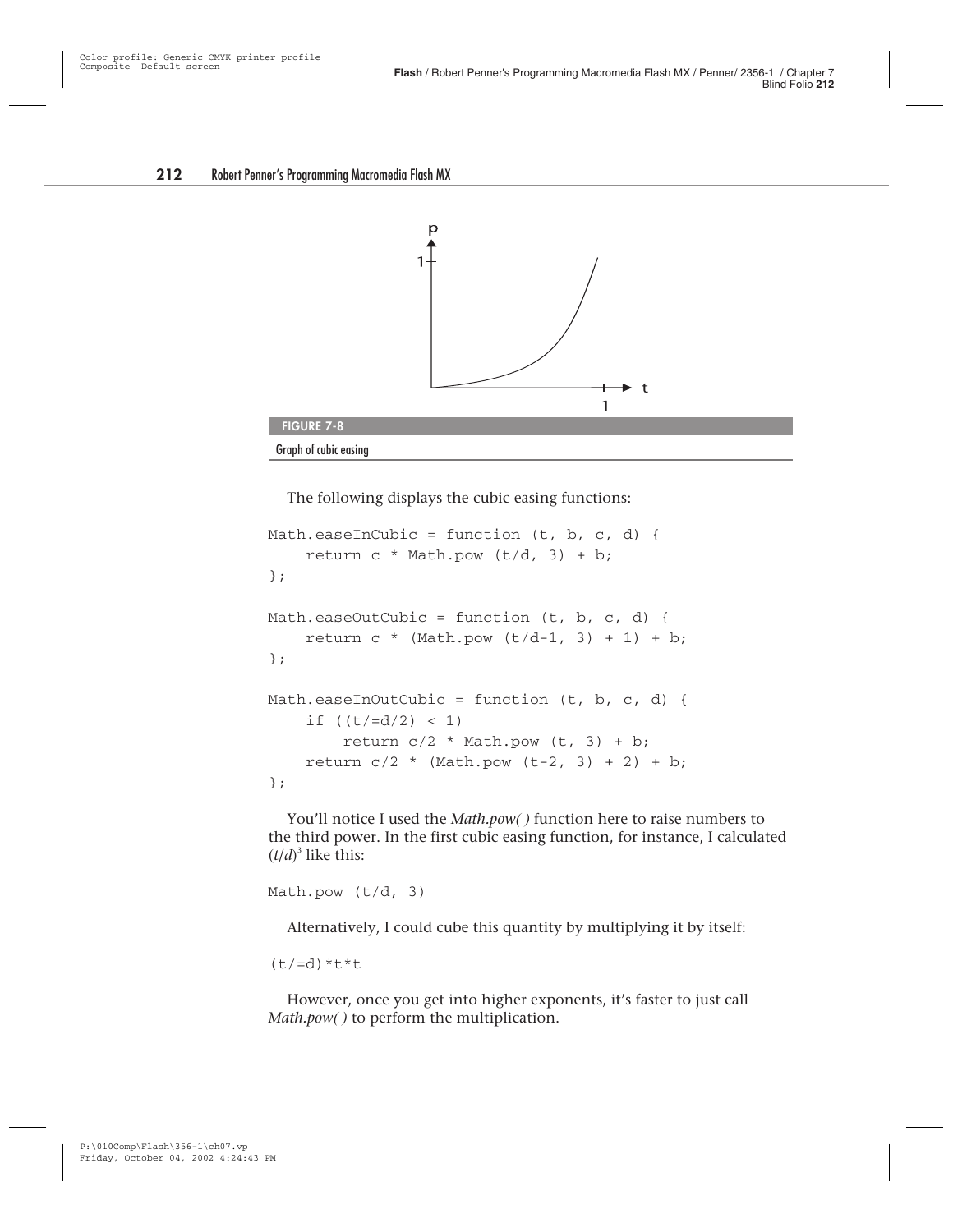#### **Quartic Easing**

A quartic equation is based on the power of four:

 $p(t) = t^4$ 

The quartic ease, shown in Figure 7-9, puts just a bit more bend in the curve. A cubic ease, though more pronounced than a quadratic ease, still feels fairly natural. It's at the quartic level that the motion starts to feel a bit "other-worldly," as the acceleration becomes more exaggerated.

Here are the quartic easing functions:

```
Math.easeInQuart = function (t, b, c, d) {
    return c * Math.pow (t/d, 4) + b;};
Math.easeOutQuart = function (t, b, c, d) {
    return -c * (Math.pow (t/d-1, 4) - 1) + b;
};
Math.easeInOutQuart = function (t, b, c, d) {
    if ((t/=d/2) < 1)return c/2 * Math.pow (t, 4) + b;
    return -c/2 * (Math.pow (t-2, 4) - 2) + b;
};
```
The code is similar in structure to the cubic functions, only with *Math.pow( )* raising  $t$  to the fourth power now and some adjusted curve shifting.

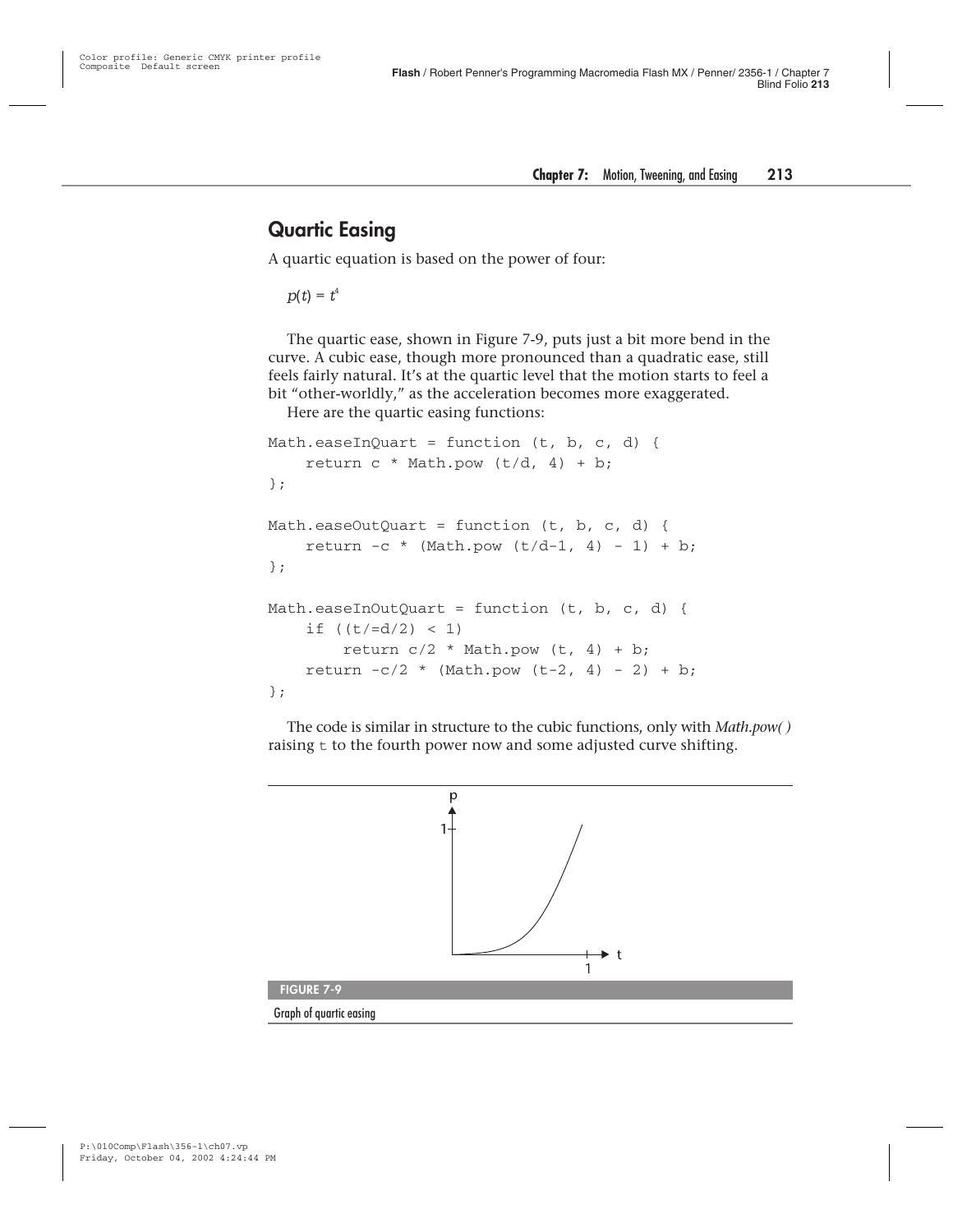#### **Quintic Easing**

Quintic easing continues the upward trend, raises time to the fifth power:

 $p(t) = t^5$ 

Quintic is a fairly pronounced curve, as Figure 7-10 shows. The motion starts out quite slow, then becomes quite fast. The curvature of the graph is close to that of exponential easing, discussed later in the chapter.

Putting all of the  $t<sup>n</sup>$  ease curves on the same graph makes for an interesting comparison, as shown in Figure 7-11.

Here are the quintic easing functions:

```
Math.easeInQuint = function (t, b, c, d) {
    return c * Math.pow (t/d, 5) + b;};
Math.easeOutOuint = function (t, b, c, d) {
    return c * (Math.pow (t/d-1, 5) + 1) + b;};
Math.easeInOutOuint = function (t, b, c, d) {
    if ((t/=d/2) < 1)return c/2 * Math.pow (t, 5) + b;
    return c/2 * (Math.pow (t-2, 5) + 2) + b;
};
```
This concludes the  $t<sup>n</sup>$  easing equations. We will now look at some other mathematical operations that can produce easing curves.

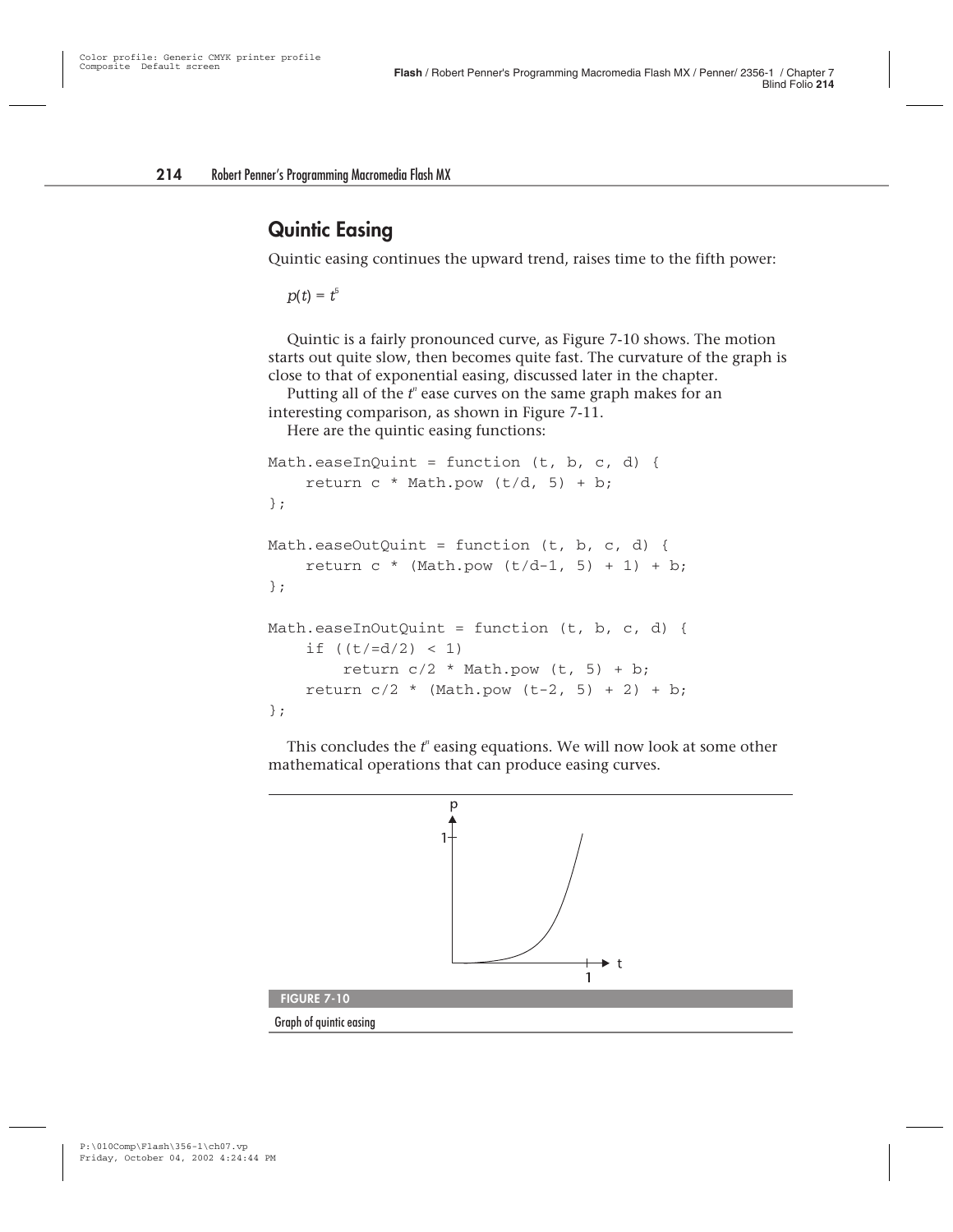

#### **Sinusoidal Easing**

A sinusoidal equation is based on a sine or cosine function. Either one produces a *sine wave—*a periodic oscillation of a specific shape. This is the equation on which I based the easing curve:

 $p(t) = \sin(t \times \pi/2)$ 

In the ActionScript implementation, two of the sinusoidal easing functions use cosine instead, but only to optimize the calculation. Sine and cosine functions can be transformed into each other at will. You just have to shift the curves along the time axis by one-quarter of a cycle (90 degrees or π/2 radians).

Sinusoidal easing is quite gentle, even more so than quadratic easing. Figure 7-12 shows that its path doesn't have a lot of curvature. Much of the curve resembles a straight line angled at 45 degrees, with just a bit of a curve to it.

Here are the sinusoidal easing functions:

```
Math.easeInSine = function (t, b, c, d) {
    return c * (1 - Math. \cos(t/d * (Math.PI/2))) + b;
};
Math.easeOutSine = function (t, b, c, d) {
    return c * Math.sin(t/d * (Math.PI/2)) + b;};
Math.easeInOutSine = function (t, b, c, d) {
    return c/2 * (1 - Math.cos(Math.PI*t/d)) + b;
};
```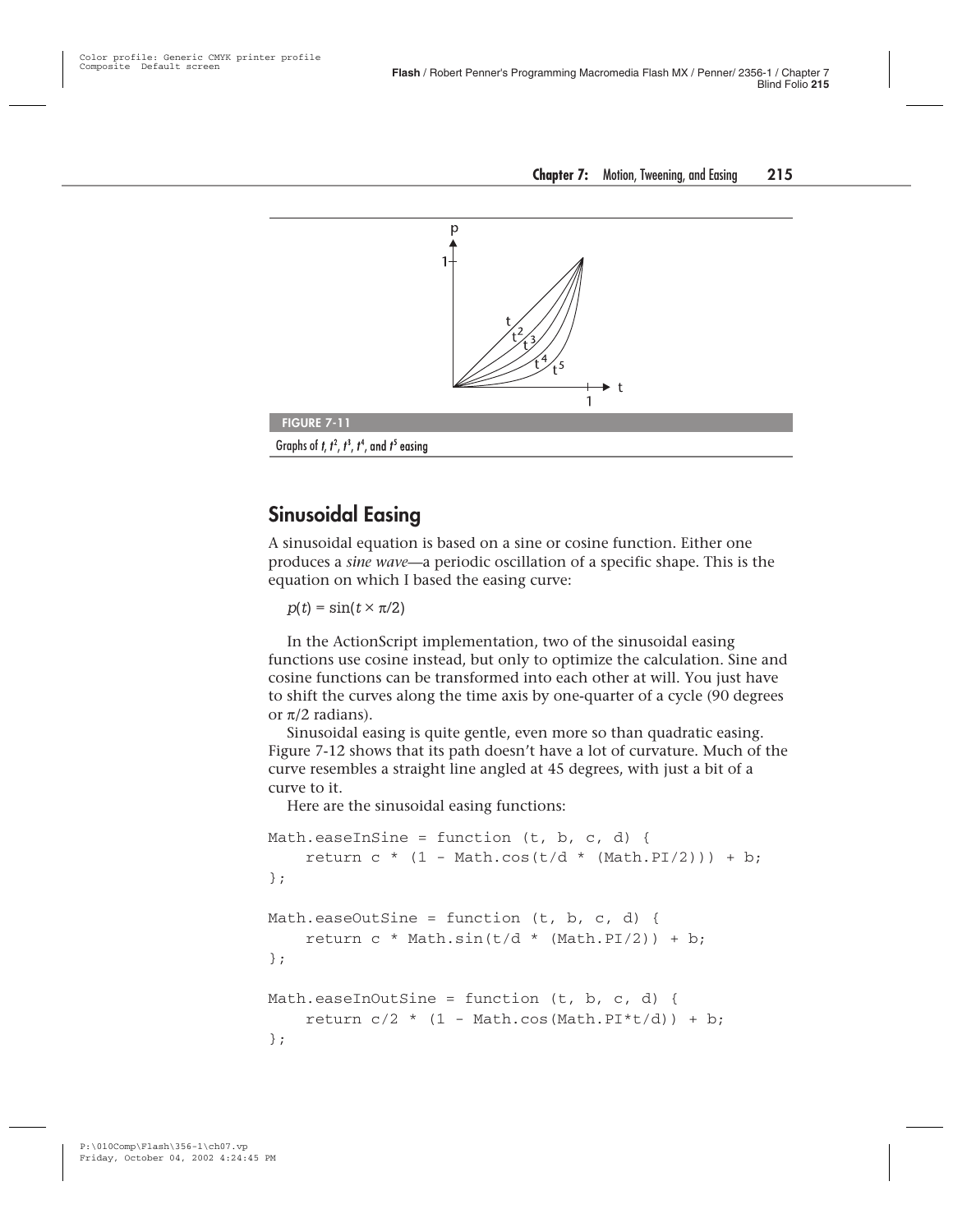

#### **Exponential Easing**

I based my exponential functions on the number 2 raised to a multiple of 10:

 $p(t) = 2^{10(t-1)}$ 

Of all the easing equations in this chapter, this one took me the longest to find. Part of the challenge is that the slope for an ease-in curve should be zero at *t*=0. An exponential curve, however, never has a slope of zero. I ended up giving the curve a very small slope that was "close enough" to zero. (If you plug  $t=0$  into the preceding equation, you get  $2<sup>-10</sup>$ , which is 0.0009765625.)

Exponential easing has a lot of curvature, as shown in Figure 7-13. The following shows the exponential easing functions:

```
Math.easeInExpo = function (t, b, c, d) {
    return c * Math.pow(2, 10 * (t/d - 1)) + b;
};
Math.easeOutExpo = function (t, b, c, d) {
    return c * (-Math.pop(2, -10 * t/d) + 1) + b;};
Math.easeInOutExpo = function (t, b, c, d) {
    if ((t/=d/2) < 1)return c/2 * Math.pow(2, 10 * (t - 1)) + b;
    return c/2 * (-Math.pow(2, -10 * --t) + 2) + b;
};
```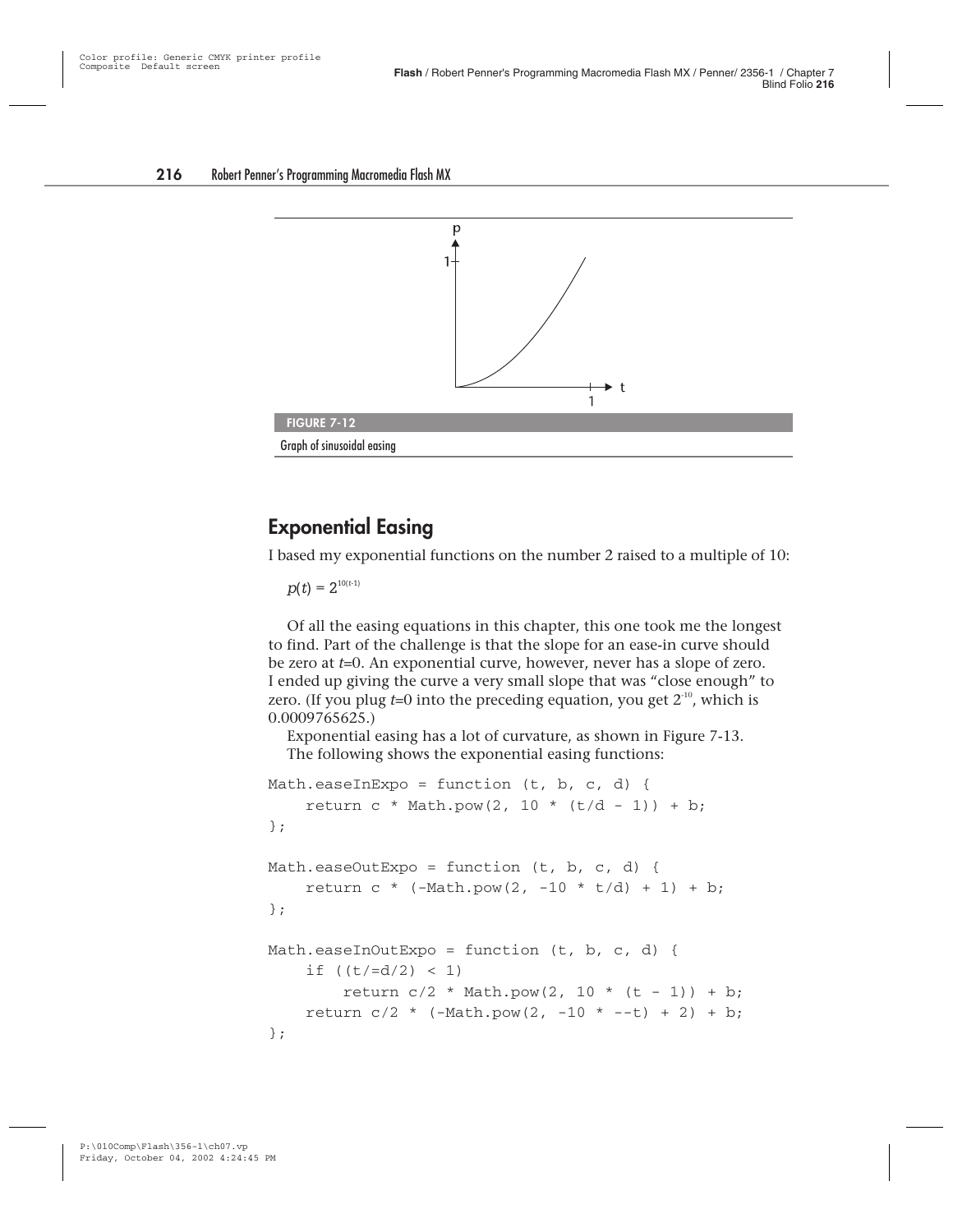

The exponential ease-out function *Math.easeOutExpo( )* produces essentially the same motion as the standard exponential slide discussed earlier. However, with my approach, you have precise control over the duration of the tween, and can jump to any point in time without running the tween from the starting point.

#### **Circular Easing**

Circular easing is based on the equation for half of a circle, which uses a square root (shown next).

$$
p(t) = 1 - \sqrt{1-t^2}
$$

The curve for circular easing is simply an arc (the quarter-circle shown in Figure 7-14), but it adds a unique flavor when put into motion. Like quintic

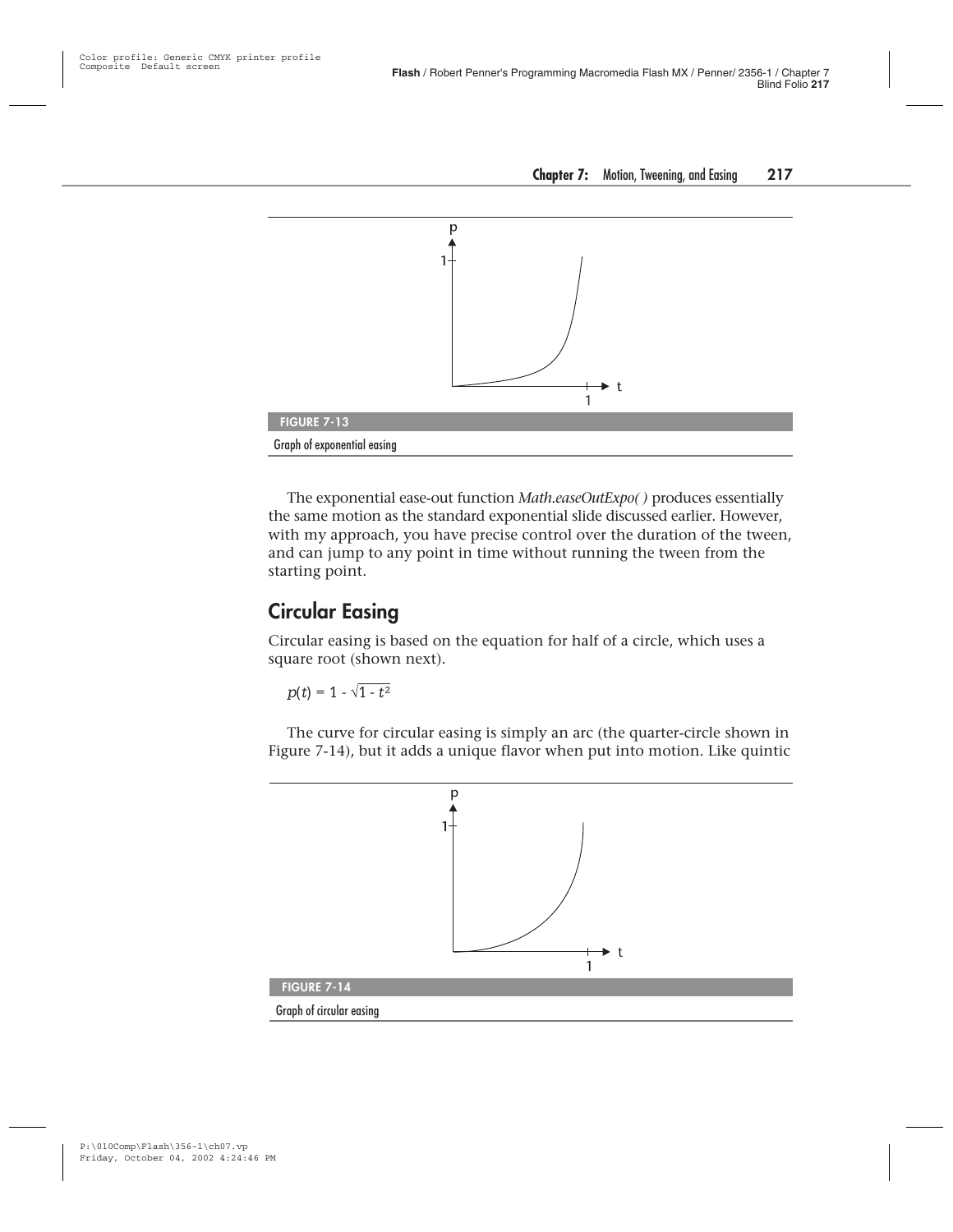and exponential easing, the acceleration for circular easing is dramatic, but somehow it seems to happen more "suddenly" than the others.

Here are the circular easing functions:

```
Math.easeInCirc = function (t, b, c, d) {
    return c * (1 - Math.sqrt(1 - (t/=d)*t)) + b;};
Math.easeOutCirc = function (t, b, c, d) {
    return c * Math.sqrt(1 - (t=t/d-1)*t) + b;};
Math.easeInOutCirc = function (t, b, c, d) {
    if ((t/=d/2) < 1)return c/2 * (1 - Math.sqrt(1 - t*t)) + b;
    return c/2 * (Math.sqrt(1 - (t=-2)*t) + 1) + b;
};
```
This concludes the tweening functions for this chapter. Like an ice cream stand, we have eight flavors of tweening: linear, quadratic, cubic, quartic, quintic, sinusoidal, exponential, and circular. Obviously, additional types of tweening are possible. All it takes is some kind of equation that takes the four essential parameters—time, beginning position, change, and duration and calculates an appropriate position.

#### **Introducing the Tween Class**

Remember the process we went through earlier in the chapter to produce a dynamic tween? This was the resulting code:

```
// a linear tween in _x
this.begin = 100;
this.finish = 220:
this.change = this.finish - this.begin;
this.duration = 30;
this.time = 0:
this.onEnterFrame = function () {
    with (this) {
        _x = \text{Mathu}inearTween (time++, begin, change, duration);
        if (time > duration) delete this.onEnterFrame;
    }
};
```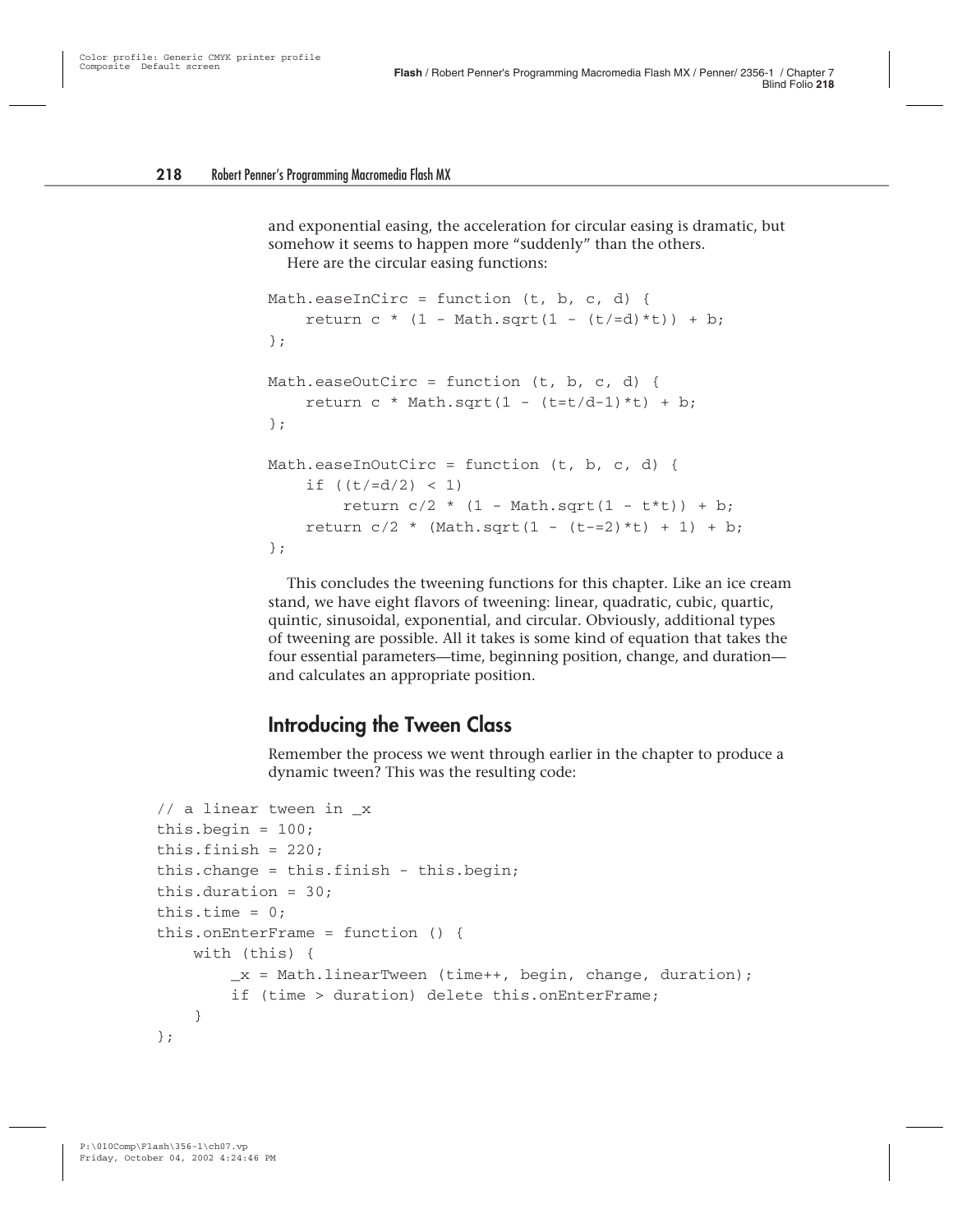The code works well, but it's a bit unwieldy to type it all out whenever we want to create a dynamic tween. I developed a *Tween* class to simplify dynamic ActionScript movement, encapsulating the necessary elements for a tween. Using *Tween*, I can replace the preceding code with just one line:

```
x twn = new Tween (this, "x", Math.tweenLinear, 100, 220, 30);
```
The *Tween* instance x\_twn handles the movement deftly, automatically starting and stopping the movement and keeping track of the time in its own internal clock. Soon, we'll examine the inner workings of the *Tween* class and learn how it manages the necessary details. But first, let's look at its superclass, *Motion*.

## **The Motion Class**

I abstracted a lot of animation functionality into a *Motion* class. *Motion* is the superclass for several classes, one of which is *Tween* (another is the *MotionCam* class, discussed in Chapter 13). We'll look first at the *Motion* class, and then the *Tween* class.

#### **The Motion Constructor**

The constructor for the *Motion* class has a fair bit of code:

```
_global.Motion = function (obj, prop, begin, duration, useSeconds) {
   this.setObj (obj);
   this.setProp (prop);
   this.setBegin (begin);
   this.setPosition (begin);
   this.setDuration (duration);
   this.setUseSeconds (useSeconds);
   this. listeners = []:
   this.addListener (this);
   this.start();
```
};

This isn't as complicated as it looks. Most of the code has to do with initializing properties. We'll step through it a bit at a time.

First off, we have five arguments that enter the function. Table 7-1 lists and describes the arguments for the *Motion* constructor.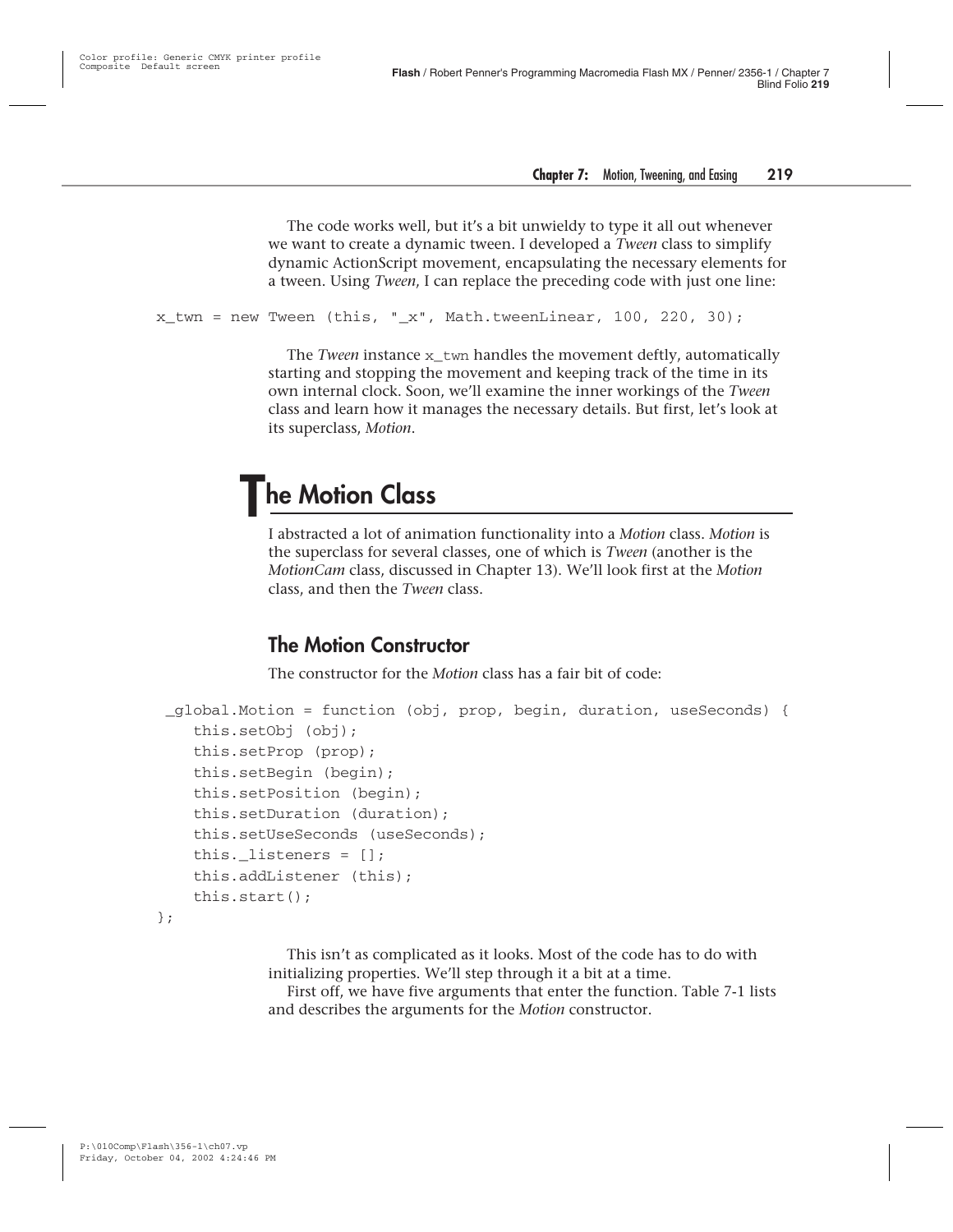| <b>Parameter</b> | <b>Type</b>      | <b>Sample Value</b> | <b>Description</b>                                                                                                             |  |
|------------------|------------------|---------------------|--------------------------------------------------------------------------------------------------------------------------------|--|
| rdo              | object reference | mc                  | The object containing the affected property                                                                                    |  |
| prop             | string           | "X"                 | The name of the property that will be controlled by the motion                                                                 |  |
| begin            | number           | 20                  | The starting position of the motion                                                                                            |  |
| duration         | number           | 30                  | The length of time of the motion, in either frames or seconds; if the<br>parameter is undefined or 0, the duration is infinity |  |
| useSeconds       | <b>Boolean</b>   | true                | A flag asking whether to use seconds instead of frames; defaults to false                                                      |  |
| <b>TABLE 7-1</b> |                  |                     |                                                                                                                                |  |
|                  |                  |                     |                                                                                                                                |  |

Arguments for the *Motion* Constructor

The next three lines initialize the first three properties—obj, prop, and begin—by calling their respective setter methods:

```
this.setObj (obj);
this.setProp (prop);
this.setBegin (begin);
```
Since the motion's position should start at the specified beginning position, we set the position to begin as well:

```
this.setPosition (begin);
```
Then, the last two constructor arguments, duration and useSeconds, are passed to their respective setter methods:

```
this.setDuration (duration);
this.setUseSeconds (useSeconds);
```
Next, we declare a *\_*listeners array property. This is required to support event broadcasting.

```
this. listeners = [];
```
A *Motion* object broadcasts custom events, like *onMotionStarted* and *onMotionChanged*. The *ASBroadcaster* object is used to enable *Motion* as an event source, as outlined in Chapter 6. The *ASBroadcaster.initialize( ) method* is invoked on the prototype after the constructor, as we'll see shortly.

The next step is to make the *Motion* instance listen to itself:

```
this.addListener (this);
```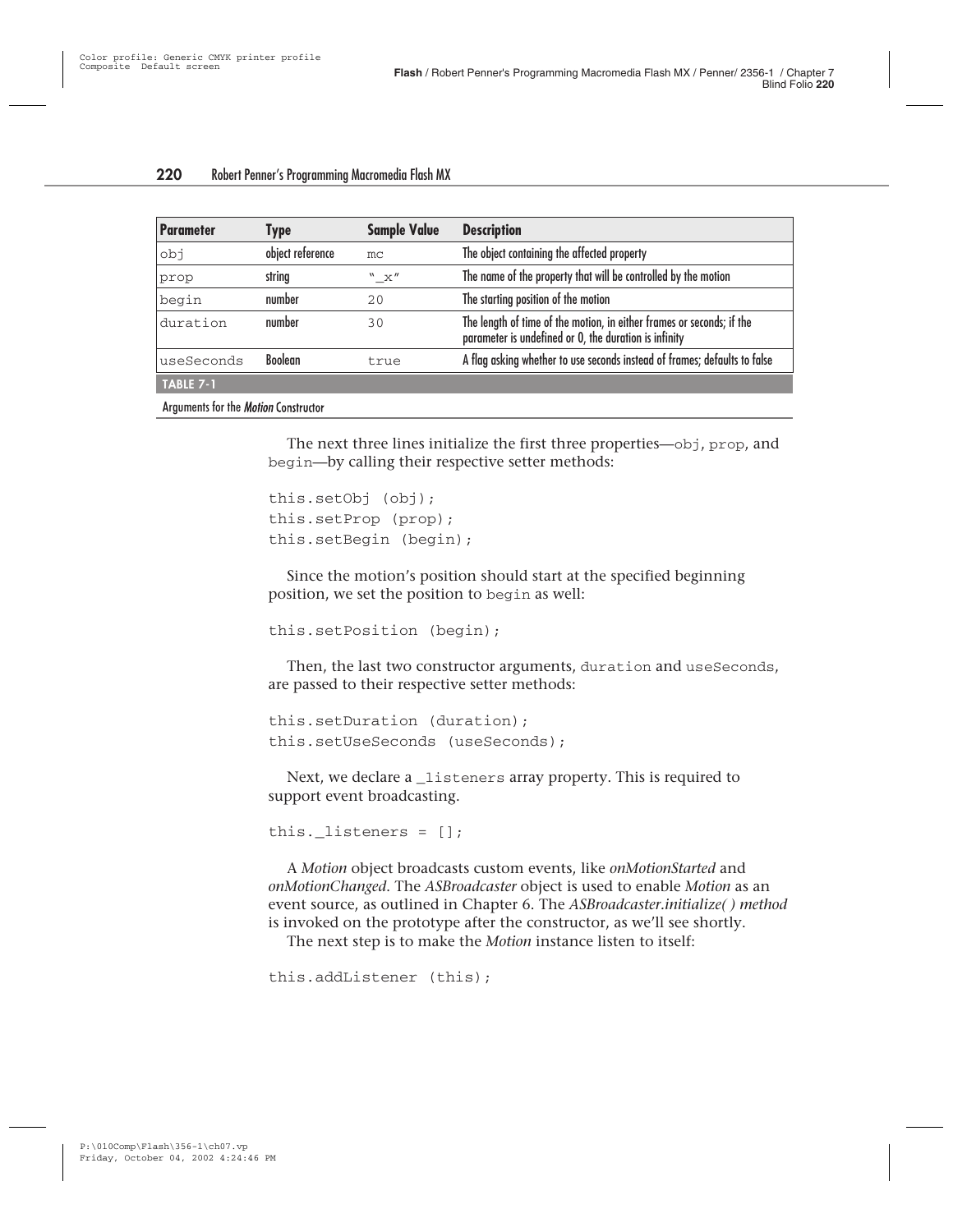As a result of this code, a *Motion* receives its own events. This means we can not only add other objects as listeners for *Motion* events, we can also use the *Motion*'s own event handlers as callbacks for the events.

If this seems confusing, think of a more familiar class: *TextField*. A *TextField* instance works with events in much the same way as a *Motion*. One of the *TextField* event handlers is *onChanged( )*. A text field can register listeners, all of which can respond to this event with their *onChanged( )* event handlers. However, the text field *itself* responds to the event with its own *onChanged( )* handler. Thus, we could say that a text field listens to its own events. In the *TextField* constructor, the text field adds itself as a listener, with the equivalent of this code:

```
this.addListener (this);
```
This is exactly what I have done in the *Motion* constructor. I've simply mimicked the process by which the *TextField* class handles events. I did this in order to provide maximum flexibility. Some people may want to use listeners; others will prefer simple callbacks on the *Motion* object itself. The choice is yours.

You may be wondering how I know what's inside the *TextField* constructor. The truth is, I don't know the exact code, but I have other evidence that the text field adds itself as a listener. If you create a new text field and check its \_listeners property, you'll find it already has an object in it. The length of the listeners array is 1, as the following code demonstrates:

```
tf = new TextField();
trace (tf. listeners.length); // output: 1
```
Furthermore, the first listener in the array—the object in the first index is the text field itself, as the following code proves:

trace (tf. listeners[0] ==  $tf$ ); // true

The *Motion* constructor has one last task to perform. The function concludes by starting the *Motion* from the beginning:

this.start();

Now the *Motion* instance moves automatically each frame, because, as we'll see, the *start( )* method enables the object's *onEnterFrame( )* handler.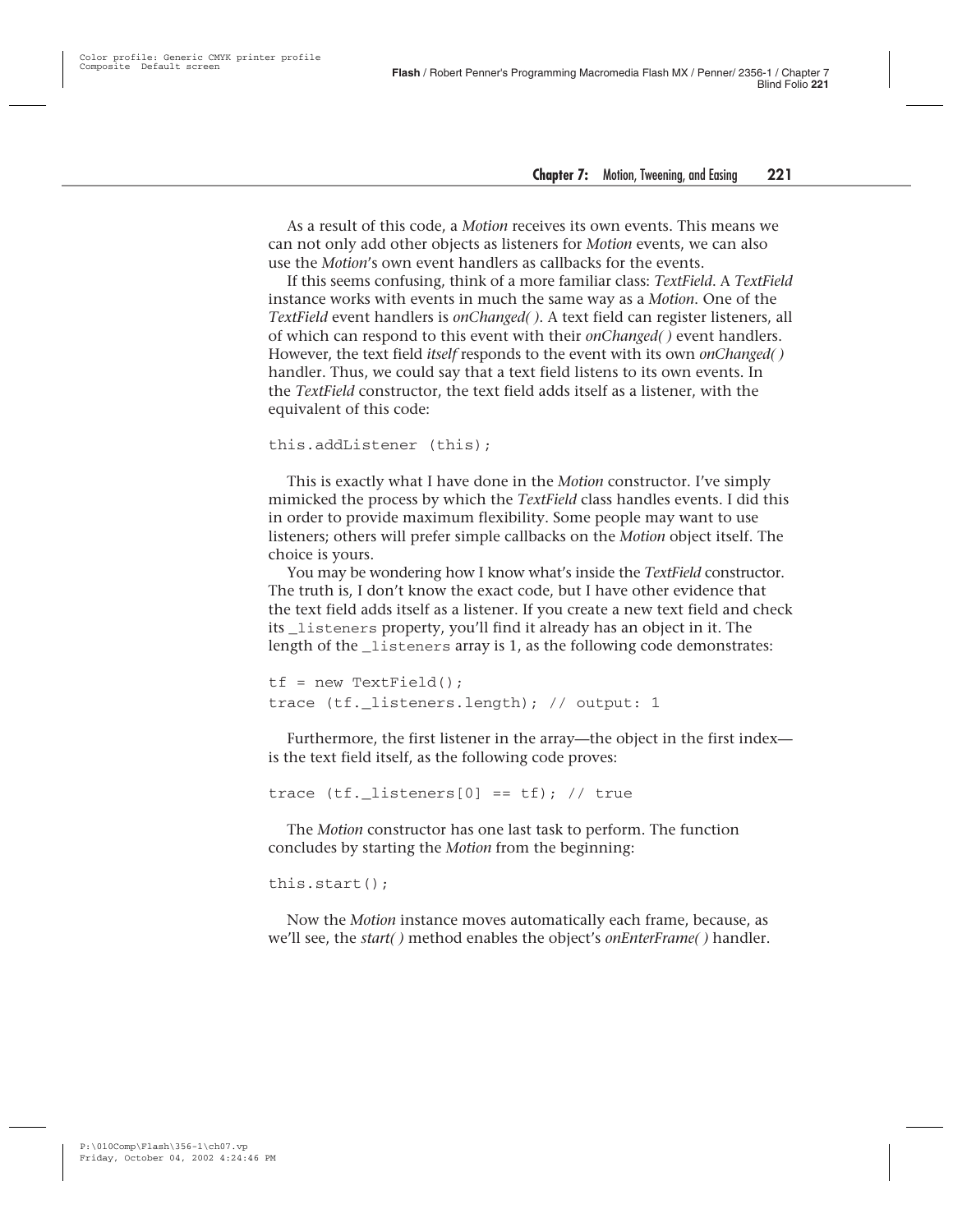#### **Public Methods**

Adding methods is my favorite part of building a class. It's like I've created a basic shell for a gadget, and now I get to add buttons and features.

I start by defining a temporary shortcut variable, MP, to *Motion*'s prototype object:

```
var MP = Motion.prototype;
```
Now I can define methods in MP, and it's the same as defining them in Motion.prototype, only with shorter code.

We want *Motion* to be an event source, so we call *AsBroadcaster.initialize( )* on its prototype to empower it to that end (see Chapter 6), using the following code:

```
AsBroadcaster.initialize (MP);
```
Now let's look at the public methods that let the ActionScript user manipulate *Motion* objects.

#### **Motion.start( )**

The *start( )* method causes the *Motion* to play from the beginning:

```
MP.start = function()this.rewind();
    MovieClip.addListener (this);
    this.broadcastMessage ("onMotionStarted", this);
};
```
First, the *rewind( )* method is called to send the *Motion* to its beginning point in time:

```
this.rewind();
```
Then, the object is added as a listener for *MovieClip* events:

```
MovieClip.addListener (this);
```
The *Motion* instance now receives an *onEnterFrame* event for each frame, which causes its *onEnterFrame( )* method to execute automatically. (We'll see later that *onEnterFrame( )* calls the *nextFrame( )* method.)

The last line broadcasts the *onMotionStarted* event, which invokes the *onMotionStarted( )* methods of both the *Motion* instance and its subscribed listeners. A reference to this, the current object, is sent in the broadcast as an argument. This allows listeners to know which object is sending the event.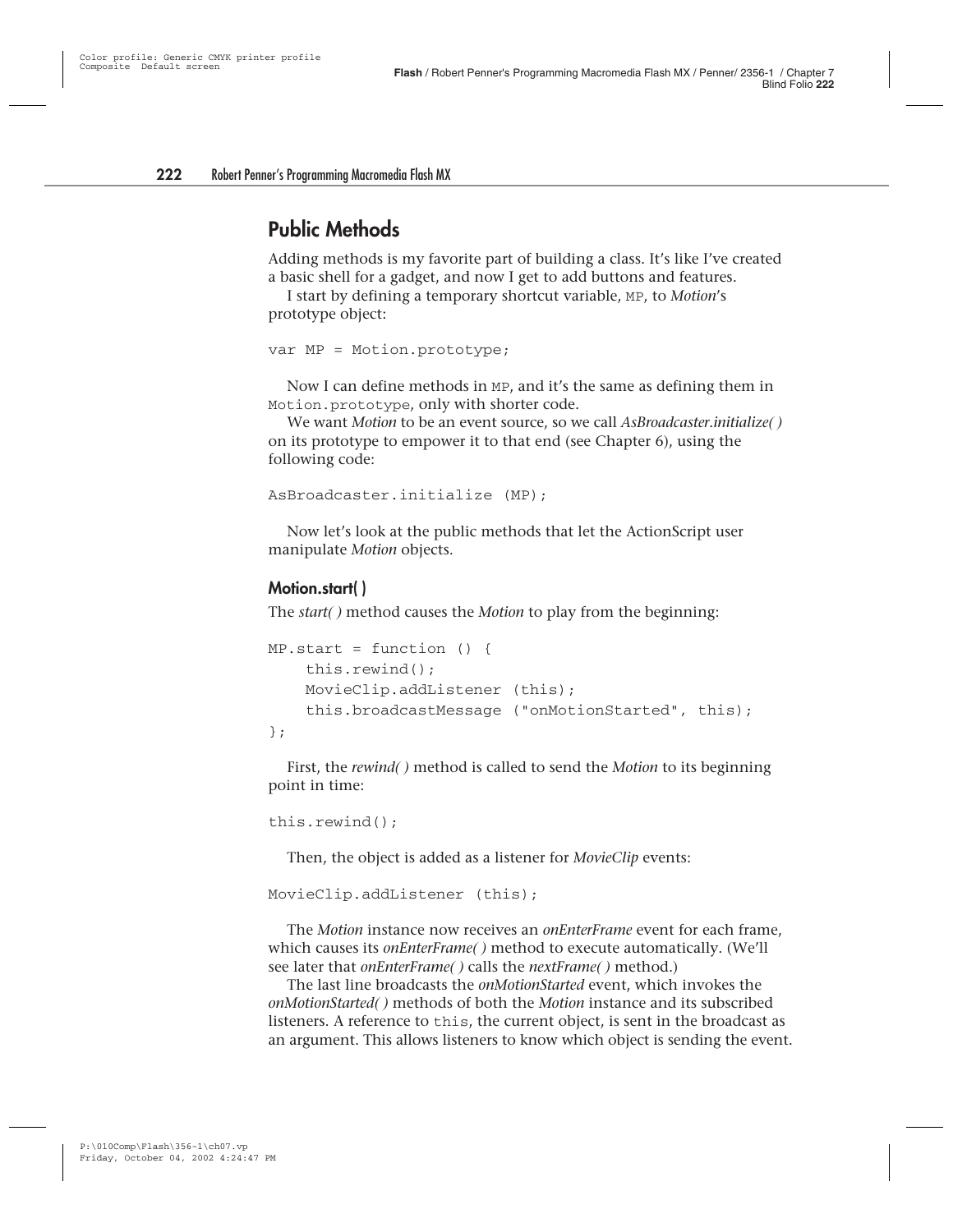#### **Motion.stop( )**

The *stop( )* method causes the *Motion* to quit moving on its own. Here's the code:

```
MP.stop = function ()MovieClip.removeListener (this);
    this.broadcastMessage ("onMotionStopped", this);
};
```
The first line uses the *MovieClip.removeListener( )* method to deactivate the *onEnterFrame( )* handler, stopping the frame loop. As a result, the *Motion* instance no longer moves each frame. The second line broadcasts the *onMotionStopped* event to subscribed listeners. Again, a reference to this is sent in the broadcast as an argument.

#### **Motion.resume( )**

The *resume( )* method causes the *Motion* object to play automatically. Unlike the *start( )* method, however, *resume( )* proceeds from the *Motion*'s current time instead of from the beginning.

```
MP. resume = function () {
    this.fixTime();
    MovieClip.addListener (this);
    this.broadcastMessage ("onMotionResumed", this);
};
```
The first line calls *fixTimer( )* to make the necessary adjustments when in timer-based mode (useSeconds is true). When a *Motion* is paused, the value of *getTimer( )* keeps increasing. When the *Motion* starts playing again, the *fixTime( )* method finds the new timer offset to use for the internal time.

The second line calls *MovieClip.addListener( )*, causing the *Motion* instance to receive *onEnterFrame* events. The last line broadcasts the *onMotionResumed* event to subscribed listeners, which can react accordingly with their *onMotionResumed( )* event handlers.

#### **Motion.rewind( )**

The *rewind( )* method sends the *Motion* back to its beginning point in time. Here is the code for it:

```
MP.rewind = function (t) {
    this.$time = (t == undefined) ? 1 : t;
    this.fixTime();
};
```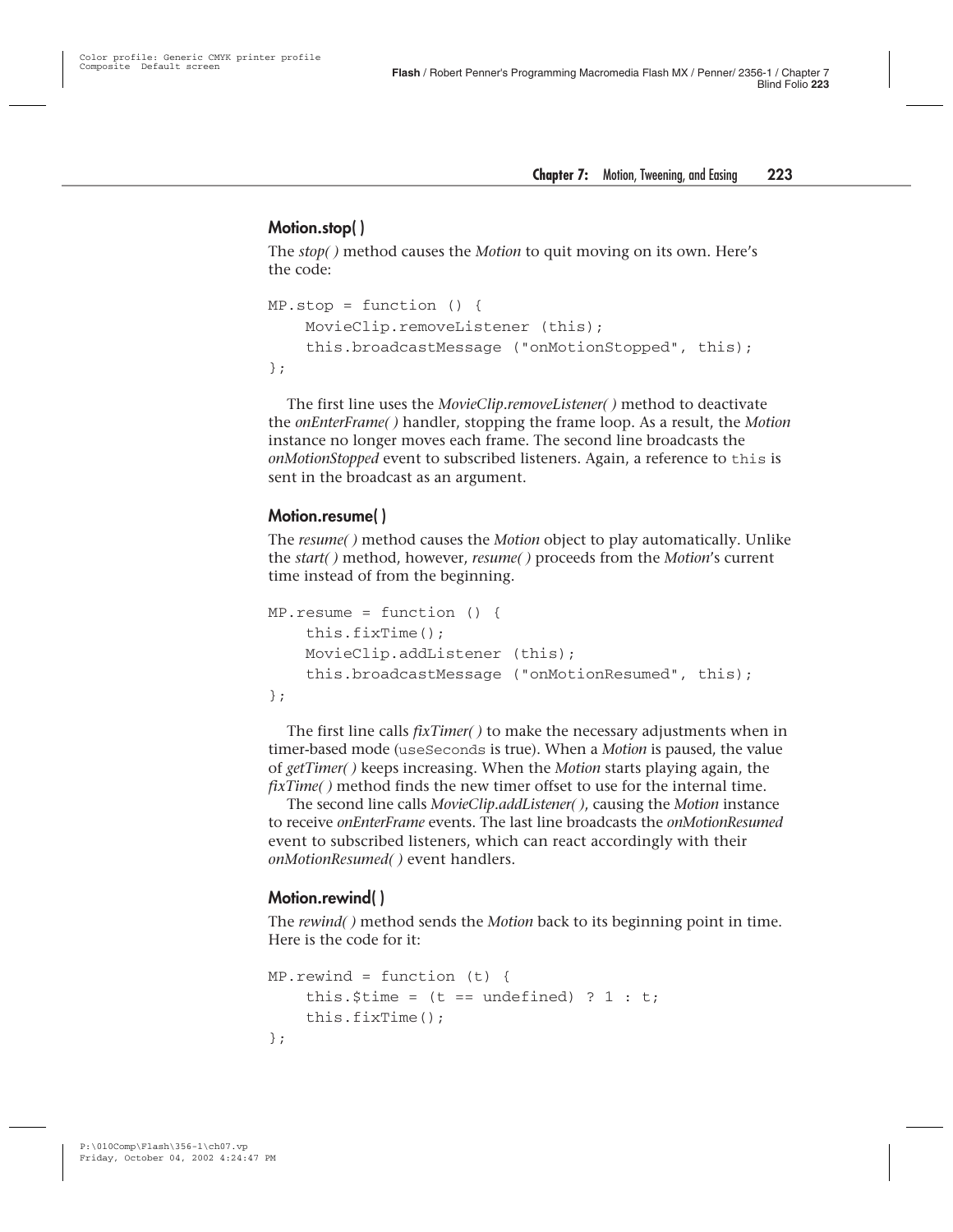The first line validates the incoming  $t$  argument, which specifies a starting offset. If  $t$  isn't specified, a default value of 1 is chosen; otherwise, the  $\sin$  stime property is set to the value of t. I'm using a dollar sign (\$) in the property name to signify that it has a corresponding time getter/setter property, which we'll discuss later in the chapter. This is merely a personal naming convention I settled on.

Lastly, *fixTime( )*, a private method, is called to adjust the internal time-tracking offset. We'll look at *fixTime( )* later in the chapter in the "Private Methods" section.



**NOTE:** When *rewind()* is called publicly, that is, by ActionScript outside the *Motion* instance, the  $\pm$  parameter isn't necessary. The parameter is used only by the *Motion.setTime* () method internally in a special case where the *Motion* instance loops in timer-based mode.

#### **Motion.fforward( )**

The *fforward( )* method "fast-forward" the *Motion* instance to its end point. Over the course of the *Motion*, time moves between zero and the duration. Thus, the endpoint of the *Motion* is simply where the current time equals the duration. The method's code is straightforward:

```
MP.fforward = function () {
    this.setTime (this.$duration);
    this.fixTime();
};
```
The time is set to the *Motion*'s duration, and then adjusted with the private *fixTime( )* method.

#### **Motion.nextFrame( )**

The *nextFrame( )* method advances the time of the *Motion* by one frame. The code is built to accommodate the two different time modes—timer-based and frame-based:

```
MP.nextFrame = function () {
    if (this.$useSeconds) {
        this.setTime ((getTimer() - this.startTime) / 1000);
    } else {
        this.setTime (this.$time + 1);
    }
};
```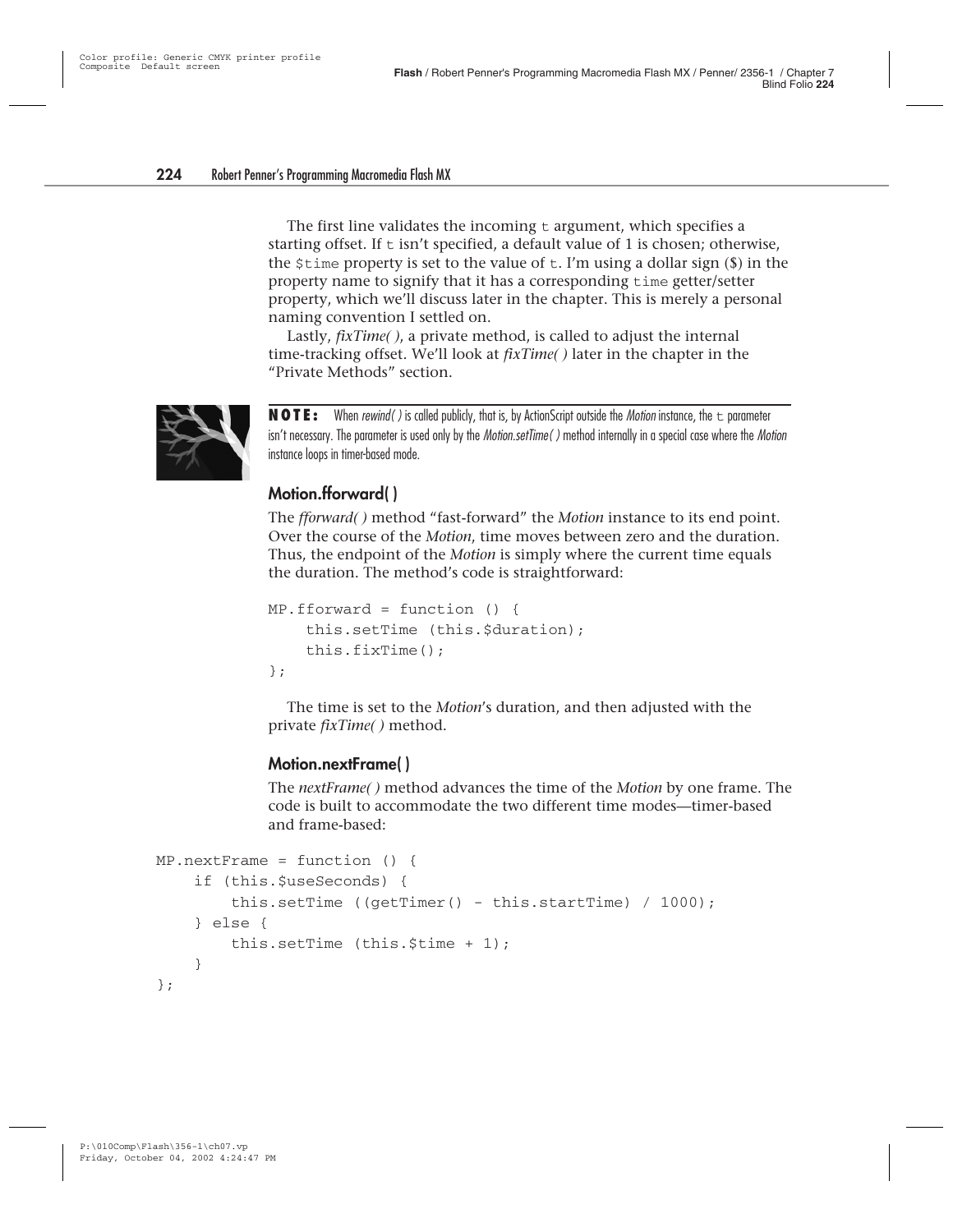The if statement checks the  $\zeta$ useSeconds property. If it is true, the *Motion* is in timer-based mode. In that case, the value of *getTimer( )* is checked against the internal offset this.startTime, and divided by 1000 to convert it to seconds. This value is passed to the *setTime( )* method.

If the *Motion* is in frame-based mode, the time value is simply increased by one.



**NOTE:** Although nextFrame( ) is a public method, you probably won't need to call it directly in most situations, as it is called automatically by the *onEnterFrame()* handler.

#### **Motion.prevFrame( )**

The *prevFrame( )* method sets the *Motion* back in time by one frame. Here's the code:

```
MP.prevFrame = function () {
    if (!this.$useSeconds) this.setTime (this.$time - 1);
};
```
The *prevFrame( )* method is designed to work only with frame-based motion. It's quite difficult to go backwards when you're using timer-based motion, because *getTimer( )* is always moving *forward*. Consequently, there is an if statement to check the \$useSeconds property. If the property is true, the *Motion* instance is timer-based, and so the rest of the code is not allowed to execute. If \$useSeconds is false, the *Motion* is frame-based, and thus, the time is decreased by 1 to go to the previous frame.



**NOTE:** When a Motion is playing automatically, the nextFrame( ) method is called each frame by onEnterFrame( ). Thus, you should call the stop( ) method before calling prevFrame( ). Otherwise, the calls to prevFrame( ) and nextFrame( ) will effectively cancel each other out in each frame.

#### **Motion.onEnterFrame( )**

One of the best features of *Motion* objects is that they can run themselves. As we saw earlier, the *start( )* method uses *MovieClip.addListener( )* to subscribe the object to *onEnterFrame* events. All we really need the *onEnterFrame( )* handler to do is advance the *Motion* to the next frame. Thus, its code is very simple:

```
MP.onEnterFrame = MP.nextFrame;
```
We just assign a reference to the *nextFrame( )* method straight across to *onEnterFrame( )*.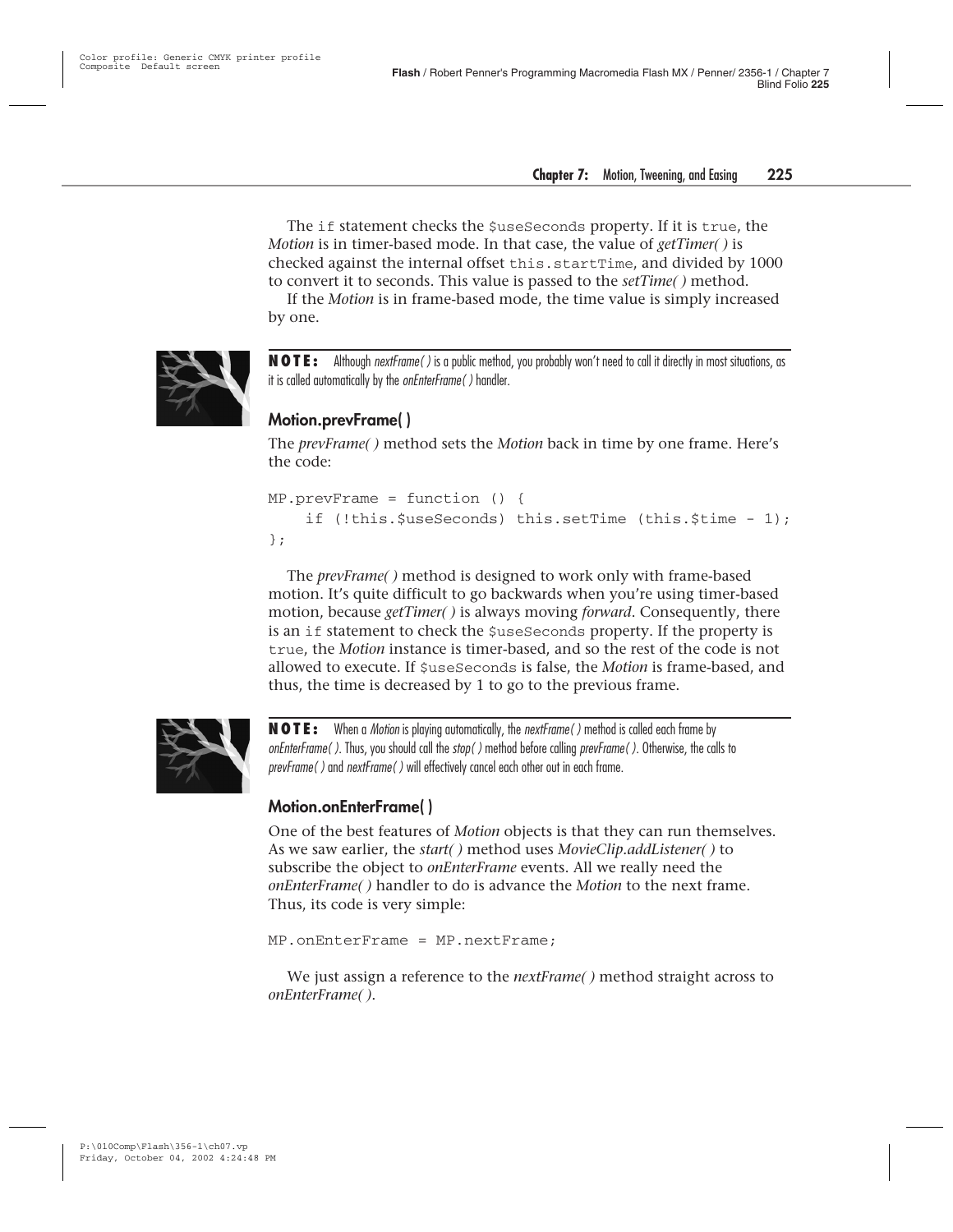#### **Motion.toString( )**

The *toString( )* method provides a custom string representation of the object. I chose the three main *Motion* properties to put in the string—prop, time, and position:

```
MP.toString = function () {
    return "[Motion prop=" + this.prop + " t=" + this.time +
        " pos=" + this.position + "]";
};
```
This method is useful primarily for debugging purposes. When we trace a *Motion* object, its *toString( )* method is called automatically, sending a string to the Output window. In the following code example, a *Motion* is created and traced:

```
motionX = new Motion (this, "_x", 90, 20, false);
trace (motionX);
// output: [Motion prop=_x t=0 pos=90]
```
#### **Getter/Setter Methods**

The getter and setter methods of a class are public methods that provide an interface to its properties. The *Motion* class has quite a few getter and setter methods.

#### **Motion.getPosition( )**

The *getPosition( )* method is an empty placeholder function:

```
MP.getPosition = function (t) {
    // calculate and return position
};
```
Nevertheless, *getPosition( )* is the most crucial *Motion* method. Its purpose is to return the position of the *Motion* at a specified time.

If that is the case, then why is the *getPosition( )* function empty? It's what you might call an *abstract* method. It defines the interface—the external structure—of the method, but doesn't specify how the method is implemented. It is intended to be overridden in either an instance or a subclass of *Motion*. We'll see how this is done when we look at the *getPosition( )* method of the *Tween* class, which overrides *Motion.getPosition( )*.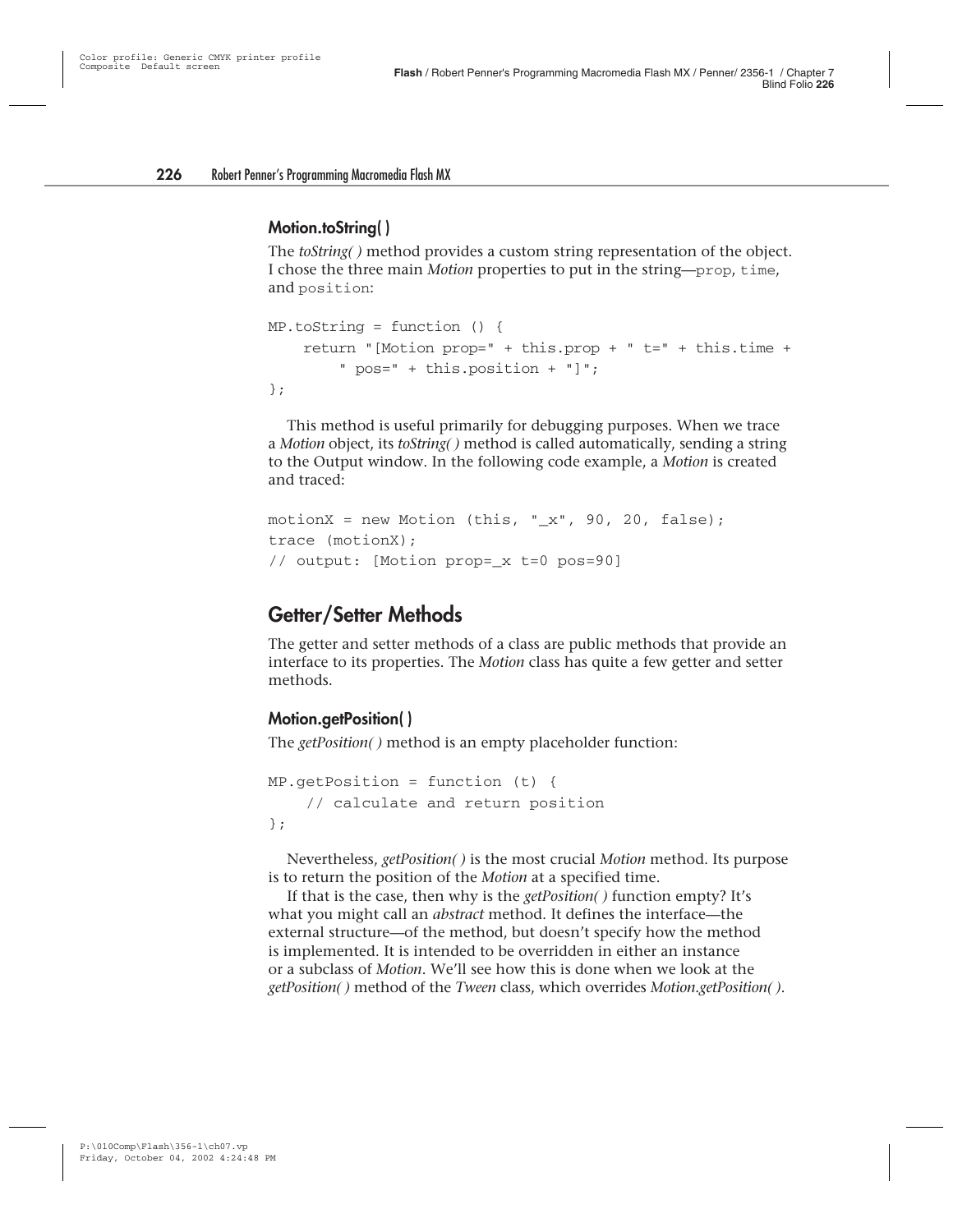#### **Motion.setPosition( )**

The *setPosition( )* method changes the position of the *Motion*. The following shows the code for the *setPosition( )* method:

```
MP.setPosition = function (p) {
    this.$prevPos = this.$pos;
    this.$obj[this.$prop] = this.$pos = p;
    this.broadcastMessage ("onMotionChanged", this, this.$pos);
};
```
First, the previous position is stored in a separate property this. \$prevPos. This value can be retrieved through the *getPrevPos( )* method. Next, the incoming p parameter is assigned to the this. \$pos property, and then to the controlled property referenced by this.\$obj[this.\$prop]. For instance, if the *Motion* controls the alpha of a movie clip ball, this.\$obj[this.\$prop] translates to ball["\_alpha"], which is the same as ball. alpha. Again, I'm using dollar signs in these property names because they have corresponding getter/setter properties, defined later.

Lastly, the *onMotionChanged* event is broadcast to the *Motion*'s listeners. This causes each listener's *onMotionChanged( )* handlers to be invoked and passed two arguments: the current *Motion* object and its position. Remember that the *Motion* object listens to itself, so its own *onMotionChanged( )* handler is called here.

#### **Motion.getPrevPos( )**

At times, we may want to compare a *Motion*'s current position with the previous frame's. For example, we may need to draw a line between the two points or calculate the *Motion*'s velocity. The *getPrevPos( )* method retrieves this value for us. Here's the code:

```
MP.getPrevPos = function () {
    return this.$prevPos;
};
```
#### **Motion.setTime( )**

The purpose of the *setTime( )* method is quite simple: to change the current time of the *Motion*. The implementation, though, is a bit involved, as the method's code shows:

```
MP.setTime = function (t) {
    this.prevTime = this.$time;
```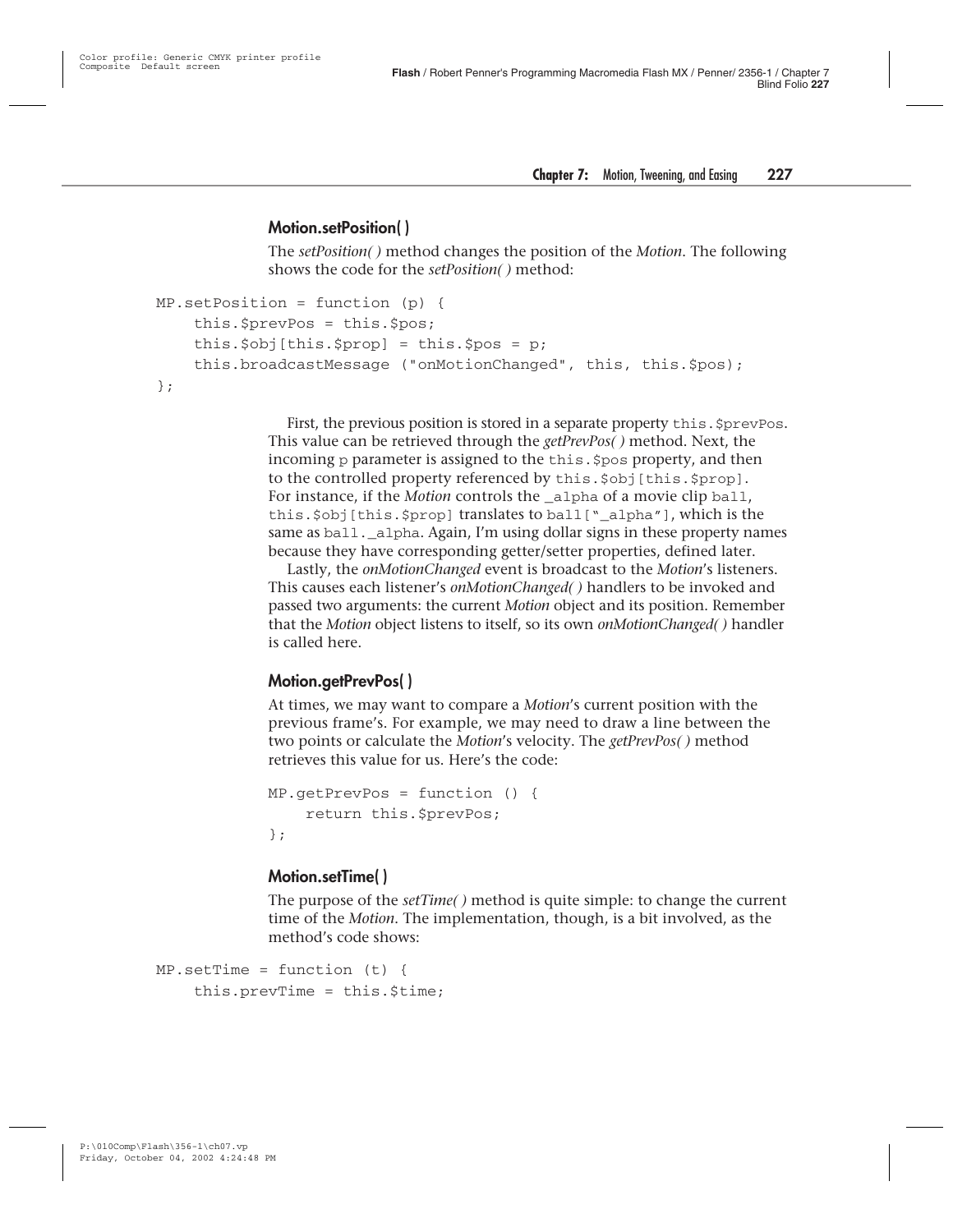};

```
if (t > this.duration) {
    if (this.$looping) {
        this.rewind (t - this.$duration);
        this.broadcastMessage ("onMotionLooped", this);
    } else {
        this.stop();
        this.broadcastMessage ("onMotionFinished", this);
    }
} else if (t < 0) {
    this.rewind();
} else {
    this. $time = t;}
this.update();
```
I've spent many hours on this method alone, rethinking and restructuring the code time and again. There are a number of conditions to check with nested if..else statements. If the new time is greater than the duration, the *Motion* needs to be stopped, and an *onMotionFinished* event broadcasted to listeners. The exception is that if the *Motion* is set to loop, it should rewind and broadcast a *onMotionLooped* event instead.

If the new time t is less than zero, the *Motion* is rewound. And if by some chance  $t$  is actually in the correct range and makes it through the sieve of conditionals, the *Motion*'s time is set to the value of t. The *update( )* method is called after all this, to bring the *Motion*'s position in line with the new time.

#### **Motion.getTime( )**

The *getTime( )* method is straightforward, returning the current time stored in the internal \$time property:

```
MP.getTime = function ()return this.$time;
};
```
#### **Motion.setBegin( ) and getBegin( )**

The *setBegin( )* method defines the starting position of the *Motion*, and the *getBegin( )* method returns it. Their code is minimal:

```
MP.setBegin = function (b) {
    this.$begin = b;
};
```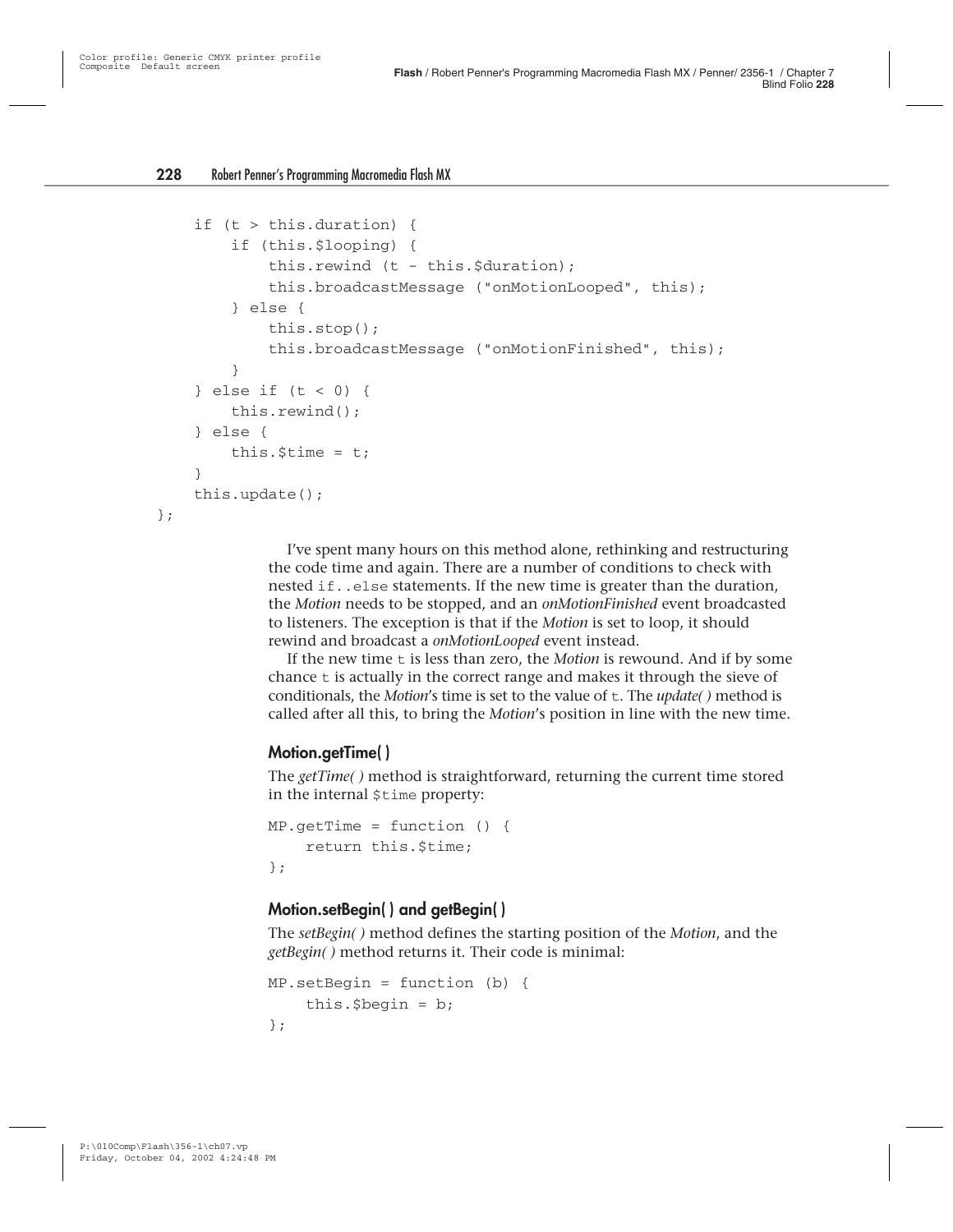```
MP.getBegin = function () {
    return this.$begin;
};
```
#### **Motion.setDuration( ) and getDuration( )**

The *setDuration( )* method defines the length of time of the *Motion*, in either frames or seconds. Here's the method's code:

```
MP.setDuration = function (d) {
    this.$duration = (d == null || d <= 0) ? Infinity : d;
};
```
I perform a simple validation here with an abbreviated if statement (the ternary operator). This is the logic in plain terms: If the d parameter is missing, negative, or zero, the *Motion* is given an infinite duration. Otherwise, the duration is set to the value of d.

The *getDuration( )* method returns the *Motion*'s duration in a straightforward manner:

```
MP.getDuration = function () {
    return this.$duration;
};
```
#### **Motion.setLooping( ) and getLooping( )**

By default, when a *Motion*'s time is up, it stops automatically. However, you can set a looping flag that causes the *Motion* to go back to the beginning instead, repeating the same movement *ad infinitum*.

The *setLooping( )* and *getLooping( )* methods provide access to the looping property. Their code is simple:

```
MP.setLooping = function (b) {
    this.$looping = b;
};
MP.getLooping = function () {
    return this.$looping;
};
```
#### **Other Getter/Setter Methods**

The remaining getters and setters are simple methods. They change or retrieve their respective properties without any special validation—for now, that is. The point of getter and setter methods is that they force the user to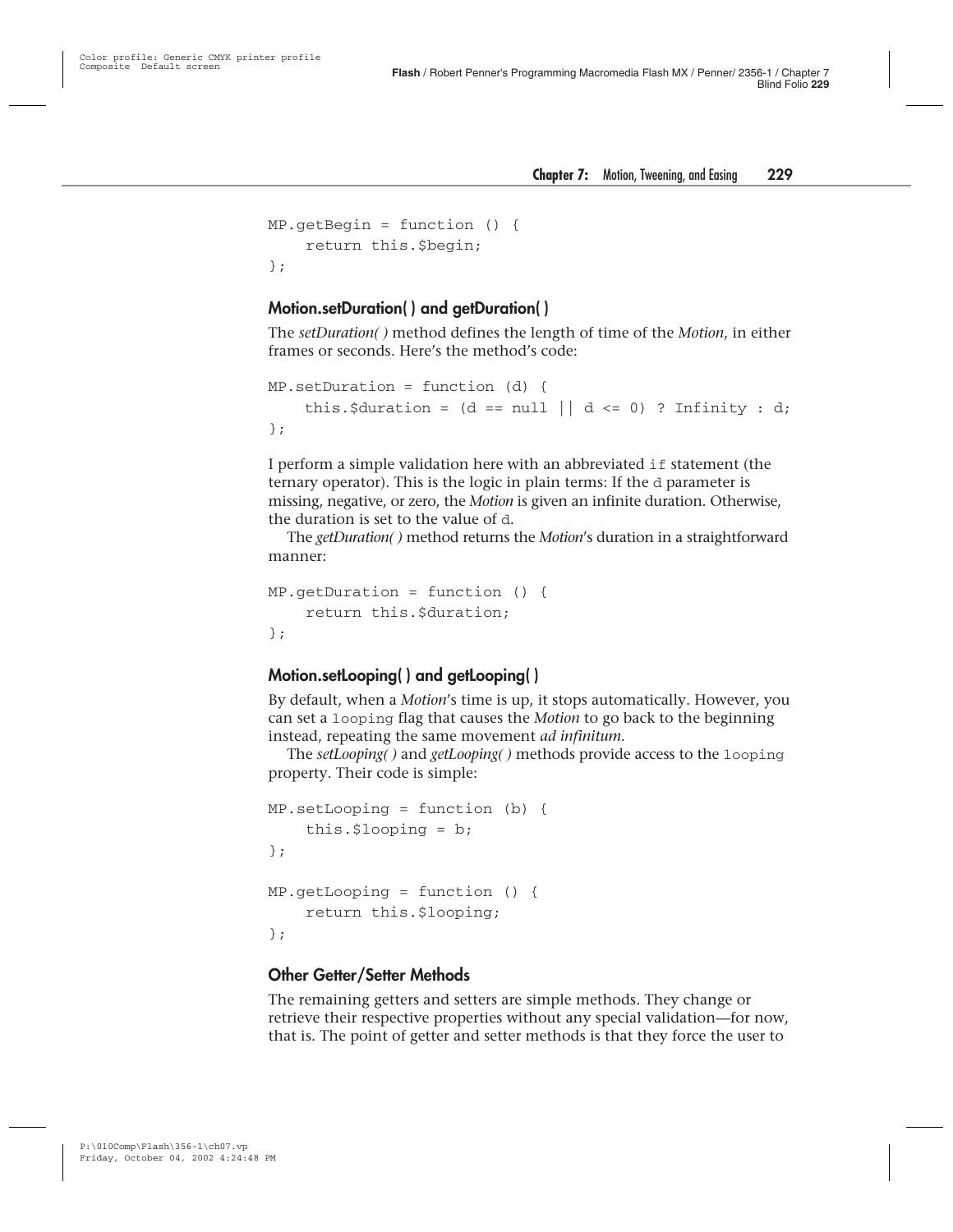invoke a method in order to access a property. In other words, the changing of a property (or retrieval) is intercepted by a function, which can execute other code to verify or modify the data. A property may not require any validation or other associated code at first. However, you may change your class later on, and find you need to mediate access to certain properties. If you've been using getter and setter methods all along, you can just update the code in the methods and not need to change any code outside the class. All in all, although getter and setter methods may seem like overkill, they are a good practice in general for OOP projects.

The following code lists the remaining getter and setter methods:

```
MP.setObj = function (o) {
    this.$obj = o;};
MP.getObj = function () {
    return this.$obj;
};
MP.setProp = function (p) {
    this.$prop = p;
};
MP.getProp = function () {
    return this.$prop;
};
MP.setUseSeconds = function (useSecs) {
    this.$useSeconds = useSecs;
};
MP.getUseSeconds = function () {
    return this. SuseSeconds:
};
```
#### **Private Methods**

In full-fledged object-oriented programming languages like C++ and Java, private methods are accessible only to code in the same object. In ActionScript, you can't hide an object's methods from the outside environment. However, you will sometimes have methods that *should* only be used internally by the object, ideally. In these cases, it's good practice to leave comments in the code indicating that these particular methods are "private." This basically means, "you can access these methods, but you shouldn't need to, so please don't." Using private methods is like walking into a restaurant's kitchen to grab your meal: you can do it, but it's better to leave it to the waiter.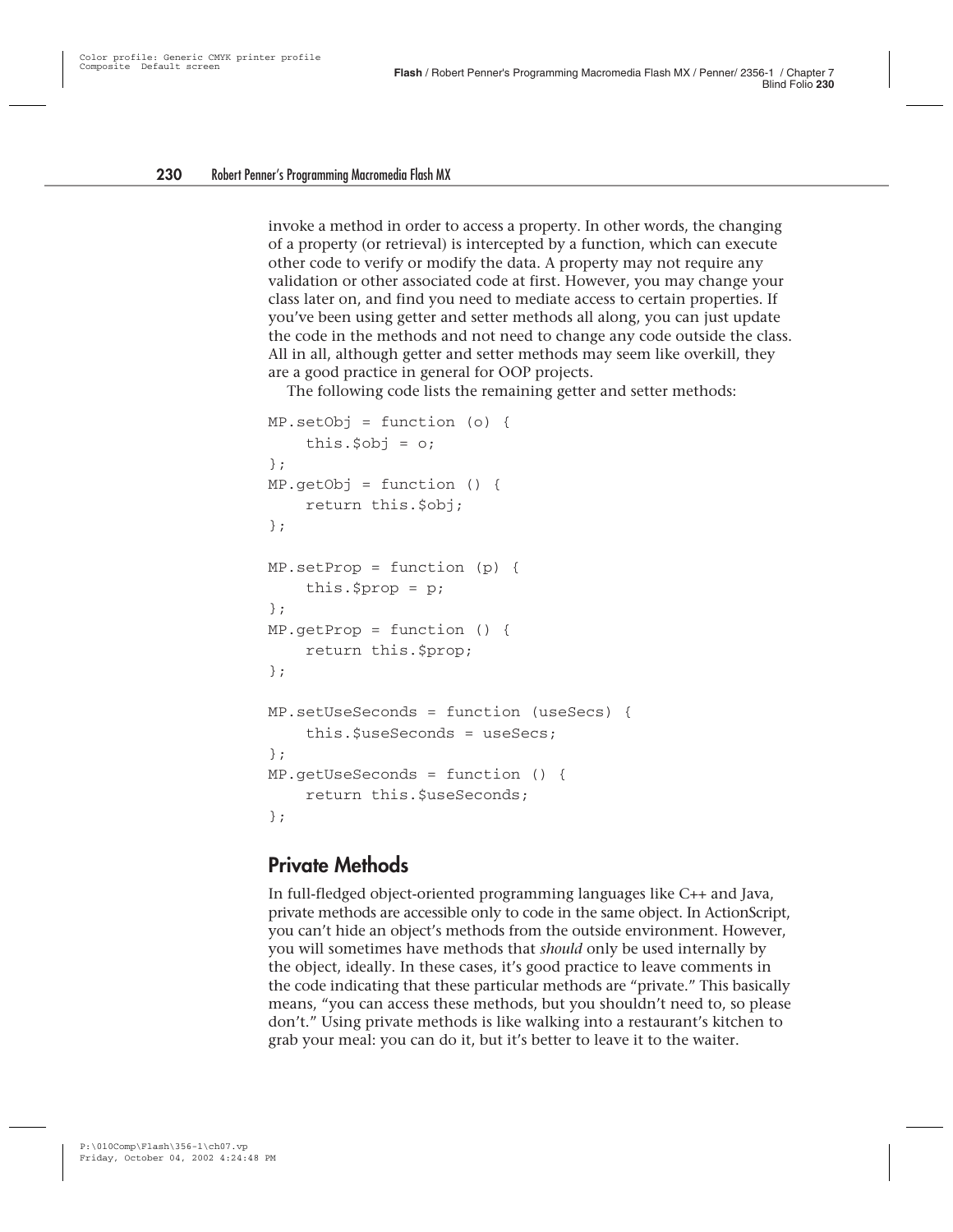In the *Motion* class, I have two private methods: *fixTime( )* and *update( )*. They encapsulate tasks that other methods depend on.

#### **Motion.fixTime( )**

The *Motion.fixTime( )* method solves a particular problem I ran into with the *resume( )*, *rewind( )*, and *fforward( )* methods. With the *Motion* in timer-based mode (that is, when useSeconds is true and *Motion* is calculated with *getTimer( )* ), the time needs to be "fixed" when these three methods are called. It was difficult to find the solution to this obscure obstacle, and it is likewise difficult to explain its importance. In any case, here is the code:

```
MP.fixTime = function ()if (this.useSeconds)
        this.startTime = qetTimer() - this.$time*1000;
};
```
First, the useSeconds property is checked. If it is true, the startTime property is set to the current *getTimer( )* value minus the current time. Since the *Motion*'s time is stored in seconds, and *getTimer( )* and startTime are in milliseconds, this.  $$time$  is multiplied by 1000. It's really the startTime property that is corrected by *fixtime( )*—it is synchronized with the current time. If startTime is already in sync, it won't be affected by the method.

#### **Motion.update( )**

The private method *update( )* updates the *Motion*'s targeted property to reflect the position at the current time. Here's the code:

```
MP.update = function ()this.setPosition (this.getPosition (this.$time));
};
```
The current time is passed to the *getPosition( )* method, which calculates and returns the position. This is then passed to the *setPosition( )* method, which changes the targeted property.

#### **Getter/Setter Properties**

With the getter and setter methods defined, we might as well link them to getter/setter properties, with the following code:

```
with (MP) {
    addProperty ("obj", getObj, setObj);
    addProperty ("prop", getProp, setProp);
    addProperty ("begin", getBegin, setBegin);
    addProperty ("duration", getDuration, setDuration);
```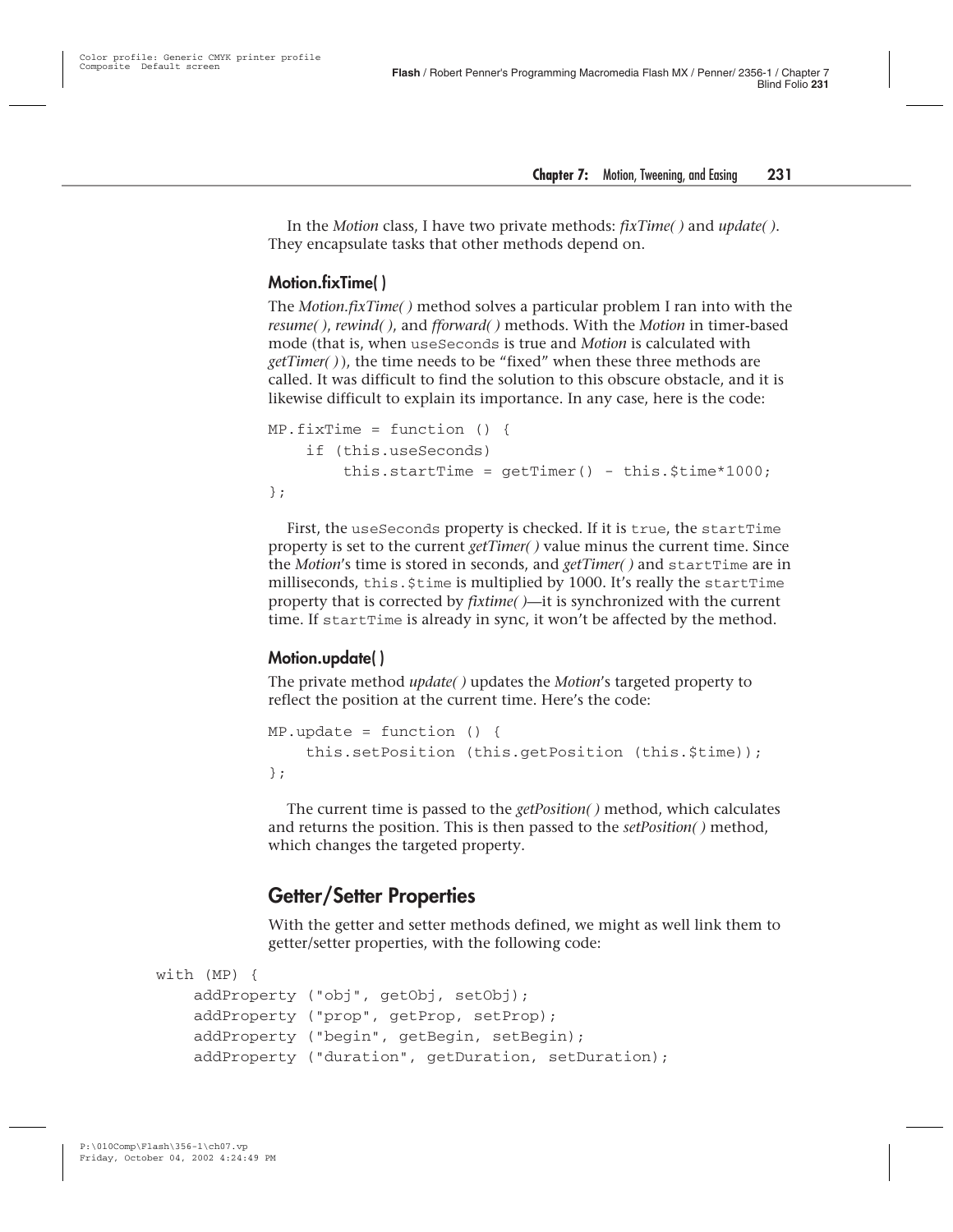}

```
addProperty ("useSeconds", getUseSeconds, setUseSeconds);
addProperty ("looping", getLooping, setLooping);
addProperty ("prevPos", getPrevPos, null);
addProperty ("time", getTime, setTime);
addProperty ("position",
             function() { return this.getPosition(); },
             function(p){ this.setPosition (p); } );
```
Because we have a consistent naming convention for the getter and setter methods, the parameters for the *addProperty( )* commands are straightforward. The name of the property comes first, as a string—"duration" for example. Then we pass a reference to the getter function, and finally, the setter function—for instance, *getDuration( )* and *setDuration( )*. In the case of the prevPos property, there is no setter function (it doesn't make sense to *set* this property from outside the object), so we put null instead of a setter function reference.

I used the with statement in conjuction with *Object.addProperty( )* to shorten the code and eliminate redundancy. If I don't use with, the code looks like this:

```
MP.addProperty ("obj", MP.getObj, MP.setObj);
MP.addProperty ("prop", MP.getProp, MP.setProp);
// etc.
```
Since everything in this situation belongs to MP (Motion.prototype), we might as well set the scope to MP using with:

```
with (MP) {
    addProperty ("obj", getObj, setObj);
    addProperty ("prop", getProp, setProp);
// etc.
}
```
The one oddity in this litany of properties is the position property. The code looks a bit different:

```
addProperty ("position",
             function() { return this.getPosition(); },
             function(p){ this.setPosition (p); } );
```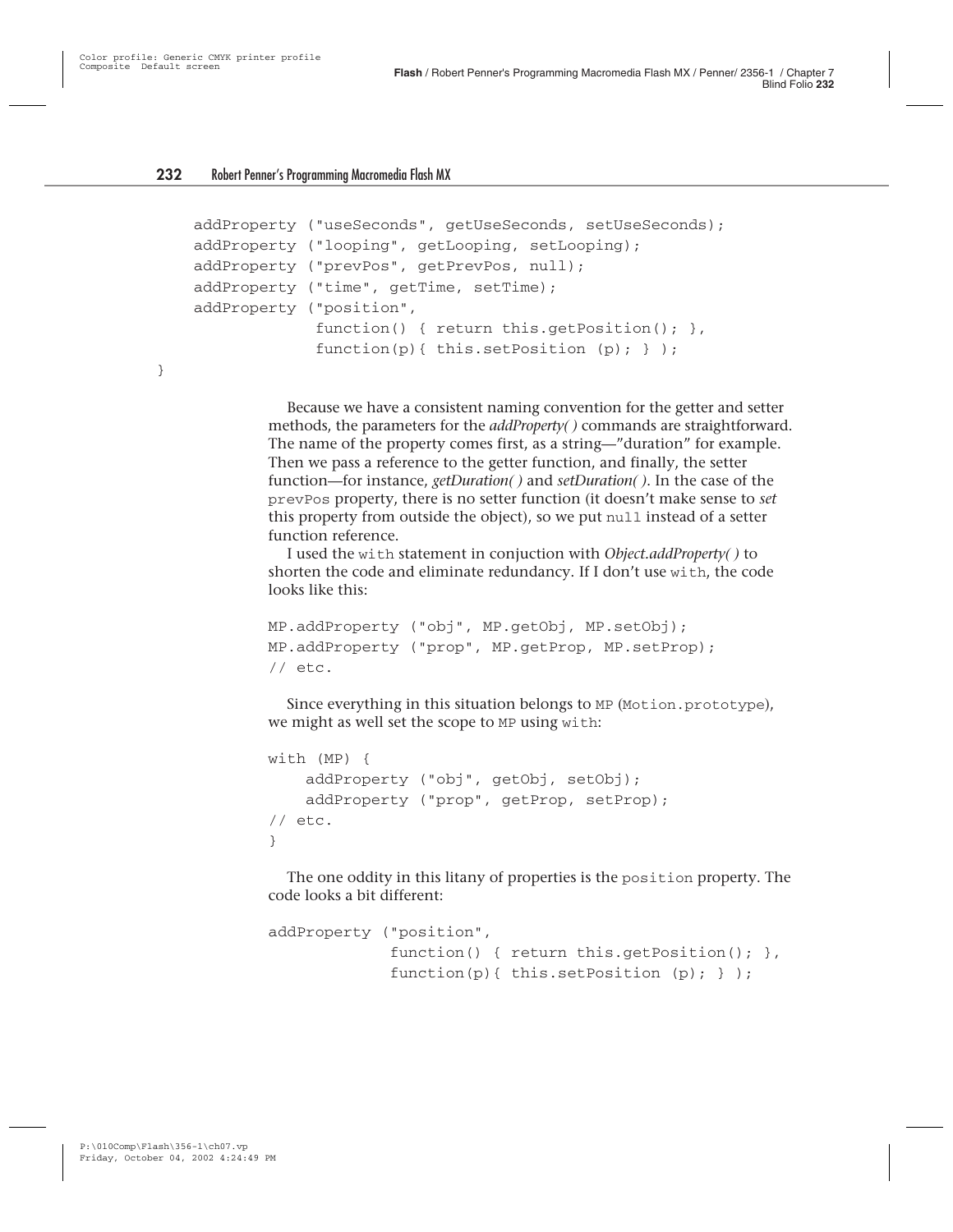Because the *getPosition( )* method is designed to be overridden, we don't want to connect the position getter/setter property *directly* to the current *getPosition( )*. Instead, we use anonymous wrapper functions to look up the methods dynamically. Without the mediation of these wrapper functions, the position getter/setter property would not work properly in subclasses of *Motion*.

#### **Finishing Off**

Now that the methods have been defined, the MP variable is no longer needed. Thus, it is deleted this way:

```
delete MP;
```
The code for the *Motion* class is finished. We send a message to the Output window to celebrate:

```
trace (">> Motion class loaded");
```
## **The Tween Class**

I have worked on the *Tween* and *Motion* classes off and on for almost a year, spending upwards of 80 hours on them. I originally had just a *Tween* class, but after a while, I saw that other types of motion, such as physics or recorded motion, shared much of the same infrastructure. I abstracted the overlapping functionality out of the *Tween* class and into the *Motion* superclass. We have seen how *Motion* objects keep track of time, position, movement, and other matters. Now we'll look at how the *Tween* class builds on top of this and provides a convenient, object-oriented framework for ActionScripted motion tweens.

#### **The Tween Constructor**

Once again, our exploration of a class begins with the constructor. Here's the code for the *Tween* constructor:

```
_global.Tween = function (obj, prop, func,
    begin, finish, duration, useSeconds) {
    this.superCon (obj, prop, begin, duration, useSeconds);
    this.setFunc (func);
    this.setFinish (finish);
};
```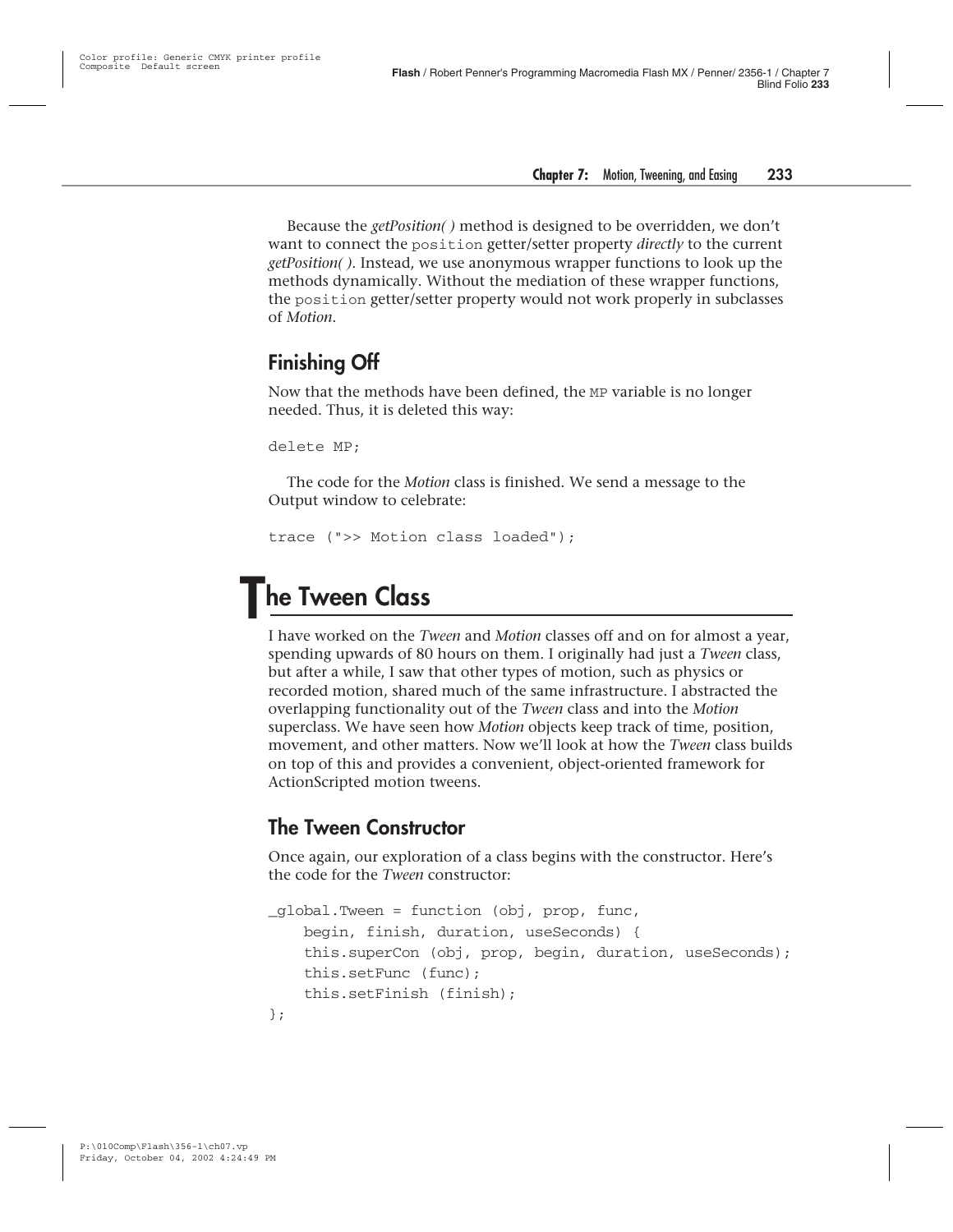| <b>Parameter</b> | <b>Type</b>        | <b>Sample Value</b> | <b>Description</b>                                           |
|------------------|--------------------|---------------------|--------------------------------------------------------------|
| ido              | object reference   | this                | The object containing the property to be tweened             |
| prop             | string             | "X"                 | The name of the property to tween                            |
| func             | function reference | Math.easeInOuad     | A tweening function used to calculate the position           |
| begin            | number             | 100                 | The starting position of the tween                           |
| finish           | number             | 220                 | The finishing position of the tween                          |
| duration         | number             | 0                   | The length of time of the tween, in either frames or seconds |
| useSeconds       | <b>Boolean</b>     | true                | A flag specifying whether to use seconds instead of frames   |
| TABLE 7-2        |                    |                     |                                                              |

Arguments for the Tween Constructor

The constructor has seven arguments which are summarized and described in Table 7-2.

The first line of the constructor passes five of the seven arguments to the *Motion* superclass constructor:

```
this.superCon (obj, prop, begin, duration, useSeconds);
```
The remaining two arguments, func and finish, are passed to the appropriate setter methods:

```
this.setFunc (func);
this.setFinish (finish);
```
That's all there is to the *Tween* constructor; it's actually quite simple. Although seven arguments may seem like a lot, five of them are handled by the superclass, and the other two are taken care of by straightforward methods.

Immediately after the constructor, inheritance is established between the *Tween* and *Motion* classes:

```
Tween.extend (Motion);
```
This sets up the prototype chain so that *Tween*'s prototype inherits everything from *Motion*'s prototype; its methods in particular. Speaking of which, it's time to give our *Tween* class some methods of its own.

#### **Public Methods**

As usual, I define a temporary shortcut to the class prototype, in the following code:

```
var TP = Tween.prototype;
```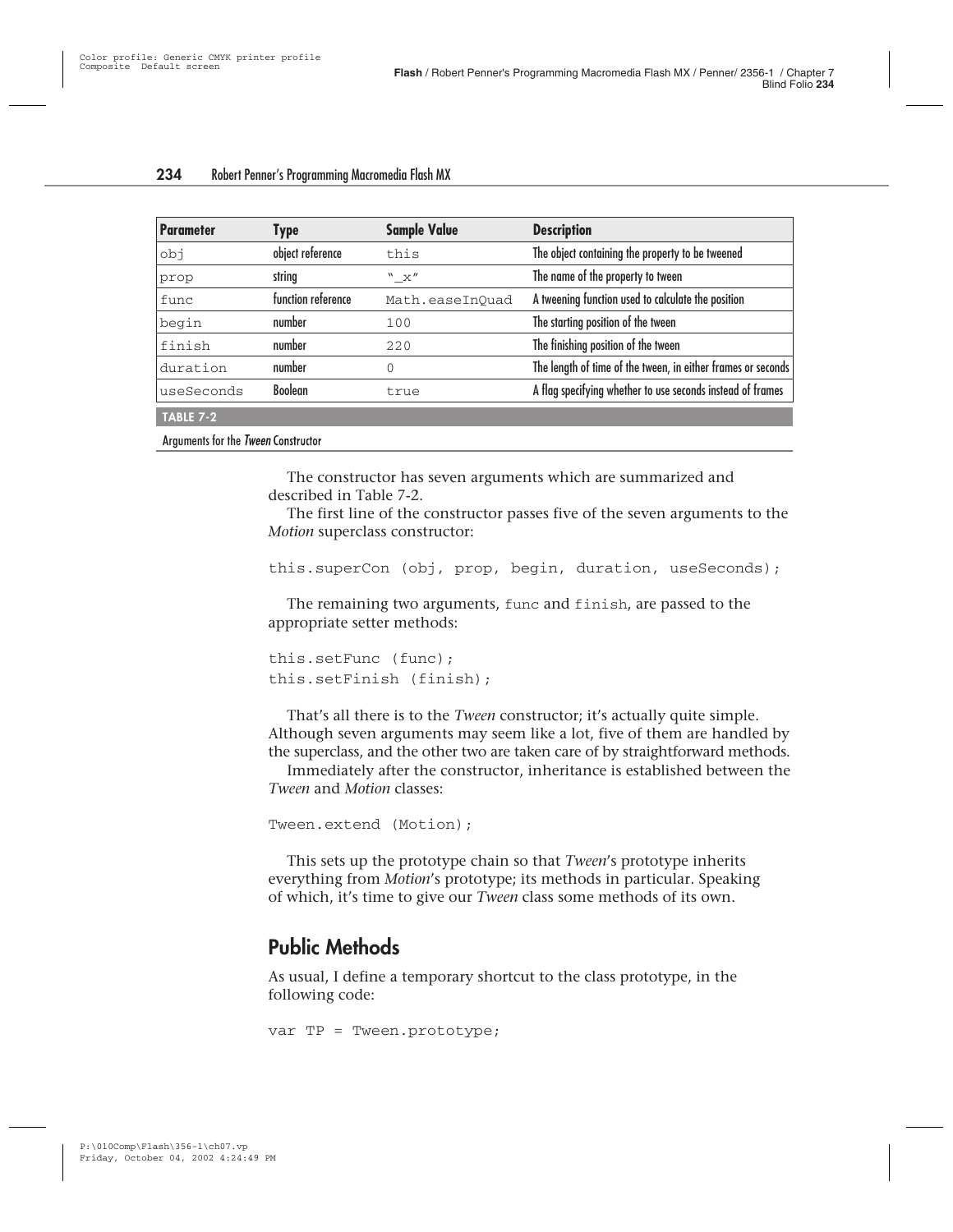Because the *Tween* class inherits a number of public methods from *Motion*, it doesn't need too many more. I thought of two new public methods that would be useful, though I will probably think of more in the future.

#### **Tween.continueTo( )**

Wouldn't it be nice to have an easy way to string together several movements? For instance, you may want to tween a clip's \_alpha to 80, then tween to 40 immediately after. The *continueTo( )* method lets you point a *Tween* to a new destination with a simple command. Here is its code:

```
TP.continueTo = function (finish, duration) {
    this.setBegin (this.getPosition());
    this.setFinish (finish);
    if (duration != undefined)
        this.setDuration (duration);
    this.start();
};
```
First, the current position of the *Tween* becomes its new starting point:

this.setBegin (this.getPosition());

Then, the incoming finish argument becomes the new finishing point of the *Tween*:

```
this.setFinish (finish);
```
The method also gives you the option of setting a new duration. If the duration argument is defined, the *Tween* is changed accordingly:

```
if (duration != undefined)
    this.setDuration (duration);
```
Lastly, the *Tween* is started from its new beginning point:

```
this.start();
```
The following code example shows how to use *continueTo( )* in conjunction with the *onMotionFinished( )* handler to produce a continuous string of eased movements:

```
// test Tween.continueTo()
// "ball" is an existing movie clip instance
x twn = new Tween (ball, "x", Math.easeInOutCirc, 20, 70, 25);
```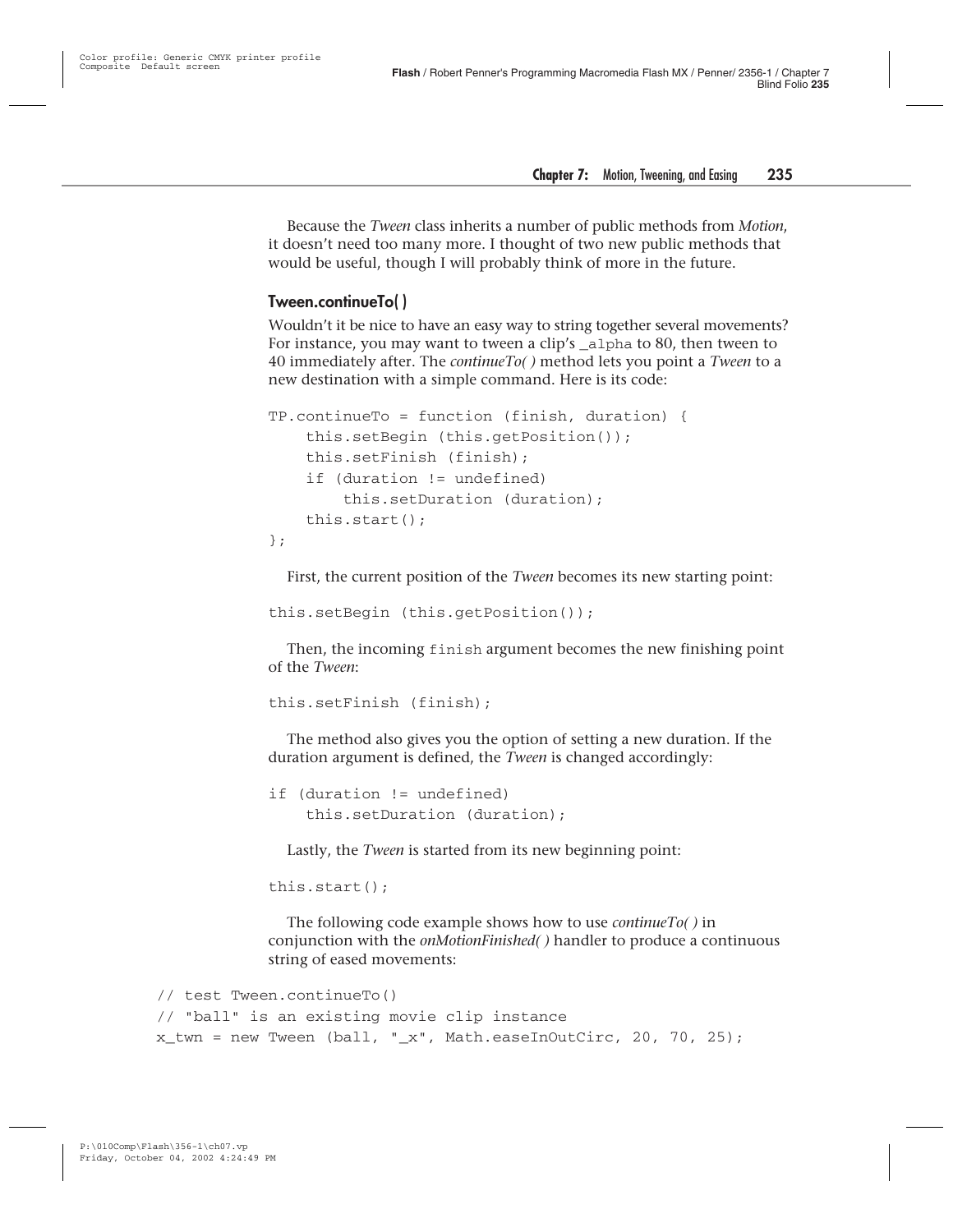```
x twn.onMotionFinished = function () {
    this.continueTo (this.position + 50);
};
```
This code causes the ball movie clip to start at a position (20, 0), and move to (70, 0) over 25 frames, using circular in-out easing. When  $x_{\text{t}}$  twn finishes by reaching its destination, the *onMotionFinished* event is fired automatically. This invokes x\_twn's callback method *x\_twn.onMotionFinished( )*, which causes the *Tween* to "continue to" the point 50 pixels to the right of its current position. When this new destination is reached, the *onMotionFinished* event fires again, which defines a new destination, and so on. The process repeats indefinitely, but it can be stopped either by calling the *x\_twn.stop( )* method or by deleting the *x\_twn.onMotionFinished( )* handler.

#### **Tween.yoyo( )**

Here's a fun method—*yoyo( )*:

```
TP.yoyo = function () {
    with (this) {
        continueTo (getBegin(), getTime());
    }
};
```
The *yoyo( )* method sends the *Motion* back towards its starting point, using the *continueTo( )* method. The current time is passed as the second parameter. This ensures that the trip backward takes the same amount of time as the trip forward. For example, if a *Tween* has a duration of 60 frames, but the *yoyo( )* method is called 25 frames into it, the *Tween* will return to its starting point in 25 frames.

Here is a code example that produces a nice down-up yo-yo motion with easing:

```
// test Tween.yoyo()
// "ball" is an existing movie clip instance
y_twn = new Tween (ball, "_y", Math.easeOutQuad, 40, 180, 20);
y_twn.onMotionFinished = function () {
    this.setFunc (Math.easeInQuad);
    this.yoyo();
    delete this.onMotionFinished;
};
```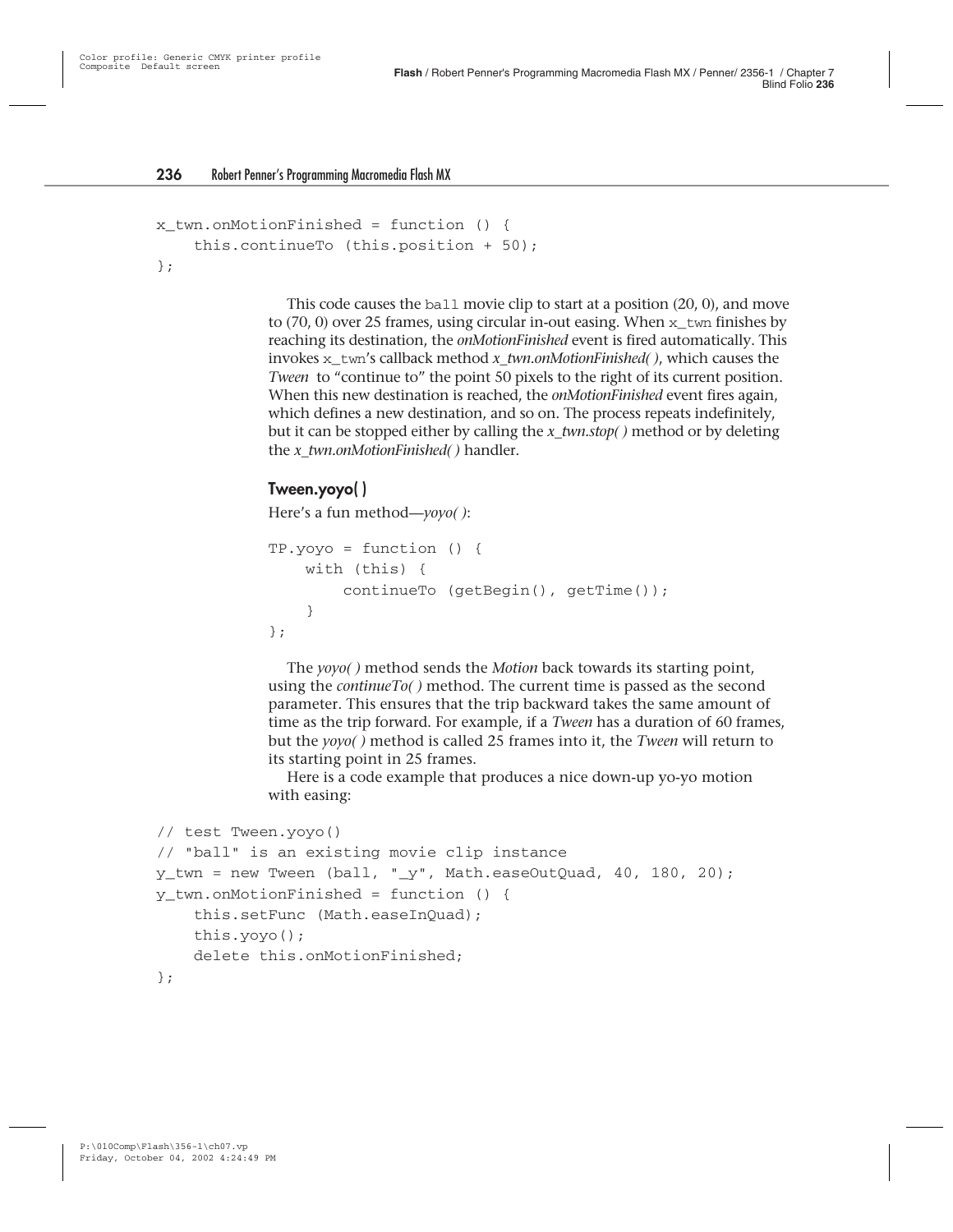First, a *Tween* object is created to control the y property of the ball movie clip, taking it from 40 to 180 pixels vertically in a 20-frame time span. The *Tween.onMotionFinished( )* handler is then assigned a few actions that will execute when the *Tween* finishes:

- 1. The tweening function is changed from an ease-out to an ease-in. A real yo-yo starts out fast at the top and slows to a stop at the bottom an ease-out. It then speeds up as it rises, stopping suddenly at the top—an ease-in.
- 2. The *Tween.yoyo( )* method is called to swap the start and end points of the *Tween*.
- 3. The *onMotionFinished( )* handler is deleted because we want it to only execute once. If you eliminate this step, the ball will oscillate indefinitely.

#### **Getter/Setter Methods**

The *Tween* class adds three getter/setter properties: func, change, and finish. We first define the getter/setter methods for these, then connect them to the properties with *Object.addProperty( )* (illustrated later in the "Getter/Setter Properties" section of this chapter). But first, we take care of the all-important *getPosition( )* method.

#### **Tween.getPosition( )**

The *getPosition( )* method returns the position of the *Tween* at a certain time, and overrides the superclass method *Motion.getPosition( )* (which is an empty function by default). Here's the code:

```
TP.getPosition = function (t) {
    if (t == undefined) t = this. $time;
    with (this) return $func (t,
                               $begin,
                               $change,
                               $duration);
```
};

In the first line, if a specific time is not given through the  $t$  argument, the current time is chosen. Next, the properties for the time, beginning position, change in position, and duration are passed to the easing function. The resulting value is returned from the method.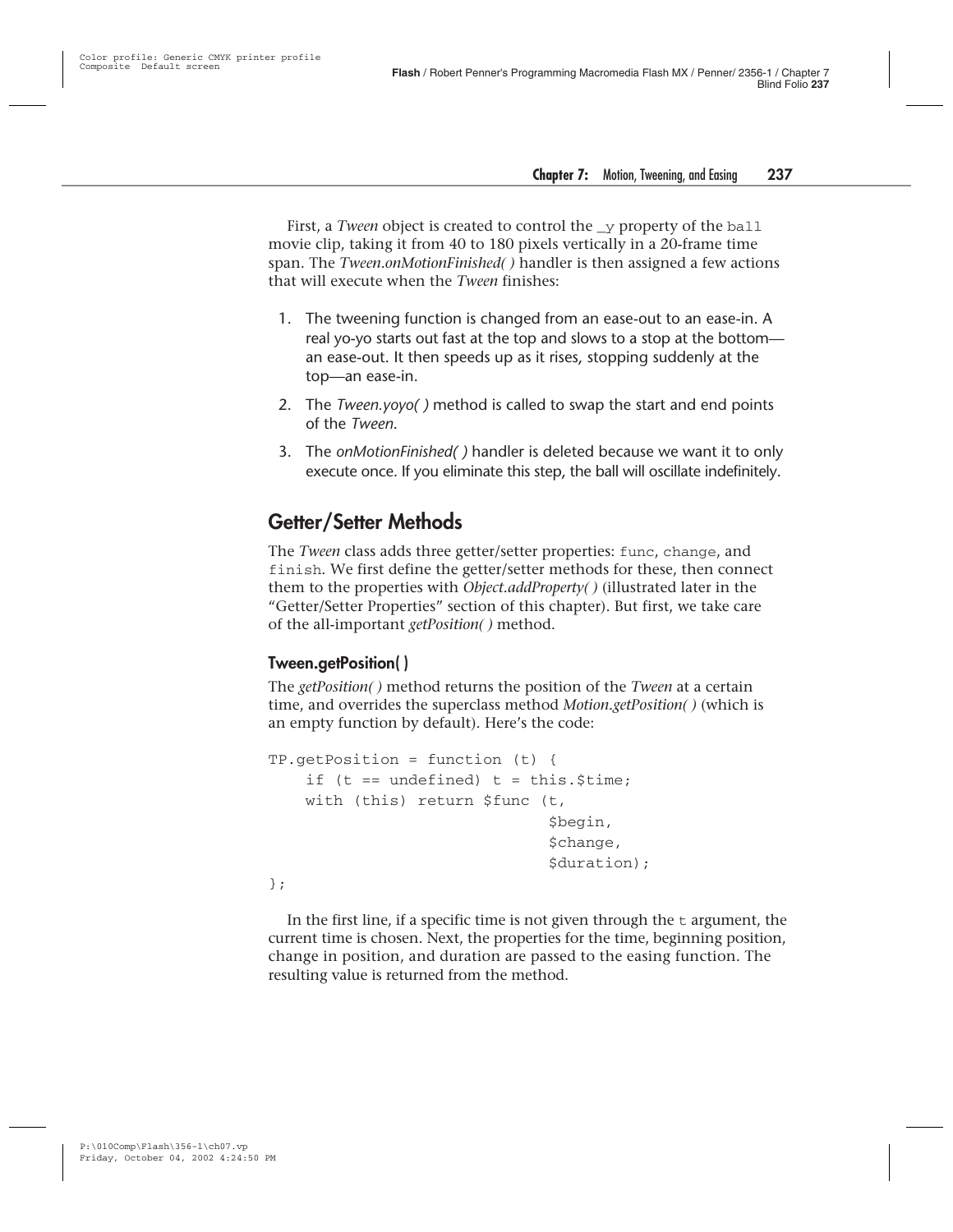#### **Tween.setFunc( ) and getFunc( )**

The *setFunc( )* and *getFunc( )* methods govern the func getter/setter property, represented internally by the \$func property. My tweening functions are ideal candidates for func, although you can define your own, as long as they conform to the same basic structure and arguments  $(t, b, c, and d)$ .

Here's the code for the methods:

```
TP.setFunc = function (f)this.$func = f;};
TP.getFunc = function () {
   return this.$func;
};
```
#### **Tween.setChange( ) and getChange( )**

The *setChange( )* and *getChange( )* methods mediate access to the change property, which stores the change in position from the beginning of the *Tween* to the end.



**NOTE:** In mathematical function terminology, you could call the change of a tween its range, and its duration the tween's domain.

The code for these methods is straightforward:

```
TP.setChange = function (c) {
    this.$change = c;};
TP.getChange = function () {
    return this.$change;
};
```
#### **Tween.setFinish( ) and getFinish( )**

The finish getter/setter property governs the finishing position of the *Tween*. It is implemented a little differently than previous properties. The value of finish *per se* is not stored as its own property. Rather, it is defined in terms of the change property. The two are interdependent: you can't modify finish without modifying change. Thus, I only maintain one internal property—for change, calculating finish as needed. I chose change because my tweening functions use a change argument (rather than a finish argument).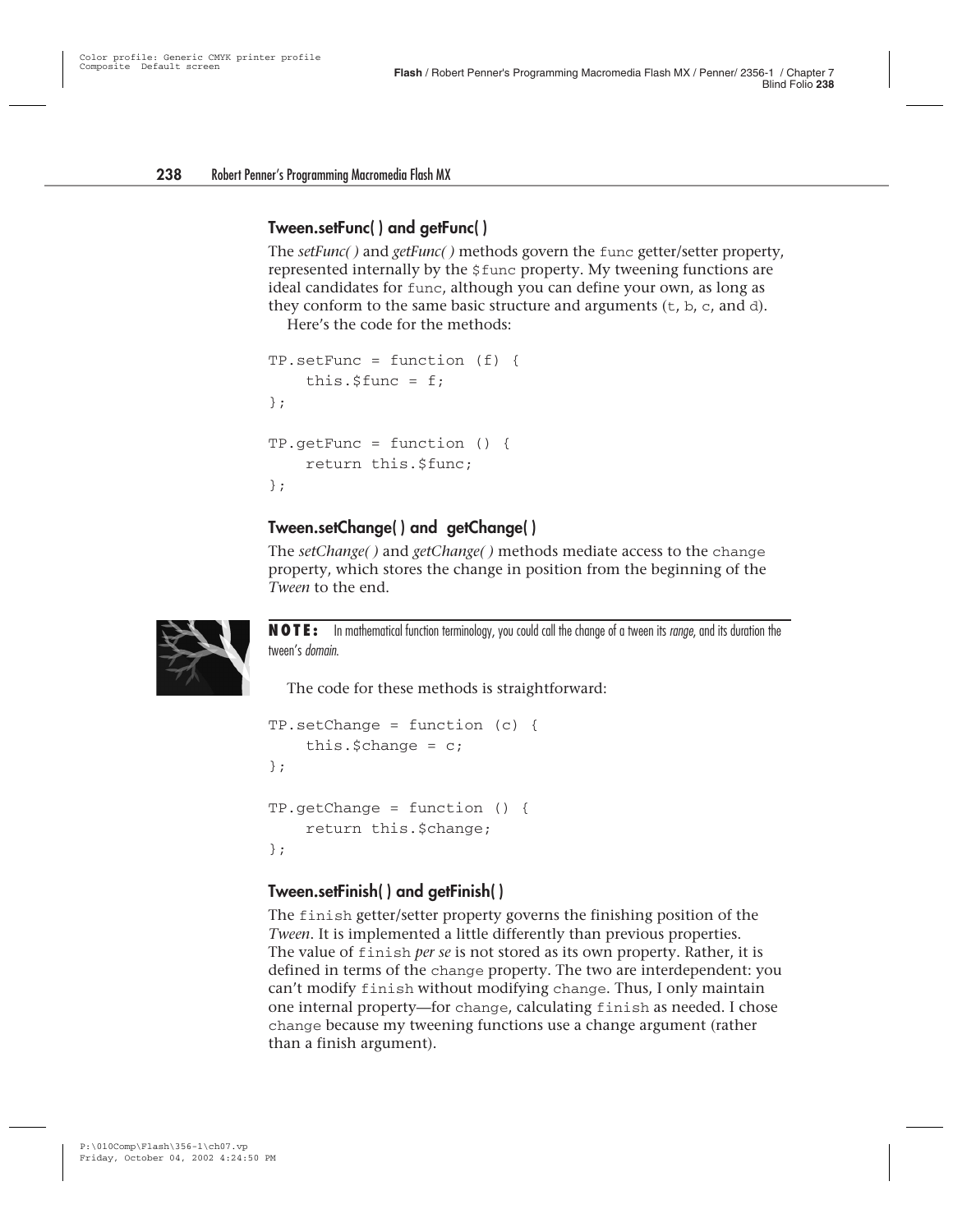You can see in the following code how a specified value for finish is converted into the equivalent change value:

```
TP.setFinish = function (f) {
    this. $change = f - this.$begin;
};
```
The beginning position is subtracted from the finishing point to yield the change in position.

Likewise, the *getFinish( )* method calculates the finish value on the fly by adding change to begin:

```
TP.getFinish = function () {
    return this.$begin + this.$change;
};
```
#### **Getter/Setter Properties**

The *Tween* class inherits the nine getter/setter properties of the *Motion* superclass. It also adds three more getter/setter properties—func, change, and finish—with the following code:

```
with (TP) {
    addProperty ("func", getFunc, setFunc);
    addProperty ("change", getChange, setChange);
    addProperty ("finish", getFinish, setFinish);
}
```
Some people will prefer getter/setter properties; others will choose to call the methods directly. It's a matter of personal preference. Personally, I use the methods most of the time; it's slightly faster than calling the getter/setter property, which causes the run-time interpreter to look up the method for you.

#### **Finishing Off**

With the constructor, methods and properties defined, our *Tween* class is complete. It's time to clean up by deleting the shortcut variable TP and sending a message to the Output window, with the last bit of code:

```
delete TP;
trace (">> Tween class loaded");
```